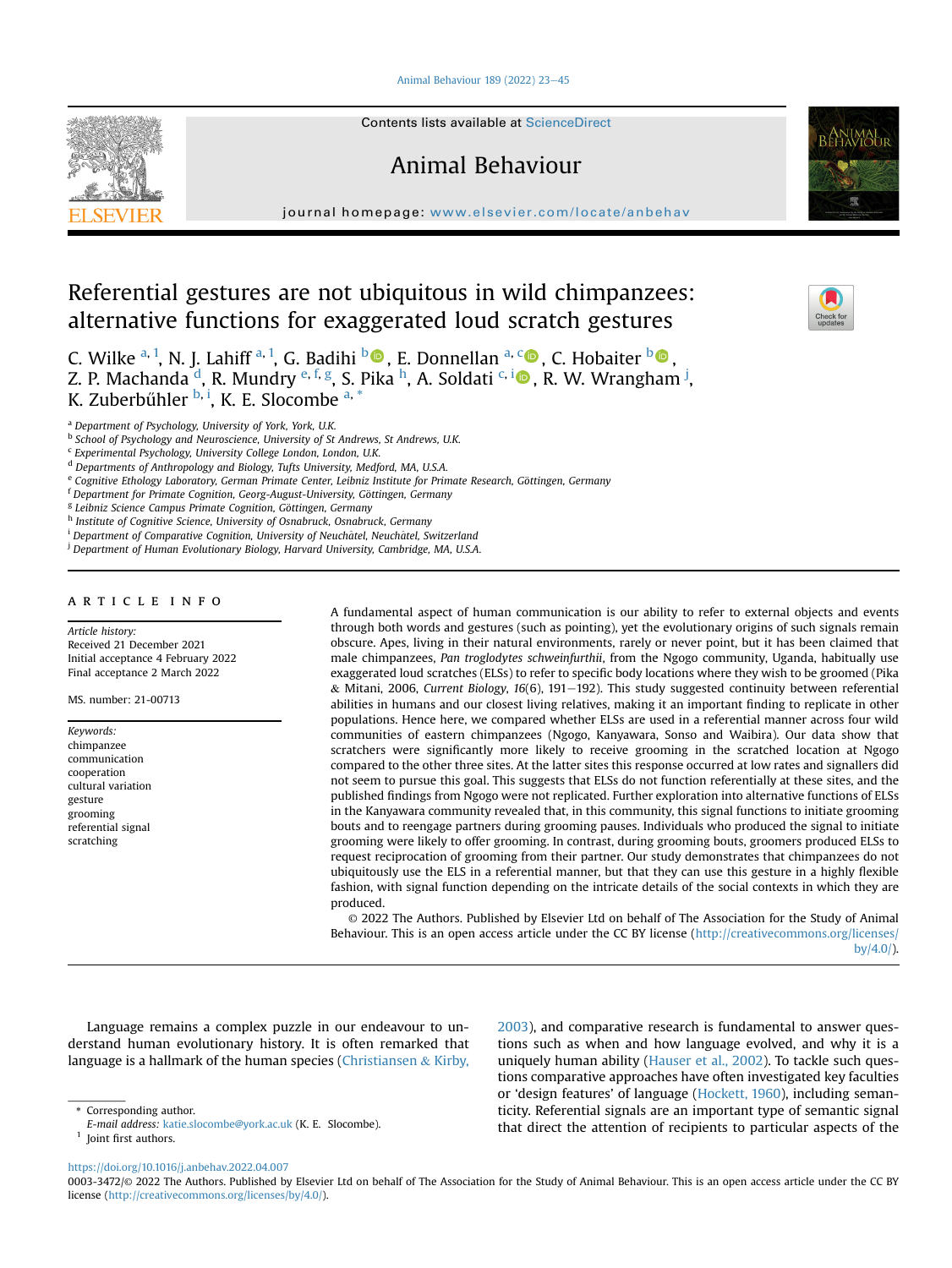environment, where the mapping between signal and meaning is easier to identify than for signals denoting more abstract concepts ([Townsend](#page-14-2) & [Manser, 2013](#page-14-2); [Liebal](#page-14-3) & Oña, 2018). In children, referential pointing gestures tend to emerge around the same time as first words, and proficiency in early pointing has been considered an important milestone in language development ([Bates,](#page-13-1) [1979](#page-13-1); [Butterworth, 2003](#page-13-2); [Kita, 2003;](#page-14-4) [Liszkowski et al., 2012\)](#page-14-5), with many studies suggesting a close link between early pointing and later language abilities ([Carpenter et al., 1998](#page-13-3); [Colonnesi et al.,](#page-13-4)  $2010$ ). Once infants start to speak, they can produce word-point combinations ([Esteve-Gibert](#page-13-5) & [Prieto, 2014](#page-13-5)), which tend to precede two-word utterances for external objects ([Goldin-Meadow](#page-13-6) & [Butcher, 2003\)](#page-13-6). As speech develops, referential words can then denote a wide range of objects, events, ideas and concepts [\(Pika,](#page-14-6) [2012](#page-14-6); [Sperber](#page-14-7) & [Wilson 1986\)](#page-14-7). Referential communication is therefore a cornerstone of early language acquisition, and it is critical to understand the evolutionary origins of this aspect of language.

Several potential precursors to human referential signals have been identified in nonhuman species, including vocalizations that function as if they refer to external events, such as predator encounters (e.g. [Kirchhof](#page-14-8) & [Hammerschmidt, 2006;](#page-14-8) [Seyfarth et al.,](#page-14-9) [1980](#page-14-9)) and food discovery (e.g. [Evans](#page-13-7)  $\&$  [Evans., 1999](#page-13-7); [Slocombe](#page-14-10)  $\&$ [Zuberbühler, 2005](#page-14-10)). These functionally referential calls have been documented in a wide variety of mammalian and avian species ([Gill](#page-13-8) & [Bierema, 2013;](#page-13-8) [Townsend](#page-14-2) & [Manser, 2013](#page-14-2)). However, it is still unknown whether the cognitive mechanisms underlying the production and reception of these signals are similar to those of humans, since similarity at the behavioural level does not necessarily reflect similarity in the underlying cognitive mechanisms. The potential for differences in psychological mechanisms underpinning signal production and reception has led some scholars to question the importance of functionally referential signals for understanding the evolution of human referential abilities ([Wheeler](#page-14-11)  $& Fischer, 2012; but see also; Scarantino & Clay, 2015). In$  $& Fischer, 2012; but see also; Scarantino & Clay, 2015). In$  $& Fischer, 2012; but see also; Scarantino & Clay, 2015). In$  $& Fischer, 2012; but see also; Scarantino & Clay, 2015). In$  $& Fischer, 2012; but see also; Scarantino & Clay, 2015). In$  $& Fischer, 2012; but see also; Scarantino & Clay, 2015). In$  $& Fischer, 2012; but see also; Scarantino & Clay, 2015). In$ contrast, many nonhuman gestural signals appear to be produced with some degree of intentionality, in that they are goal directed and seem to be produced voluntarily [\(Liebal et al., 2014](#page-14-13)). Some gestural signals also importantly have referential qualities, for instance in experimental paradigms where human experimenters provide animals with the opportunity to gesture to request out-ofreach food. Several species have succeeded in such tasks, including domestic horses, Equus caballus ([Malavasi](#page-14-14) & [Huber, 2016](#page-14-14)), cetaceans (dolphins, Tursiops truncatus: [Xitco et al., 2004](#page-14-15)) and nonhuman apes (hereafter 'apes'; chimpanzees, Pan troglodytes: [Leavens et al., 2005](#page-14-16); [Tomasello et al., 1985](#page-14-17), [1989](#page-14-18); orang-utan, Pongo pygmaeus: [Call](#page-13-9) & [Tomasello, 1994](#page-13-9); bonobos, Pan paniscus: [Zimmermann et al., 2009\)](#page-14-19). However, accounts of naturally occurring pointing gestures with conspecifics are rarer, particularly in the wild where reports are anecdotal and limited to a handful of cases despite decades of continuous observation of wild populations (bonobos: [Vea](#page-14-20) & [Sabater-Pi, 1998](#page-14-20); chimpanzees: [Hobaiter](#page-14-21) [et al., 2014\)](#page-14-21). Spontaneous referential communication has been claimed for multiple other taxa, including ravens, Corvus corax, which 'offer' or 'show' partners objects ([Pika](#page-14-22) & [Bugnyar, 2011\)](#page-14-22). Another avian species, Australian magpies, Gymnorhina tibicen, have been reported to use a 'pointing' gesture towards model ea-gles to inform other group members of their presence ([Kaplan,](#page-14-23) [2011\)](#page-14-23). In this case, however, it is difficult to separate the individual simply orienting towards the referent from the richer interpretation that a gesture is produced that provides information to conspecifics. Perhaps surprisingly, some of the most compelling evidence for referential gesturing from a nonprimate subject comes from two coral reef fish species (groupers, Plectropomus pessuliferus marisrubri, and coral trout, Plectropomus leopardus) that use a 'headstand' signal to indicate hidden prey to potential heterospecific hunting partners (e.g. giant moray eels, Gymnothorax javanicus, and octopuses, Octopus cyanea; [Vail et al., 2013](#page-14-24)). Although this gesture was seen only occasionally, it produced reliable responses in the recipients and had a clear external referent available. While data on referential gestures in species more distantly related to humans are vital for assessing the selective pressures that made such signalling an adaptive strategy, when trying to trace when in the human lineage referential abilities first emerged, it is important to refocus attention on our closest living relatives, the nonhuman primates.

In nonhuman primates, only a few naturally occurring referential gestures, directed at conspecifics, have been described. For instance, bonobo females produce a 'foot pointing' gesture that appears to refer to their own sexual swelling, resulting in genital–genital rubbing in 83% of cases with the intended recipient ([Douglas](#page-13-10) & [Moscovice, 2015\)](#page-13-10). However, it is difficult to ascertain whether the claimed referential function of the signal is understood by recipients, or whether they simply interpret it as a gestural request for action. There may be more similarity between these foot 'points' or leg swing gestures and other widespread 'present genitals' postures females and males perform to solicit copulations than referential points. Another sexual solicitation bonobo gesture, 'beckoning', has been claimed to be spatially referential by indi-cating a desired location for mating behaviour ([Genty](#page-13-11)  $\&$ [Zuberbühler, 2014](#page-13-11)). However, in this case the behaviour was rarely produced, and recipients' responses were only in line with the putative referential function in approximately half of the observed cases. In chimpanzees there has been only one study claiming habitual use of a referential gesture. An exaggerated loud scratch (ELS, also termed 'big loud scratch', [Hobaiter](#page-14-25) & [Byrne, 2014\)](#page-14-25) is commonly reported across chimpanzee communities [\(Hobaiter](#page-14-26)  $\&$ [Byrne, 2011](#page-14-26); [Goodall, 1986\)](#page-13-12), and is utilized both to initiate joint travel [\(Hobaiter](#page-14-25) & [Byrne, 2014;](#page-14-25) also observed in orang-utan: [Fr](#page-13-13)ö[hlich et al., 2019](#page-13-13)) and in the grooming context ([Hobaiter](#page-14-25)  $\&$ [Byrne, 2014;](#page-14-25) [Pika](#page-14-27) & [Mitani, 2006](#page-14-27); also observed in bonobos: [Graham et al., 2017](#page-13-14)). In one community, it was claimed to function as a referential gesture during grooming by indicating a specific body area that the signaller would like their partner to groom and termed the 'directed scratch' ([Pika](#page-14-27) & [Mitani, 2006\)](#page-14-27). Presenting body parts to the groomer to fulfil the same function during grooming has been reported in other communities of chimpanzees ([Hobaiter](#page-14-25) & [Byrne 2014](#page-14-25)) and in wild bonnet macaques, Macaca radiata [\(Gupta](#page-14-28) & [Sinha, 2016\)](#page-14-28).

The chimpanzee 'directed scratch' appears to provide some of the most convincing evidence for a customary and frequently used gesture functioning to direct the attention of recipients in a referential manner [\(Pika](#page-14-27) & [Mitani, 2006\)](#page-14-27). [Pika and Mitani \(2006\)](#page-14-27) found that in 64% of cases when a groomee produced a directed scratch, they successfully received grooming in the scratched area. However, there are a number of limitations to this study. First, only a small number of the grooming bouts were filmed, and no interobserver reliability was carried out. Second, although [Pika and](#page-14-27) [Mitani \(2006\)](#page-14-27) assumed the signaller's 'intended meaning' when scratching was to request grooming in a specific location, they did not provide any markers of goal-directed behaviour to confirm this. Rates of persistence or elaboration in the cases where the putative goal was not met are measures that could shed light on this. Finally, their finding was based on adult male-male dyads from a single community of chimpanzees, while investigations of the potentially referential use of this gesture in other dyads (e.g. female–male, female–female), and members of other chimpanzee communities, are absent.

While [Pika and Mitani \(2006\)](#page-14-27) offered one function for the chimpanzee ELS in a grooming context, it is also important to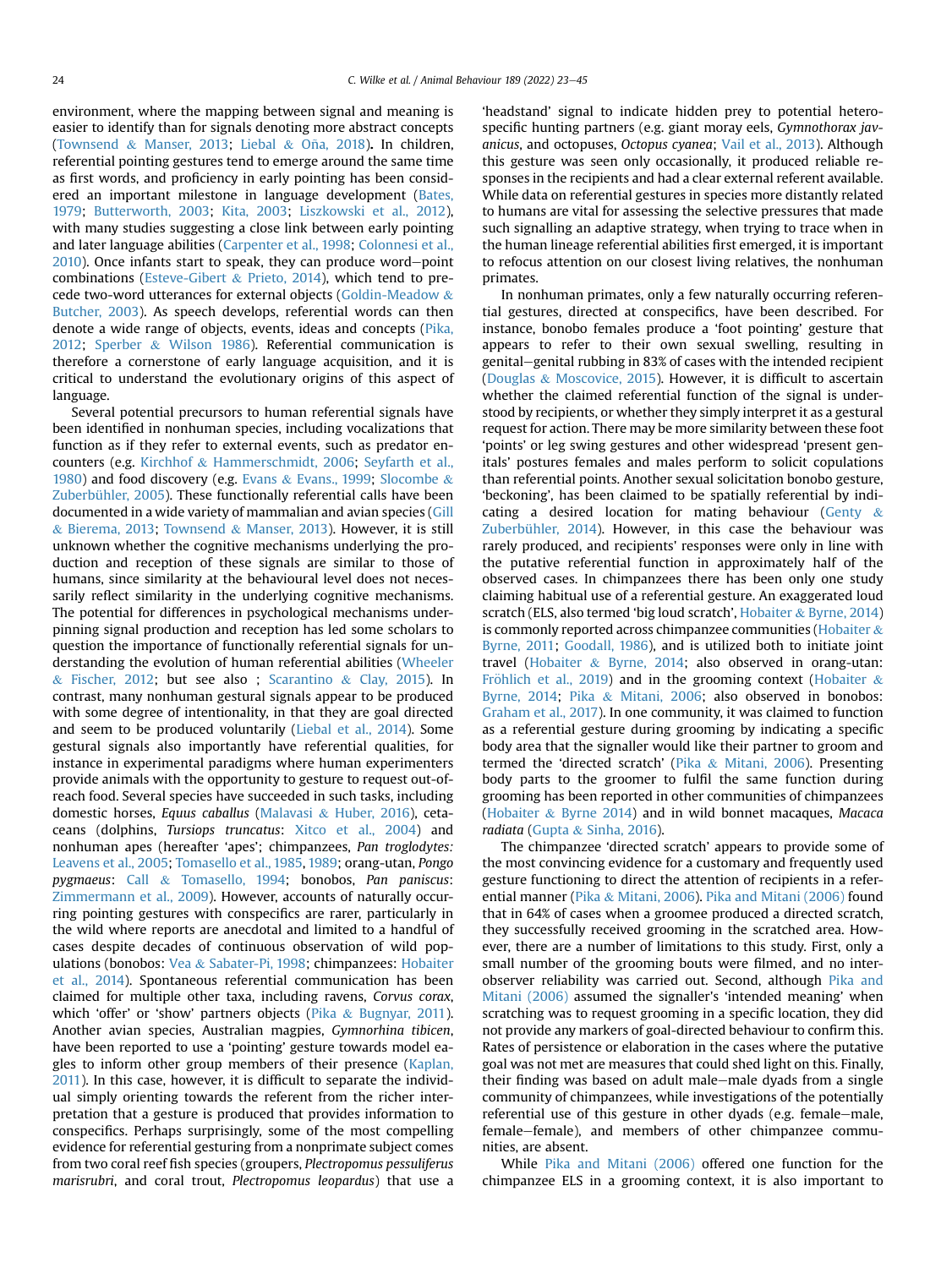consider other possible functions for this gesture that have been suggested in the literature. First, [Goodall \(1986\)](#page-13-12) suggested that exaggerated scratches are used to initiate grooming bouts. This interpretation was supported by [Hobaiter and Byrne \(2014\),](#page-14-25) who similarly reported that this gesture appeared to be a means to initiate grooming. [Hobaiter and Byrne \(2014\)](#page-14-25) found that signallers in the Sonso community desisted signalling when grooming started in 82% of cases (indicating an 'apparently satisfactory outcome') and scratches appeared to primarily denote 'groom me'. Second, research across several species suggests that scratching is an indicator of social anxiety. Self-scratching is more common during times of social stress, including after aggressive encounters (pigs, Sus scrofa: [Norscia et al., 2021](#page-14-29); Barbary macaques, Macaca sylvanus, and longtailed macaques, Macaca fascicularis: [Aureli, 1997](#page-13-15)), during mating seasons when competition is high (ring-tailed lemurs, Lemur catta: [Sclafani et al., 2012](#page-14-30)) and when subordinates groom dominant individuals (Barbary macaques: [Kaburu et al., 2012](#page-14-31)). In chimpanzees, anxiety-induced scratching has been discussed for both captive and wild individuals [\(Baker](#page-13-16) & [Aureli, 1997](#page-13-16); [Botero](#page-13-17) [et al., 2013\)](#page-13-17). Within the grooming context, which places individuals in vulnerable and physically close positions, it is conceivable that apparent gestural scratches, ELSs, particularly in subordinate individuals, could be conflated with signs of social anxiety.

The aim of this study was to test competing accounts for the function of the ELS during grooming in chimpanzees. Specifically, we examined dyadic interactions to first investigate the 'referential gesture hypothesis' that posits that (1a) the ELS functions as a referential gesture to denote the area the signaller wishes to receive grooming in, as reported by [Pika and Mitani \(2006\)](#page-14-27). For this, we examined data from three communities of eastern chimpanzees (Kanyawara, Sonso and Waibira) alongside the published data from the Ngogo community ([Pika](#page-14-27) & [Mitani, 2006\)](#page-14-27). Support for the referential function of scratching would be provided by the signaller receiving grooming within 5 cm of the scratched area, within 10 s of the scratch ending (operational definition applied to the video data from Kanyawara, Sonso and Waibira, which was similar to the original Ngogo data collection; S. Pika, personal observation). To test whether (1b) the goal of the signaller was to elicit grooming in the scratched area, we used established criteria for goal-directed intentional signal production: the signaller should persist or elaborate in their communication, or ultimately terminate the grooming interaction more often when their putative goal is not met (they do not receive grooming in the scratched area) compared to when it is met (grooming received in the scratched area; [Townsend et al., 2017\)](#page-14-32). To explore alternative functions for the ELS gesture, we examined the video data from Kanyawara in more detail to test (2a) whether the ELS is used to initiate grooming bouts, as reported by [Goodall](#page-13-12) [\(1986\),](#page-13-12) [Pika \(2014\)](#page-14-33) and [Hobaiter and Byrne \(2014\)](#page-14-25). If this hypothesis is true, we expect a higher rate of ELSs in the period immediately prior to grooming initiation than during the grooming bout. In line with [Hobaiter and Byrne's \(2014\)](#page-14-25) suggestion that the ELS means 'groom me', we hypothesized (2b) that the signaller was more likely to receive grooming rather than give grooming at the beginning of the grooming bout. Once a grooming bout had commenced, we wanted (3) to explore the possibility that ELSs are used to reinitiate grooming when grooming stops, predicting that the rate of ELS will be higher in a grooming pause than the rest of the grooming bout. Following this, we wanted to explore whether (4a) the ELS could function to request grooming ([Hobaiter](#page-14-25) & [Byrne, 2014](#page-14-25)), not only during initiation but also during grooming. We predicted that groomers will be more likely to receive a favourable grooming role switch (receive grooming) in the 10 s following an ELS than during the rest of the grooming bout. Here again, we were able to examine (4b) cases of persistence or elaboration of communication or grooming termination to ascertain whether receiving grooming was the goal of the signaller. Finally, we wanted to investigate the potential that (5) this gesture is a reliable index of signaller anxiety. If the ELS is a sign of social anxiety, we expected individuals to produce more ELSs when grooming with higher-ranking than lower-ranking partners, and with less affiliated than highly affiliated partners.

## **METHODS**

## Study Sites and Subjects

Data were collected from four wild chimpanzee communities that range in two forests located ca. 200 km apart in Uganda. The Kanyawara and Ngogo communities are in the Kibale National Park, western Uganda. Kibale is a semideciduous forest with mixed terrain including grasslands, papyrus swamps and secondary forests. While the Kanyawara group's territory is bordered by agriculture and occupied villages ([Wrangham et al., 1996](#page-14-34)), Ngogo is situated approximately 10 km away towards the centre of the forest. Detailed descriptions of the Kibale forest are provided by [Chapman and Lambert \(2000\)](#page-13-18) and [Struhsaker \(1997\)](#page-14-35). The other two communities, Sonso and Waibira, are in the Budongo forest in the western Rift Valley in Uganda. The Budongo Forest Reserve is also a semideciduous tropical forest and possesses similar mixed forests to Kibale [\(Plumptre](#page-14-36) & [Reynolds, 1994](#page-14-36)).

In the Kibale forest, the Kanyawara community has been systematically studied since 1987 ([Wrangham et al., 1992\)](#page-14-37). The group comprised approximately 57 individuals in 2013 ([Muller](#page-14-38) & [Wrangham, 2014\)](#page-14-38), the first study period, and approximately 61 individuals in 2018, the final study period. Specifically, data were collected from 22 male and 21 female chimpanzees whose ages ranged between 4 and 50 years at the time of observation. For the Ngogo community, we used the published data set presented by [Pika and Mitani \(2006\).](#page-14-27) This community has been observed since 1976, with intensive study beginning in 1995 [\(Mitani](#page-14-39) & [Watts,](#page-14-39) [1999\)](#page-14-39). At the time of study this was the largest known community, consisting of approximately 145 chimpanzees. Data were collected on 25 adult male individuals, with ages ranging between 19 and 47 years at the time of observation.

In the Budongo forest, the Sonso community has been the subject of continuous study since 1991 ([Newton-Fisher, 1997](#page-14-40)), with an approximate group size of 69 individuals ([Hobaiter et al., 2017\)](#page-14-41). The Waibira community has been observed since 2011 and, accounting for those as yet only partially habituated to human presence, this community has between 100 and 120 individuals ([Hobaiter et al., 2017\)](#page-14-41). For our cross-site comparison, the data include 18 females and 16 males from Sonso, and 12 females and 28 males from Waibira, aged  $17-34$  and  $22-41$  years, respectively.

## Equipment

Observational video data were collected with a Panasonic HDC-SD40/60/90 and Panasonic HC-VX980 model camcorder at Kanyawara, with a Sennheiser MKE 400 external microphone attached. At Sonso and Waibira video data were collected with a Panasonic HDC-SD60 or similar model. Published data from Ngogo were obtained from real-time commentary on grooming interactions dictated into a digital recorder, Audioline VR-500, and opportunistic video footage of grooming bouts using a Panasonic NV-GS 250 model camcorder. Kanyawara videos were coded using Noldus Observer XT 14 event logging software for observational data (<http://www.noldus.com/animal-behavior-research>).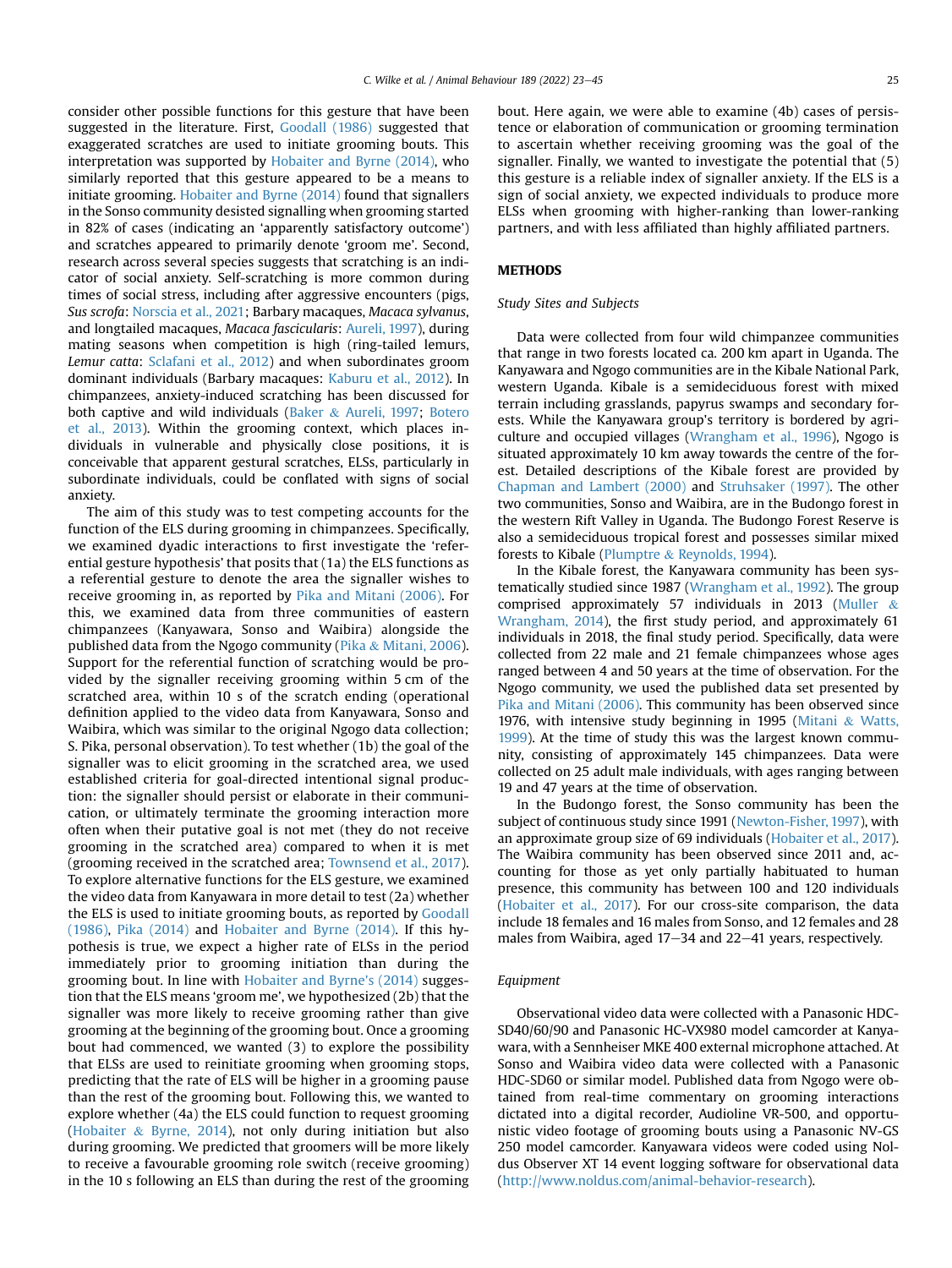## Ethical Note

This study complied with the ASAB/ABS guidelines for the use of animals in research. The study was purely noninvasive, with audio and video recordings taken from a minimum distance of 7 m, in an effort to avoid influencing the natural behaviour of the individuals and groups. The research adhered to the legal requirements of the countries in which it was conducted and followed the recommendations of the 'Animals (Scientific Procedures) Act 1986', as published by the U.K. government, and the principles of 'Ethical Treatment of Non-Human Primates', as stated by the American Society of Primatologists.

Ethical approval for data collection in Kanyawara was granted by the Biology AWERB Ethics Committee (University of York) and the Institutional Animal Care and Use Committee of Harvard University, Tufts University and the University of New Mexico; ethical approval for data collection in Budongo was granted by the Animal Welfare and Ethics Committee of the University of St Andrews. The Ugandan Wildlife Authority and the Ugandan National Council for Science and Technology granted permission to collect data in Uganda.

## Definitions

The following definitions were applied to the video data from Kanyawara, Sonso and Waibira communities with a view to being able to generate data sets that were comparable to the published Ngogo data set.

# Exaggerated loud scratch (ELS)

[Pika and Mitani \(2006\)](#page-14-27) defined this signal as 'a relatively loud and exaggerated scratching movement on a part of his (own) body, which could be seen by his grooming partner'. This is broadly in line with [Hobaiter and Byrne's \(2011\)](#page-14-26) definition of a 'loud exaggerated scratching movement on the signaller's own body' that was accompanied by behaviour that suggested intentional signalling (response waiting, audience checking, persistence) and termed 'big loud scratch'.

In the present study, to reliably operationalize an ELS, we looked for scratches in the video data that were (1) exaggerated in terms of involving the movement of the entire arm, not just the fingers or wrist, (2) were big in terms of being at least 15 cm in length, (3) involved at least two scratches at the same location, (4) were not part of self-grooming, so did not involve the individual inspecting or grooming the scratched location, and finally (5) for the 'referential gesture hypothesis' we only considered scratches that the grooming partner could feasibly see (given that visual knowledge of the scratched location was likely necessary to provide grooming in that location); however, for all other hypotheses we made no restrictions based on the visibility of this multimodal gesture.

# Dyadic grooming bout

We defined a dyadic grooming bout as two individuals grooming with one another; this could be unidirectional or bidirectional. Bouts started as soon as one (or both) individual(s) started grooming the other, and there were no other individuals involved in the bout. Bouts were terminated when either individual started grooming a third individual, or when the dyad had ceased grooming for 60 s. If, for instance AT and BO groomed from 01:10 to 02:30 and then from 03:35 to 06:00, then these time periods would be considered two separate grooming bouts.

## Initiation period prior to grooming bout

We considered ELSs produced in the 20 s before a grooming bout started as potential initiation signals. While we focus on changes in behaviour within 10 s of ELS signals in the rest of the paper, as individuals could be spatially distant when producing an ELS to initiate grooming, 20 s was chosen for initiation signals to provide sufficient time for individuals to approach following the signal, and to begin grooming.

### 'Groomee' ELS

This category refers to cases where the signaller was the recipient of grooming before, during and/or after the ELS signal.

#### Initiation, sequence and response ELS

ELS gestures were video coded as either (1) 'initiation' gestures, meaning neither the signaller nor the partner gave an ELS gesture in the previous 10 s, (2) 'sequence' gestures, meaning the signaller had already given another ELS in the previous 10 s or (3) 'response' gestures, meaning the signaller's partner had already given another ELS in the previous 10 s (sequence took priority over response). Some analyses included only 'initiation' ELSs, whereas others included all ELS types (see [Table 1\)](#page-4-0).

#### Goal-directed behaviours

To test the intended meaning of the ELS from the signaller's perspective we employed methods previously used to identify intentional goal-directed communication (reviewed in [Townsend](#page-14-32) [et al., 2017](#page-14-32)). To test whether an individual had a certain goal when signalling, we looked for an increased likelihood of the signaller persisting or elaborating their communication or terminating the grooming bout if their putative goal was not met, compared to when it was. Persistence was defined as a repetition of the signal within 10 s of the original signal. Elaboration was defined as a different signal with the same goal produced within 10 s of the original signal. Termination of the grooming bout was defined as the signaller terminating the grooming bout within 10 s of the original signal (groomee moves away from the partner; groomer moves away from the partner or stops grooming for at least 60 s). Specific definitions of what constituted the same signal depended on the research question, and these are specified later.

## Data Collection

Data were collected at Kanyawara in four study periods (February-May 2013, June 2014-March 2015; July 2016-September 2016; January 2018-October 2018) by C.W. and N.L. To test the 'referential gesture hypothesis', a cross-site analysis was performed, including all four communities. All other hypotheses were addressed with data from the Kanyawara community only, as this is where systematic video data for this project were collected. For this community, in the first two study periods focal adult chimpanzees were video recorded for samples of ca. 15 min, which often included grooming bouts, but not always the initiation and termination of the bouts. In the last two study periods grooming bouts were video recorded with every effort made to capture the whole bout from initiation to termination. Wherever possible, data from both individuals in the dyad were used in the analysis. Overall, 775 dyadic grooming bouts containing 585 ELSs (including those in the 20 s prior to grooming) were collected at Kanyawara, with a total of 2944 min of dyadic grooming from 239 unique dyads.

For the Ngogo community the published data were collected in the period February–March 2005 by S.P. Instances of scratching during male-male grooming bouts were dictated ad libitum on a digital voice recorder, and video footage was collected opportunistically. The groomer ID, groomee ID and any scratches given and their frequency were recorded, as well as the partner's response to the signaller's scratch: whether (1) the partner stopped grooming the spot he was grooming and changed to grooming the scratched location or (2) the partner continued grooming the same location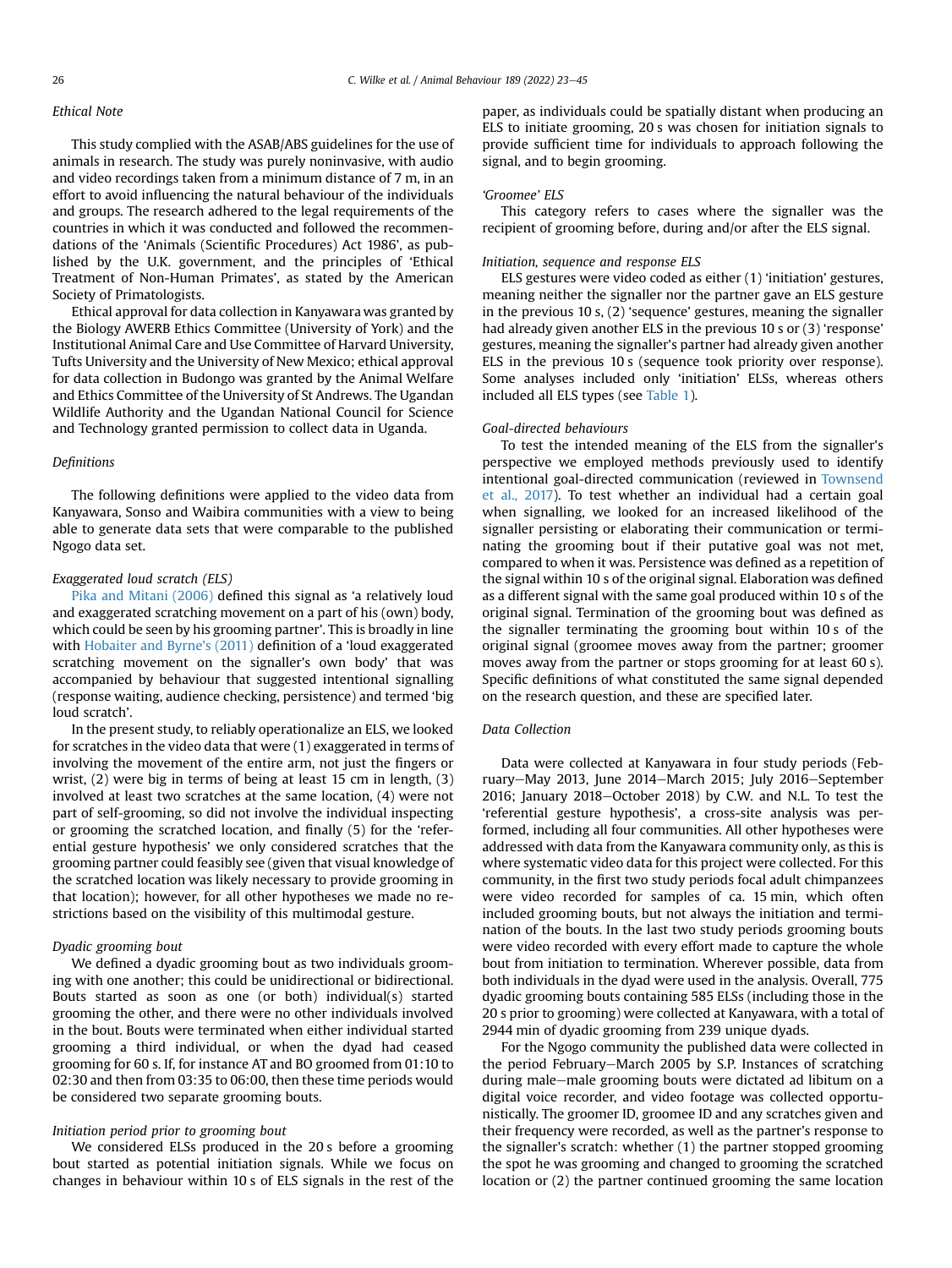## Table 1

<span id="page-4-0"></span>Details of the statistical models constructed to test the research questions

| Models and research<br>questions                                                                                                         | Response                                                                                                                                 | Test predictors                                                                                                                                                                         | Control predictors                             | Random intercepts                                       | Random slopes                                                                                                                                                                   | $\boldsymbol{N}$                                                                                                                                  | ELS types included                   |
|------------------------------------------------------------------------------------------------------------------------------------------|------------------------------------------------------------------------------------------------------------------------------------------|-----------------------------------------------------------------------------------------------------------------------------------------------------------------------------------------|------------------------------------------------|---------------------------------------------------------|---------------------------------------------------------------------------------------------------------------------------------------------------------------------------------|---------------------------------------------------------------------------------------------------------------------------------------------------|--------------------------------------|
| <b>Model 1: referential function</b>                                                                                                     |                                                                                                                                          |                                                                                                                                                                                         |                                                |                                                         |                                                                                                                                                                                 |                                                                                                                                                   |                                      |
| Does the ELS refer to<br>the location the<br>signaller wishes to<br>receive grooming in,<br>for male-male<br>dyads?                      | <b>Binomial</b> model<br>Was the target<br>individual (here<br>signaller) groomed<br>within 5 cm of the<br>scratched location:<br>Yes/No | Community*Rank class<br>difference (community<br>has 4 levels:<br>Kanyawara, Ngogo,<br>Sonso, Waibira; rank<br>class difference has 3<br>levels: lower, same,<br>higher)                | Rank class difference,<br>Signaller rank class | Target ID,<br>Partner ID,<br>Dyad ID,<br>Bout ID        | None identifiable                                                                                                                                                               | 279 observations (138<br>where the partner did<br>groom scratched<br>location);<br>38 Target IDs, 50<br>Partner IDs, 89 Dyad<br>IDs, 179 Bout IDs | Initiation, Response                 |
| <b>Model 2a: grooming initiation</b>                                                                                                     |                                                                                                                                          |                                                                                                                                                                                         |                                                |                                                         |                                                                                                                                                                                 |                                                                                                                                                   |                                      |
| Are ELSs given to<br>initiate dyadic<br>grooming?                                                                                        | Poisson model<br>Number of ELSs given<br>by the target individual                                                                        | Period*Rank difference,<br>Period*CAI (period had<br>2 levels: during 20 s<br>before grooming start,<br>during the grooming<br>bout; offset by log-<br>transformed period<br>duration)  | Rank difference, CAI                           | Target ID,<br>Partner ID,<br>Dyad ID,<br>Bout ID        | CAI, Period, Rank<br>difference, Period*Rank<br>difference and<br>Period*CAI within<br>Target ID and Partner<br>ID. Period and Rank<br>difference within Bout<br>ID and Dyad ID | 639 observations;<br>38 Target IDs, 38<br>Partner IDs, 102 Dyad<br>IDs, 161 Bout IDs                                                              | Initiation,<br>Response,<br>Sequence |
| Model 2b: grooming initiation; grooming role                                                                                             |                                                                                                                                          |                                                                                                                                                                                         |                                                |                                                         |                                                                                                                                                                                 |                                                                                                                                                   |                                      |
| In the 20 s prior to<br>grooming, is the<br>production of an ELS<br>associated with<br>initial grooming role<br>(groomer or<br>groomee)? | <b>Binomial</b> model<br>Grooming role of target<br>individual when<br>grooming commences:<br>Groomer/Groomee                            | Target individual<br>ELS*Rank difference<br>(Target individual ELS<br>has 2 levels: Yes/No)                                                                                             | Rank difference                                | Target ID,<br>Partner ID,<br>Dyad ID,<br>Bout ID        | Rank difference within<br>Target ID and Partner ID                                                                                                                              | 214 observations (104<br>where individual<br>became groomer);<br>33 Targets IDs, 35<br>Partner IDs, 85 Dyad<br>IDs, 126 Bout IDs                  | Initiation,<br>Response,<br>Sequence |
| Model 3: grooming reinitiation when in pause                                                                                             |                                                                                                                                          |                                                                                                                                                                                         |                                                |                                                         |                                                                                                                                                                                 |                                                                                                                                                   |                                      |
| Are ELSs given to<br>reinitiate grooming<br>when there is a<br>pause in grooming?                                                        | Poisson model<br>Number of ELSs given<br>by target individual                                                                            | Period*Rank difference<br>Period*CAI (Period has<br>2 levels: Pause, Active<br>grooming; offset by log-<br>transformed period<br>duration)                                              | Rank difference, CAI                           | Target ID,<br>Partner ID,<br>Dyad ID,<br>Bout ID        | Period, CAI, Rank<br>difference, Period*CAI,<br>Period*Rank difference<br>within Target ID and<br>Partner ID,<br>Period and Rank<br>difference within Dyad<br>ID and Bout ID    | 1860 observations;<br>48 Target IDs, 48<br>Partner IDs, 173 Dyad<br>IDs, 465 Bout IDs                                                             | Initiation,<br>Response,<br>Sequence |
|                                                                                                                                          | Model 4a: requesting a favourable grooming switch                                                                                        |                                                                                                                                                                                         |                                                |                                                         |                                                                                                                                                                                 |                                                                                                                                                   |                                      |
| Do groomers give ELSs<br>to elicit grooming<br>from the partner?                                                                         | Poisson model<br>Number of favourable<br>switches elicited by the<br>target individual (here<br>groomer)                                 | Period*Rank difference,<br>Period*CAI (Period has<br>2 levels: 10 s after ELS.<br>remainder of duration<br>as groomer in the bout;<br>offset by log-<br>transformed period<br>duration) | Rank difference,<br>CAI                        | Target ID,<br>Partner ID,<br>Dyad ID,<br>Bout ID        | Period, CAI, Rank<br>difference, Period*CAI<br>within Target ID,<br>Period, CAI, Rank<br>difference, Period*CAI,<br>Period*Rank difference<br>within Partner ID                 | 364 observations;<br>40 Target IDs, 37<br>Partner IDs, 107 Dyad<br>IDs, 163 Bout IDs                                                              | Initiation                           |
|                                                                                                                                          | Model 4b: requesting a favourable grooming switch; goal-directed behaviour                                                               |                                                                                                                                                                                         |                                                |                                                         |                                                                                                                                                                                 |                                                                                                                                                   |                                      |
| Are groomers more<br>likely to persist or<br>elaborate in<br>communication or<br>terminate grooming                                      | <b>Binomial</b> model<br>At least one type of<br>goal-directed<br>behaviour produced by<br>the target individual                         | Goal met: was there a<br>favourable grooming<br>switch for the target<br>individual within 10<br>secs of an ELS? (Yes/No)                                                               | Rank difference,<br>CAI                        | Target ID,<br>Partner ID.<br>Dyad ID,<br><b>Bout ID</b> | Rank difference and CAI<br>within Target ID and<br>Partner ID                                                                                                                   | 299 observations (59<br>where the goal was met<br>and there was a<br>favourable switch);<br>40 Target IDs, 37                                     | Initiation                           |

(continued on next page)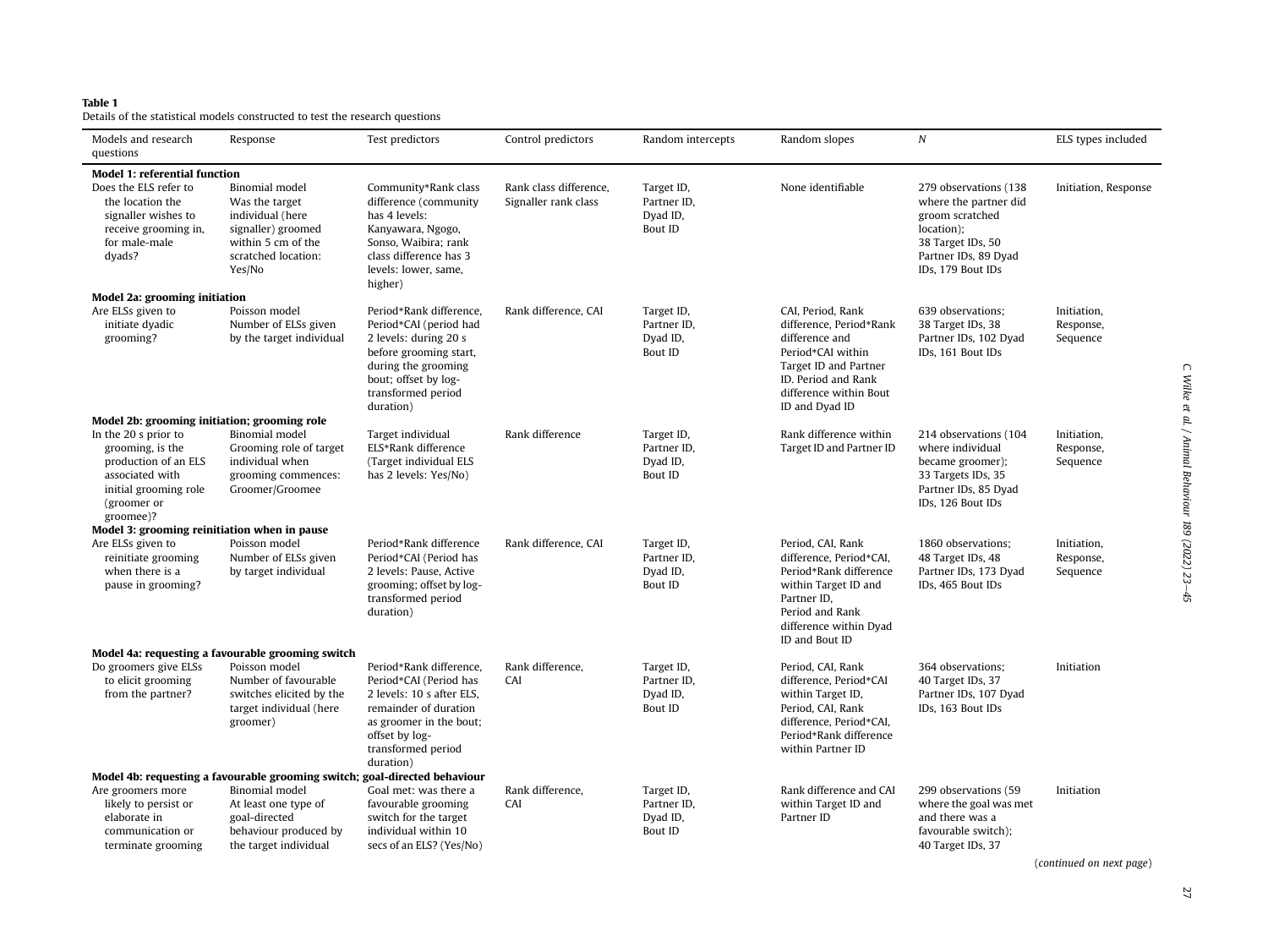| ĸ. |
|----|

Table 1

| ELS types included                  |                                                                                                                                     | Random slopes                                             | Random intercepts                                | Control predictors | Test predictors                                                                 | Response                                                                                                                         | Models and research<br>questions                                                                                                                                                                                                     |
|-------------------------------------|-------------------------------------------------------------------------------------------------------------------------------------|-----------------------------------------------------------|--------------------------------------------------|--------------------|---------------------------------------------------------------------------------|----------------------------------------------------------------------------------------------------------------------------------|--------------------------------------------------------------------------------------------------------------------------------------------------------------------------------------------------------------------------------------|
| Response,<br>sequence<br>nitiation, | Partner IDs, 106 Dyad<br>Partner IDs, 227 Dyad<br>1500 observations;<br>49 Target IDs, 49<br>IDs, 750 Bout IDs<br>IDs, 162 Bout IDs | within Target ID and<br>Rank difference*CAI<br>Partner ID | Partner ID,<br>Target ID,<br>Dyad ID,<br>Bout ID | $\frac{1}{2}$      | observation duration)<br>CAI (offset by log-<br>Rank difference*<br>transformed | here groomer) in the<br>Number of ELSs given<br>10 s after the initial<br>by target individual<br>Poisson model<br>ELS? (Yes/No) | Model 5: social anxiety<br>when grooming with<br>partner is not met?<br>a higher-ranking or<br>produce more ELSs<br>grooming from the<br>when the putative<br>Joes an individual<br>goal of eliciting<br>less affiliated<br>partner? |
|                                     |                                                                                                                                     |                                                           |                                                  |                    |                                                                                 |                                                                                                                                  |                                                                                                                                                                                                                                      |
|                                     |                                                                                                                                     |                                                           |                                                  |                    |                                                                                 |                                                                                                                                  |                                                                                                                                                                                                                                      |
|                                     |                                                                                                                                     |                                                           |                                                  |                    |                                                                                 |                                                                                                                                  |                                                                                                                                                                                                                                      |
|                                     |                                                                                                                                     |                                                           |                                                  |                    |                                                                                 |                                                                                                                                  |                                                                                                                                                                                                                                      |
|                                     |                                                                                                                                     |                                                           |                                                  |                    |                                                                                 |                                                                                                                                  |                                                                                                                                                                                                                                      |
|                                     |                                                                                                                                     |                                                           |                                                  |                    |                                                                                 |                                                                                                                                  |                                                                                                                                                                                                                                      |
|                                     |                                                                                                                                     |                                                           |                                                  |                    |                                                                                 |                                                                                                                                  |                                                                                                                                                                                                                                      |
|                                     |                                                                                                                                     |                                                           |                                                  |                    |                                                                                 |                                                                                                                                  |                                                                                                                                                                                                                                      |
|                                     |                                                                                                                                     |                                                           |                                                  |                    |                                                                                 |                                                                                                                                  |                                                                                                                                                                                                                                      |

he had been grooming before the scratch (for further details see [Pika](#page-14-27) & [Mitani, 2006](#page-14-27); [Pika](#page-14-42) & [Mitani, 2008\)](#page-14-42). Overall, 249 dyadic grooming bouts were observed, containing 186 groomee ELSs from 79 unique male-male dyads.

Data for Sonso and Waibira communities were collected by C.H. between 2011 and 2016 for Sonso, and by C.H., A.S. and G.B. between 2014 and 2020 for Waibira. Here data collection involved focal behaviour sampling ([Altmann, 1974](#page-13-19)) with all social interactions with the potential for gestural communication recorded. While recording was not continuous, a 3 s prerecord function allowed the capture of the onset of any interaction at which the camera was directed. Wherever possible this included recording of the signaller, potential recipients and any subsequent behavioural responses. A running record of the frequency with which particular individuals were observed was maintained and used to select whom to film where multiple targets were available. For Sonso 947 dyadic grooming bouts were identified and checked for groomee ELS, resulting in 68 groomee ELSs from 34 unique dyads; for Waibira 578 grooming bouts were identified and checked, resulting in 45 groomee ELSs from 32 unique dyads.

## Video Coding

Kanyawara videos were coded with Observer XT software (version 14.2) to extract continuous details about (1) whether there was dyadic grooming or not, (2) grooming roles, (3) grooming role switches, (4) whether individuals were actively grooming or in a pause, (5) ELS gestures by either individual and (6) 'present groom' gestures ('body is moved to deliberately expose an area to the recipient's attention'; [Hobaiter](#page-14-25) & [Byrne,](#page-14-25) [2014\)](#page-14-25) by either individual.

## Testing the Referential Gesture Hypothesis

To investigate this hypothesis, we used data from the four different communities. Once all groomee ELSs had been identified in the videos from Kanyawara, Sonso and Waibira, we manually recorded (1) whether the partner groomed within 5 cm of the scratched area within 10 s after the end of the ELS, (2) whether the signaller produced a 'present groom' gesture that overlapped with the ELS, (3) whether the signaller scratched the same area again within 10 s (persistence), (4) whether the signaller gave a 'present groom' gesture, presenting the same area as the scratched spot within 10 s (elaboration) and (5) whether the signaller terminated the grooming bout within 10 s. Cases were excluded in which (1) the ELS covered the same spot that was already being groomed, (2) the signaller gave a 'present groom' gesture that had some temporal overlap with their ELS and (3) the grooming behaviour in the 10 s following the ELS was not adequately visible.

# Intercoder Reliability

N.L. and C.W. performed all the Observer XT video coding on the Kanyawara videos. To assess intercoder reliability N.L. and C.W. both coded the same 40 dyadic grooming bouts, from the total of 775 bouts. In sum, 205 min of dyadic grooming were coded for intercoder reliability of the total 2944 min coded (6.96%). Cohen's kappa was determined for all six grooming behaviours outlined in the 'video coding' section above, using the Reliability Analysis function in Observer XT. The kappa value for all six grooming behaviours combined for frequency/sequence (tolerance win $dow = 1 s$ ) was 0.86, and for duration/sequence 0.96, both indicating excellent levels of coder agreement [\(Fleiss, 1981\)](#page-13-20).

C.W. and K.S. coded all groomee ELS events for the referential gesture hypothesis, using the data sets collected at Kanyawara,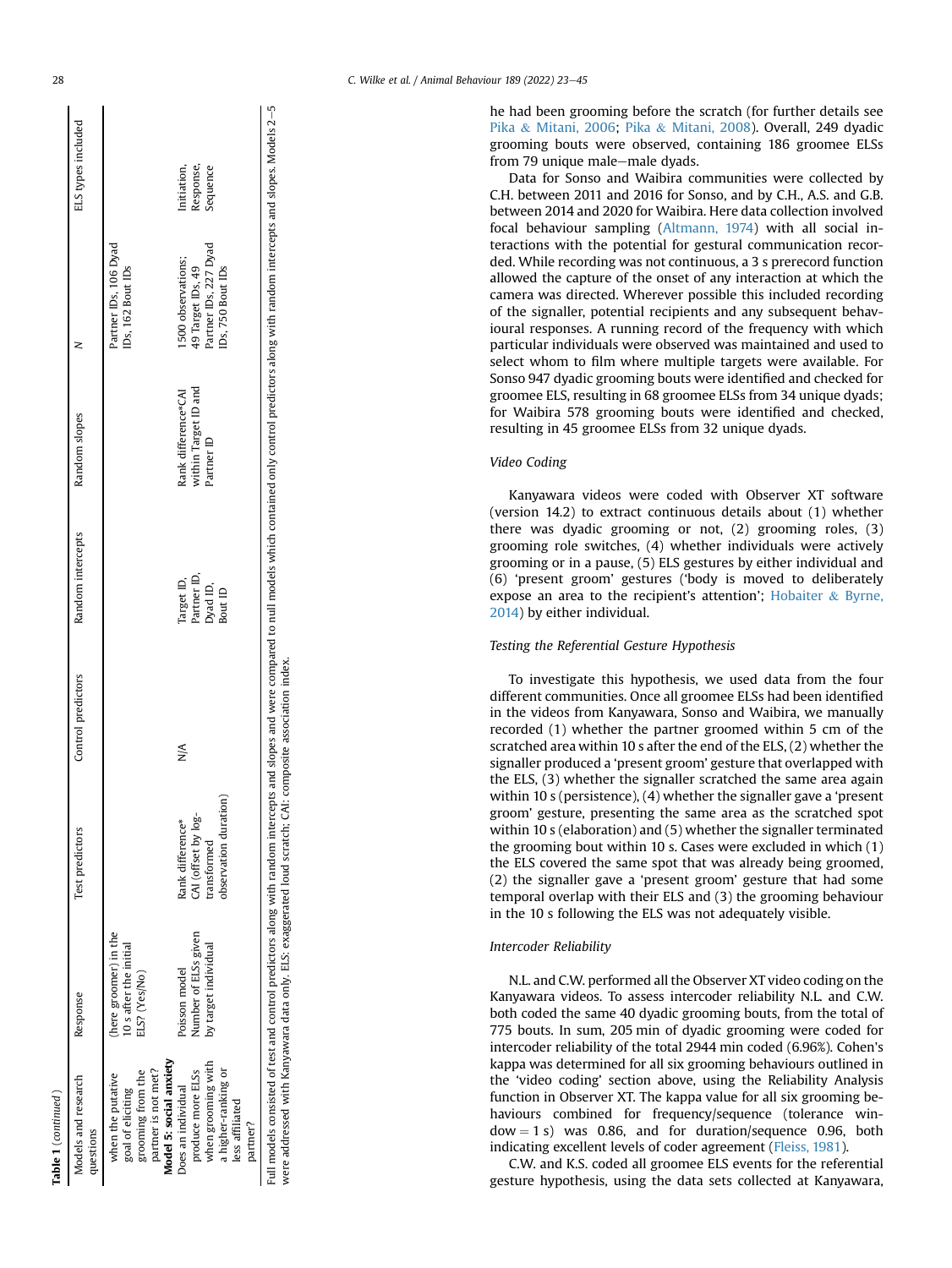Sonso and Waibira. To assess intercoder reliability, C.W. and K.S. both coded the same 20 of the total 230 groomee ELS events (8.70%). Cohen's kappa was calculated for all five behaviours outlined in the section above; the overall kappa value obtained was 0.90, indicating excellent levels of coder agreement ([Fleiss, 1981\)](#page-13-20).

#### Dominance Rank Calculations

The dominance rank difference between the target individual and the partner was included in all statistical models (generally as a control predictor); thus, ranks had to be calculated for all four communities. In the cross-site comparison of the referential function of ELSs, the published Ngogo data set used the directionality of pant-grunts and aggressive interactions between February and July 2005 among the males to rank them into low-, mid- and highranking categories [\(Pika](#page-14-42) & [Mitani, 2008](#page-14-42)). To provide comparable rank groupings from the other sites, Elo-ratings ([Neumann et al.,](#page-14-43) [2011](#page-14-43)) were first calculated based on the methods of [Muller et al.](#page-14-44) [\(2021\)](#page-14-44) using long-term data on directionality of pant-grunts for males aged 15 years or older (see Appendix for further details). Subadult males were given an Elo score that was one ordinal rank lower than the lowest-ranking adult male. Next, the ranked males were divided into three equally sized groups (high, mid and low ranking, to match the Ngogo data) for each month. If there was one 'leftover' individual (e.g. 10 males divided by three), then an extra individual was put in the low-ranking category. If there were two 'leftover' individuals (e.g. 11 divided by three) then one extra individual was put in the low- and one in the mid-ranking category.

In the tests of alternative functions of the ELS, conducted with data from the Kanyawara community only, an average ordinal rank was determined for each individual for each month, including females, with 1 being the highest ranking. Individuals who had not yet entered the adult dominance hierarchy were given a rank of  $n + 1$ , where *n*=the Elo-rating of the lowest-ranking individual, for any given month. For instance, if in a given month there were 20 adults in the dominance hierarchy, with ranks  $1-20$ , then all nonadults were given a rank of 21.

#### Composite Association Index (CAI)

A composite association index (CAI) was entered into statistical models investigating alternative functions of ELSs in the Kanyawara community, as a control predictor, with the rationale that the nature of the relationship between grooming partners may affect their communication. The CAI combined three measures: (1) party level association, i.e. the frequency with which two individuals were in the same party; (2) 5 m association, i.e. the frequency with which two individuals were within 5 m of one another; and (3) nearest-neighbour association, i.e. the frequency with which two individuals were seen as nearest neighbours. Scores for each measure were standardized against the community average (all possible dyads among independent individuals, i.e. adults and most subadults), with any value above one being above the community average. The standardized scores for each of these three measures were averaged for each dyad to achieve the CAI for that pair of individuals (based on [Gilby](#page-13-21)  $&$  [Wrangham, 2008](#page-13-21)). As the study periods at Kanyawara were spread out over several years, and had varying durations, CAI was determined for every  $3-4$ -month period, for all dyads.

# Statistical Models

# Model 1: referential function

This model addressed the first research question, whether ELSs refer to the location where the signaller wishes to receive grooming, in male–male dyads. The structure of the model is shown in [Table 1,](#page-4-0) but to summarize, we tested the effect of 'community' (fixed effect; four levels: Kanyawara, Ngogo, Sonso, Waibira) on the probability of a target individual's ELS eliciting grooming from the partner within 5 cm of the scratched location (Yes/No), within 10 s of the end of the scratch. The target individual in this case was the individual who produced an ELS while receiving grooming (groomee).

Although the effect of community was the main focus, we also wanted to control for the rank class of the target individual and a potential interaction with rank class difference (between target individual and partner) with community. Previous research at Ngogo suggests that rank class differences may influence whether the scratched area is groomed ([Pika](#page-14-27)  $&$  [Mitani, 2006\)](#page-14-27). Thus, we included target individual rank class (high, medium, low) and the interaction between community and rank class difference (partner being higher, same or lower rank class than the target individual) in the model ([Table 1\)](#page-4-0).

As explained in detail in the Statistical Analysis section below, full models comprising test and control predictors (fixed effects) and random effects were tested against null models comprising only control predictors and random effects (see [Table 1](#page-4-0) for details of all variables entered).

In addition to this model, we were interested in examining whether the signaller would actively pursue the goal of receiving grooming in the scratched location by showing elevated likelihoods of persisting or elaborating in communication and/or terminating the grooming bout if this putative goal was not met. Doing so was possible for Kanyawara, Sonso and Waibira, where videos were available for all groomee ELSs. We did not run a statistical model on these data as the data were very unbalanced across the behavioural categories, which prevented a stable model being fitted. Instead, we present descriptive statistics in the Results.

#### Model 2a: grooming initiation

To address the second research question, whether ELSs are given in a grooming initiation context, we investigated the effect of 'period' (fixed effect, two levels: 20 s before dyadic grooming, during dyadic grooming) on ELS count, for the target individual ([Table 1\)](#page-4-0). To control for varying period duration, we included period duration (log-transformed) as an offset term. We included both individuals in the dyad as target individuals, as long as they had the full 20 s period before dyadic grooming available. For instance, if the dyadic grooming bout involved chimp A and chimp B, and both were visible for the full 20 s before grooming commenced, then we recorded the number of ELSs produced by chimp A as the target individual with chimp B as the partner, as well as the number of ELSs produced by chimp B as the target individual with chimp A as the partner.

Although the effect of 'period' was the main focus, we also wanted to rule out interactions with rank difference and CAI. Thus, we included the interaction between period and rank difference, and period and CAI, in the model [\(Table 1](#page-4-0)).

## Model 2b: grooming initiation; grooming role

A further aim of research question 2 was to test the idea that ELSs at grooming initiation meant 'groom me' ([Hobaiter](#page-14-25) & [Byrne,](#page-14-25) [2014\)](#page-14-25). Thus, we tested whether producing an ELS immediately prior to a grooming bout commencing was associated with a higher likelihood of becoming the groomee at grooming initiation.

Although the main focus was the effect of the target individual's ELS (Yes/No) on the probability of the target individual subsequently becoming the groomer or groomee, we also wanted to rule out a potential interaction with Elo rank difference (henceforth rank difference). Thus, we included the interaction between ELS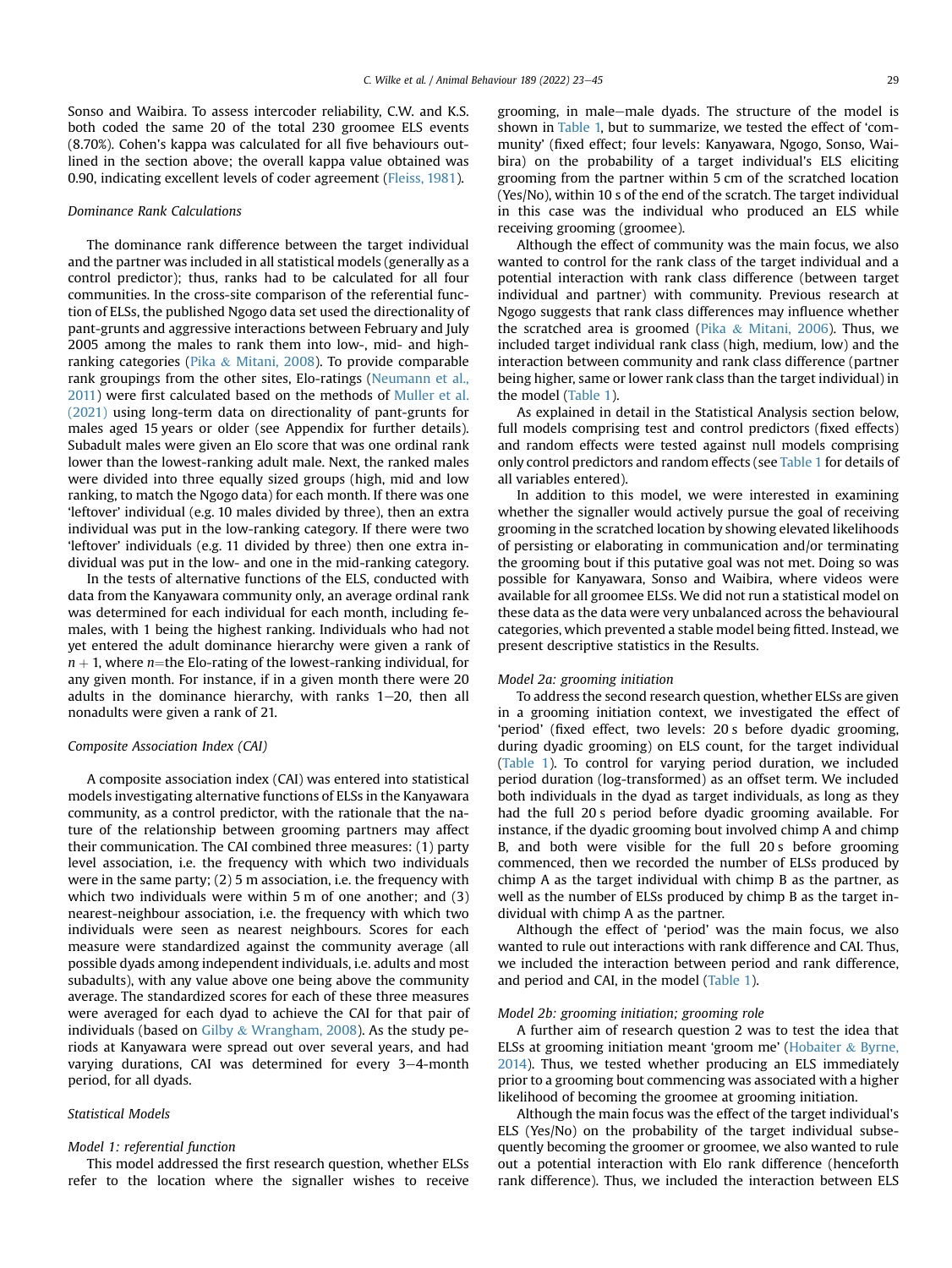and rank difference as the fixed effect (see [Table 1](#page-4-0)). Again, data were included from both individuals in the dyad (i.e. both were entered as the target individual once), as long as they had the full 20 s period before dyadic grooming available.

# Model 3: grooming reinitiation when in pause

To address the third research question; whether ELSs are given to reinitiate grooming when there is a pause in grooming, we tested the effect of 'period' (fixed effect, two levels: during pause, during active grooming) on ELS count, for the target individual ([Table 1\)](#page-4-0). We included period duration (log-transformed) as an offset term. A pause was defined as a break in active grooming between a given dyad of  $3-60$  s duration.

Although our main interest was the effect of 'period' on ELS count, we also wanted to rule out potential interactions with rank difference and CAI. Thus, we included the interactions between period and rank difference, and period and CAI, as fixed effects (see [Table 1\)](#page-4-0). Both individuals from the dyad were included as target individuals in this analysis.

#### Model 4a: requesting a favourable grooming switch

To address the fourth research question, whether ELSs are given by groomers during a grooming bout to elicit grooming from the partner, we tested the effect of 'period' (fixed effect, two levels: 10 s after groomer ELS, remainder of duration as groomer) on 'favourable switch' count, for the target individual. We included period duration (log-transformed) as an offset term. A 'favourable switch' was a grooming direction switch where the target individual (here the groomer) then received grooming (either becoming the groomee or engaging in mutual grooming).

Although the main focus was the effect of 'period' we also wanted to rule out potential interactions with rank difference and CAI. Thus, we included the interactions between period and rank difference, and period and CAI, as fixed effects (see [Table 1\)](#page-4-0). Both individuals from the dyad were included as target individuals in this analysis, as long as they produced at least one ELS while in the role of the groomer.

## Model 4b: requesting a favourable grooming switch; goal-directed behaviour

A further aim of research question 4 was to test whether the goal of the signaller when producing an ELS was to obtain grooming from their partner. We tested whether the putative goal of a favourable switch was met (fixed effect, two levels: Yes/No) on the probability of the target individual (here the signaller) showing at least one behaviour indicative of pursuing this goal in the 10 s after the initial ELS (persistence or elaboration in communication, or termination of the grooming bout; Yes/No). Here persistence was defined as another ELS in any body area, and elaboration was defined as a 'present groom' gesture.

Although the main focus was the effect of the goal being met (or not), we also wanted to control for rank difference and CAI. Thus, we included these three fixed effects in the model (see [Table 1\)](#page-4-0). Both individuals from the dyad were included as target individuals in this analysis, as long as they produced at least one ELS while in the role of the groomer.

#### Model 5: social anxiety

To address the fifth research question, whether individuals produce more ELSs when grooming with a higher-ranking or less affiliated partner, suggesting that ELSs may be a sign of social anxiety, we tested the effects of rank difference and CAI on the number of ELSs produced by the target individual during the dyadic grooming bout. We included observation (grooming) duration (logtransformed) as an offset term. We were also interested in the potential interaction between rank difference and CAI, so included the interaction as an additional predictor variable (see [Table 1\)](#page-4-0). Both individuals from the dyad were included as target individuals in this analysis.

# Statistical Analysis

Generalized linear mixed models ([Baayen, 2008](#page-13-22)) with binomial error distributions and logit link function or Poisson error distributions with log link function [\(McCullagh](#page-14-45) & [Nelder 1989](#page-14-45)) were used for all analyses. Whenever a model comprised an interaction, it included all lower-order terms this encompassed.

Quantitative predictor variables were always scaled by ztransforming to a mean of zero and standard deviation of one, to allow for easier interpretation of the model coefficients [\(Schielzeth,](#page-14-46) [2010\)](#page-14-46) and to ease model convergence.

For all Poisson models, we were interested in the count of a particular behaviour during two different periods, which varied considerably in observation effort. Hence, we included the (logtransformed) observation time as an offset term in the models ([McCullagh](#page-14-45) & [Nelder, 1989](#page-14-45)). To control for repeated observations of the same individuals and dyads grooming, target ID, partner ID and dyad ID were included as random intercept effects. Additionally, in the cases where there were multiple observations from the same dyadic grooming bout, bout ID was also included as a random intercepts effect. To avoid underestimation of standard errors and to keep type 1 error rates at 0.05, all theoretically identifiable random slopes were included in each model [\(Schielzeth](#page-14-47) & [Forstmeier,](#page-14-47) [2009](#page-14-47); [Barr et al., 2013](#page-13-23); see the Appendix for the random slopes included in each model). Estimates of the correlations between the random intercepts and slopes were also initially included. However, if a 'singular fit' message suggested some of the random effects terms to be unidentifiable, as indicated by absolute correlation parameters being essentially one ([Matuschek et al., 2017\)](#page-14-48), then these correlations were dropped from the model. In all cases where these were dropped, the correlations did not contribute much to the explanatory value of the model (assessed by the difference in log likelihood; the effects of dropping these are reported in the Appendix). Model stability was estimated by dropping the levels of the random effects one at a time from the data and comparing the estimates derived for the same full model fitted to these subsets with those obtained for the full data set [\(Nieuwenhuis et al., 2012](#page-14-49); see Appendix for all stability values). When there were two or more fixed effects, we assessed collinearity using variance inflation factors (VIF; [Field, 2005](#page-13-24)) based on a standard linear model, which did not include interactions (if any were present in the model), nor random effects. Dispersion was also assessed for all nonbinomial models. None of the models showed concerning values for VIF  $(>10;$  [Field, 2005](#page-13-24)) or dispersion; the results of these checks can be found in the Appendix.

To ascertain the effect of the test predictors and to avoid cryptic multiple testing [\(Forstmeier](#page-13-25) & [Schielzeth, 2011](#page-13-25)), full-null model comparisons were carried out, with the null model lacking the test predictors [\(Table 1\)](#page-4-0) in the fixed effects part, but otherwise being identical to the full model in terms of the random and control fixed effects structure. The effect of individual fixed effects was tested by comparing the full model with reduced models lacking them, one at a time [\(Barr et al., 2013\)](#page-13-23). For the full-null model comparison, as well as the full–reduced model comparisons, a likelihood ratio test was used ([Dobson, 2002](#page-13-26); R function drop1 with argument 'test' set to 'Chisq').

Models were implemented in R (version 4.0.2; R Core Team; [https://www.R-project.org\)](https://www.R-project.org); using the function glmer of the pack-age lme4 (version 1.1-21; [Bates et al., 2015](#page-13-27)). VIFs were determined using the function vif of the package car [\(Fox](#page-13-28)  $\&$  [Weisberg, 2018\)](#page-13-28).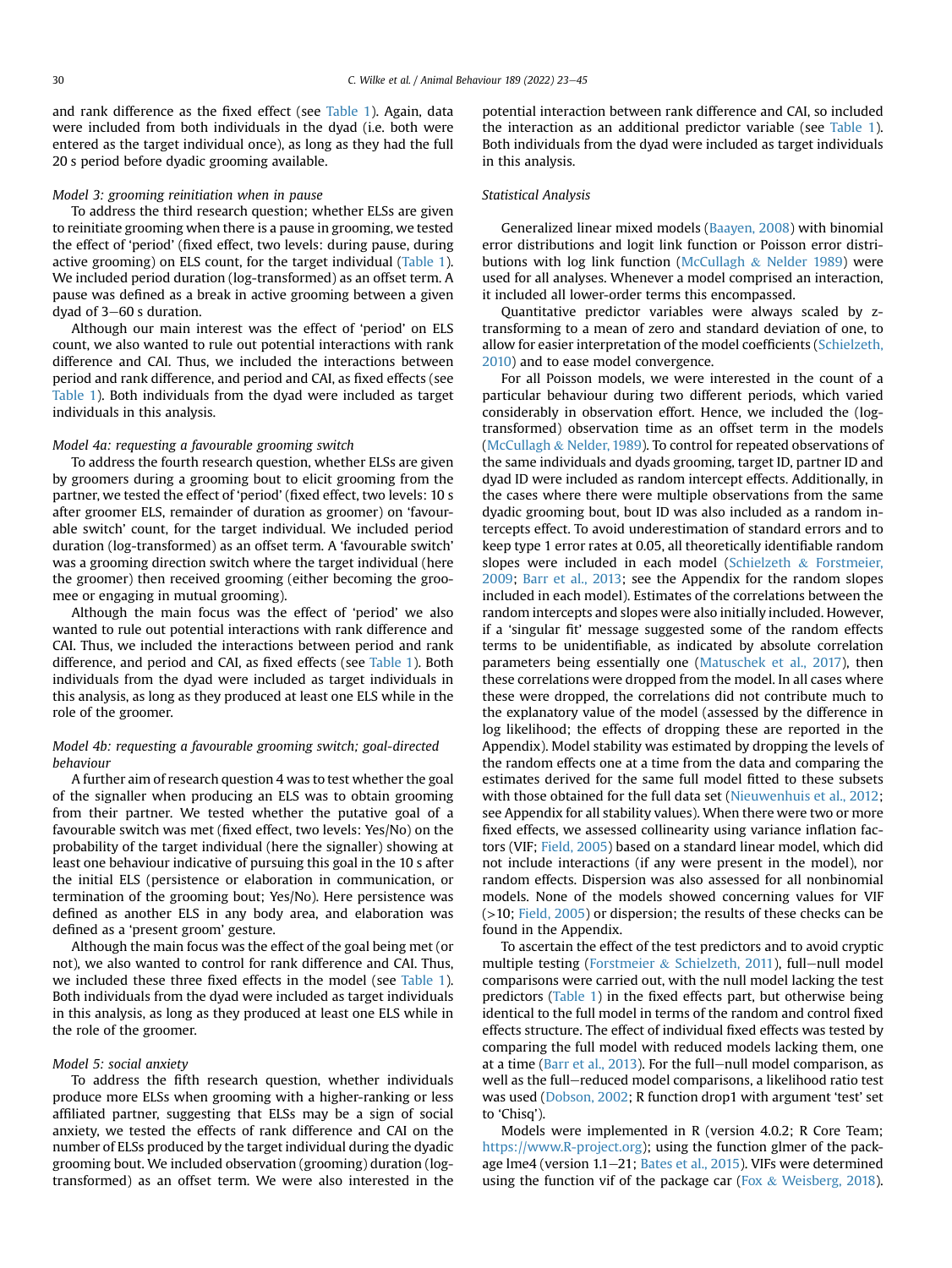Model stability was assessed using a function written by R.M. Confidence intervals of the model estimates and fitted values were obtained using parametric bootstraps (function bootMer of the package lme4,  $N = 1000$  bootstraps).

# **RESULTS**

Here we report the main findings for each of the research questions and models; further model results including estimates, standard errors, confidence intervals, minimum and maximum of model estimates obtained after dropping levels of the random effects one at a time and estimated standard deviations for the contribution of the random effects can be found in Appendix Tables  $A1-A19$ . Descriptive statistics on the body areas scratched during ELSs are also presented in the Appendix.

#### Model 1: Referential Function

The full model fitted the data better than the null model (likelihood ratio test:  $\chi^2$ <sub>9</sub> = 29.249, *P* < 0.001). However, as the community\*rank class difference interaction was found not to be significant, a reduced model was fitted excluding this interaction, but including community, focal rank class and rank class difference as main effects. The reduced model showed a significant effect of community ( $\chi^2$ <sub>3</sub> = 22.624, *P* < 0.001). The fixed effect 'community' was releveled to explore where the significant differences lay between the communities. It was found that at Ngogo the partner was significantly more likely to groom the location scratched by the signaller than at the other three communities [\(Fig. 1\)](#page-8-0). There were no significant differences between the other three communities.

For Kanyawara, Sonso and Waibira we also had data on dyads including females (female–female and female–male). When including all dyads, the percentage of groomee ELSs to receive grooming within 5 cm of the scratched location within 10 s remained low and were similar for all dyads and male-male dyads ([Fig. 2](#page-9-0)). Further breakdown of all dyads in male-female, female–male and female–female categories for comparison with male-male dyads is available in the Appendix (see Fig.  $A1$ ).

<span id="page-8-0"></span>

Figure 1. Probability of a groomee ELS eliciting grooming from the partner within 5 cm of the scratched location, for male-male dyads, for each community. Boxes depict median and quartiles for the raw data. Horizontal lines with error bars depict estimates from the fitted model and their 95% confidence limits (when rank class difference and signaller rank class are both manually dummy coded and then centred). The area of the points is proportional to the number of observations for each signaller (range  $1-52$ ).

In addition, for Kanyawara, Sonso and Waibira it was possible to descriptively explore whether the signaller's goal (intended meaning) was to elicit grooming in the scratched area. We expected that signallers would be more likely to engage in goal-directed behaviours such as persistence or elaboration of communication or terminate the grooming interaction in cases where the putative goal was not met than when it was met. Instances of these markers of goal-directed behaviour were relatively rare, but in contrast to the pattern expected if the signaller's goal was to elicit grooming in the scratched location, [Fig. 3](#page-9-1) shows that chimpanzees were more likely in all three communities to show at least one of these three behaviours when they received grooming in the scratched area (putative goal met) compared to when they did not (putative goal not met).

#### Model 2a: Grooming Initiation

The full model fitted the data better than the null model (likelihood ratio test:  $\chi^2$ <sub>3</sub> = 21.405, *P* < 0.001). However, as the period-\*rank difference and period\*CAI interactions were found not to be significant, a reduced model was fitted excluding these interactions, but including period, rank difference and CAI as main effects. The reduced model showed a significant effect of period  $(\chi^2_1 = 26.834, P < 0.001)$ , indicating that the count of ELSs produced by the target individual was higher in the 20 s period before the start of dyadic grooming compared to the count during the remainder of the grooming bout (see [Fig. 4\)](#page-10-0).

## Model 2b: Grooming Initiation; Grooming Role

To investigate whether an individual's grooming role when dyadic grooming started was predicted by whether they produced an ELS in the 20 s prior to grooming, we examined this in the cases where an individual was visible for the full 20 s before grooming commenced. We then recorded whether they produced an ELS in this period or not, and whether they became the groomer or groomee when grooming started. Overall, the full model fitted the data better than the null model ( $\chi^2$ <sub>2</sub> = 7.839, *P* = 0.019). However, as the ELS\*rank difference interaction was found not to be significant, a reduced model was fitted excluding this interaction, but including ELS (Yes/No) and rank difference as main effects. The reduced model showed a significant effect of ELS ( $\chi^2$ <sub>1</sub> = 7.558,  $P = 0.006$ ), as well as rank difference (which was included as a control variable;  $\chi^2$ <sub>1</sub> = 11.685, P<0.001) on subsequent grooming role. Individuals were significantly more likely to become the groomer (rather than groomee) when they gave an ELS in the 20 s before dyadic grooming started (see [Fig. 5](#page-10-1)). When the partner was dominant, individuals were more likely to become the groomer in 65/92 cases (70.65%) than when the partner was subordinate (28/ 99 cases; 28.28%). In other words, higher-ranking individuals were more likely to be groomed than to groom. This excludes cases where both individuals had the same ordinal rank (e.g. both individuals were subadults).

## Model 3: Grooming Reinitiation when in Pause

To explore whether the ELS might also play a role in reinitiating grooming, we analysed the number of ELSs produced in pauses compared to during active grooming. The full model fitted the data better than the null model ( $\chi^2$ <sub>3</sub> = 70.779, *P* < 0.001). However, as the period\*rank difference interaction was found not to be significant, a reduced model was fitted excluding this interaction, but including period, CAI and rank difference as main effects, as well as the period\*CAI interaction. The reduced model showed a significant effect of the interaction between period and CAI ( $\chi^2$ <sub>1</sub> = 4.365,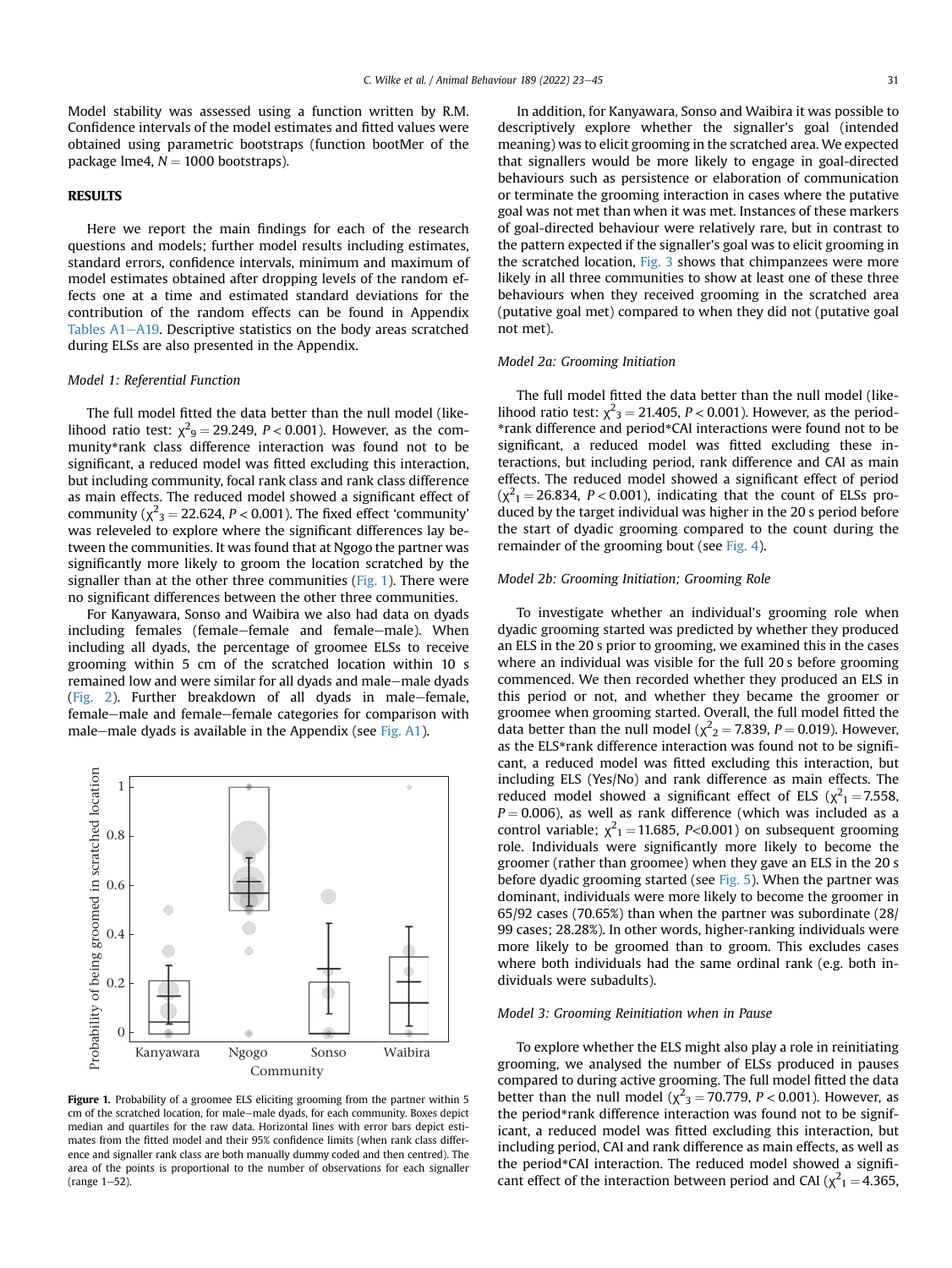<span id="page-9-0"></span>

<span id="page-9-1"></span>Figure 2. Percentage of groomee ELSs that elicited grooming within 5 cm, within 10 s after the end of the ELS. Results are shown for Kanyawara (N=145 groomee ELSs from all dyads, N=46 from male-male dyads), Ngogo (no data for all dyads, N=188 from male-male dyads), Sonso (N=47 from all dyads, N=29 from male-male dyads), Waibira (N=38 from all dyads,  $N=16$  from male-male dyads).



Figure 3. Percentage of groomee ELSs from all dyads where the signaller showed persistence or elaboration of communication and/or termination of the grooming bout in the 10 s following the ELS, as a function of whether the partner groomed the scratched location or not. Results are shown for the three communities where video data were available: Kanyawara (N=145 groomee ELSs), Sonso (N=47), Waibira (N=38).

 $P = 0.037$ ). The count of ELSs was higher in pauses than during active grooming; however, while CAI did not seem to affect ELS count during active grooming, there was a slight increase in ELS count for less affiliated individuals during pauses ([Fig. 6\)](#page-11-0).

## Model 4a: Requesting a Favourable Grooming Switch

Here we examined whether the groomer might use an ELS to elicit grooming from the partner (i.e. a 'favourable switch'). The full model fitted the data better than the null model ( $\chi^2$ <sub>3</sub> = 32.877,  $P < 0.001$ ). However, as the period\*rank difference and the period\*CAI interactions were found not to be significant, a reduced model was fitted excluding the interactions, but including period, CAI and rank difference as main effects. The reduced model showed a significant effect of period ( $\chi^2$ <sub>1</sub> = 32.390, *P* < 0.001). The count of favourable switches was significantly higher in the 10 s following an ELS compared to the count during the remainder of the time as a groomer during the grooming bout (see [Fig. 7\)](#page-11-1), suggesting that groomers may use this gesture to elicit grooming from their partner during a grooming bout.

# Model 4b: Requesting a Favourable Grooming Switch; Goal-directed Behaviour

To ascertain whether the groomer actively pursued the goal of eliciting grooming from the partner (a 'favourable' switch) we explored the effect of whether the groomer received grooming in the 10 s after they produced an ELS gesture (Yes/No) on whether they showed at least one goal-directed behaviour, namely persistence or elaboration of communication or termination of the grooming bout. Overall, the full model fitted the data better than the null model ( $\chi^2$ <sub>1</sub> = 15.156, *P*<0.001). When the signaller produced an ELS but their 'goal' of eliciting a favourable grooming switch was not met, they were significantly more likely to show persistence or elaboration of communication and/or termination of grooming [\(Fig. 8](#page-11-2)). The control variables rank difference and CAI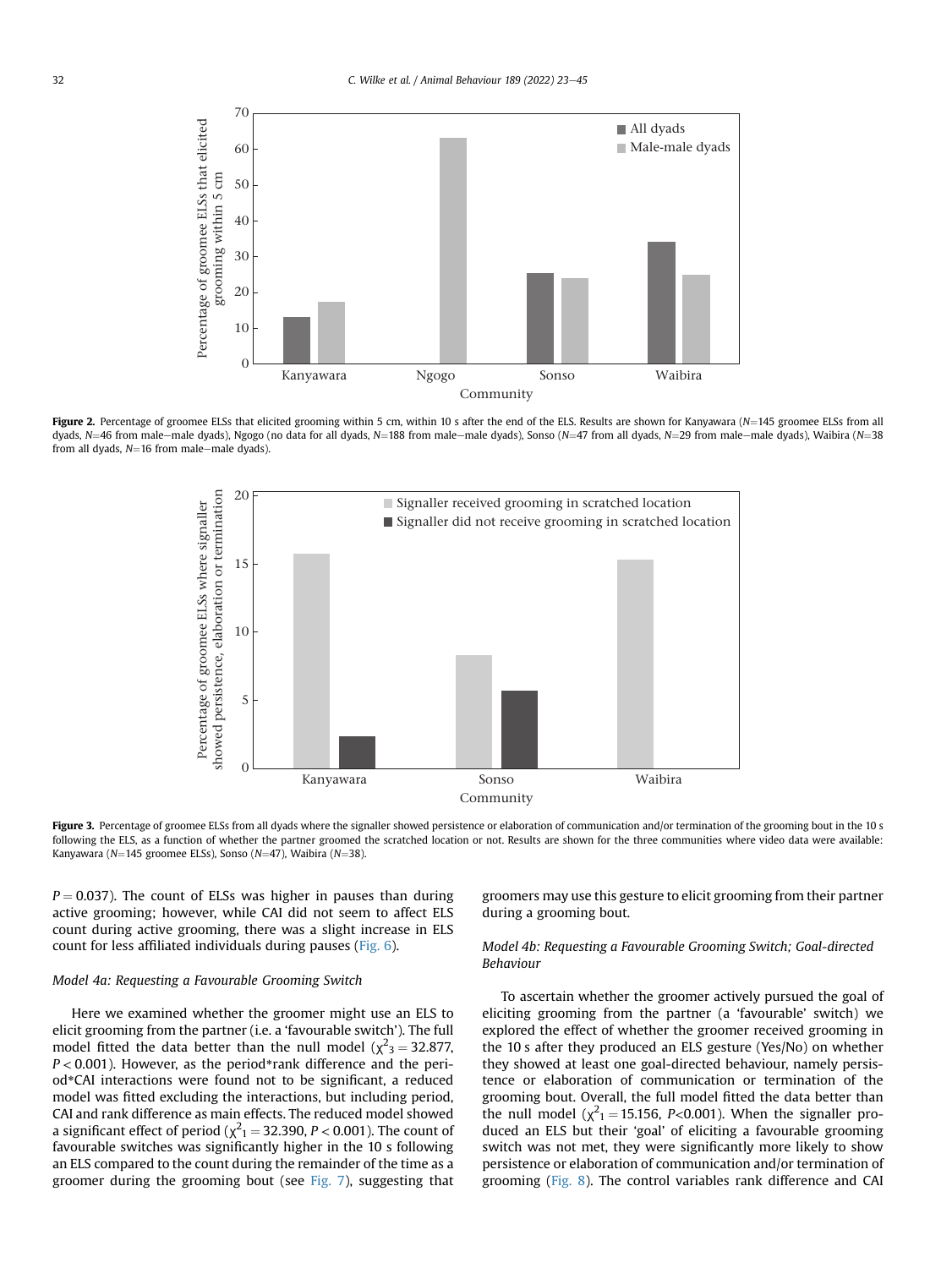<span id="page-10-0"></span>

Figure 4. Rate of ELSs given in the 20 s before a dyadic grooming bout, and during the bout, for each dyad. Horizontal lines with error bars depict the fitted model (where number of ELS was offset by log-transformed period duration) and its 95% confidence limits. To effectively visualize the number of ELSs offset by period duration, we illustrate the number of ELSs per 120 s, roughly the average period duration (before and during periods combined). The area of the points is proportional to the number of observations for each dyad for that period (range  $1-6$ ).

<span id="page-10-1"></span>

Figure 5. Probability of the target individual becoming the groomer when they did or did not give an ELS in the 20 s before the start of a dyadic grooming bout. Boxes depict median and quartiles for the raw data. Horizontal lines with error bars depict the fitted model and its 95% confidence limits (with average rank difference to the partner). The area of the points is proportional to the number of observations per individual (range  $1 - 15$ ).

were not found to have a significant impact on whether the signaller showed goal-directed behaviours. This model was not very stable in terms of the fixed effect of interest ('goal met'), meaning it was hard to estimate the effect of this variable conclusively, and the result should be considered with caution. Nevertheless, descriptively, when the goal of receiving a favourable grooming switch was not met following an ELS, the individual then showed goal-directed behaviour in 49/240 cases (20.42%). When a favourable switch was achieved, the individual showed goaldirected behaviour in only 1/59 cases (1.69%).

## Model 5: Social Anxiety

Finally, to establish whether ELSs might be a sign of anxiety and more likely to occur in high stress situations, such as grooming with a more dominant and/or less affiliated partner, we explored the effect of rank difference and CAI (and their interaction) with the partner on the number of ELSs an individual produces during grooming. The full model did not fit the data better than the null model ( $\chi^2$ <sub>2</sub> = 2.139, *P* = 0.343), suggesting that the number of ELSs an individual produced in a dyadic grooming bout was not significantly influenced by the rank difference, the social bond between signaller and partner or the interaction between these. Thus, it seems unlikely that ELSs were merely a sign of social anxiety during dyadic grooming.

# **DISCUSSION**

Our exploration of the function of the ELS signal in grooming contexts failed to replicate the previous finding from Ngogo of this signal functioning in a referential manner in three other chimpanzee communities. We found that signallers in male-male dyads were significantly more likely to receive grooming in the scratched location at Ngogo than in the three remaining sites. In Kanyawara, Sonso and Waibira the likelihood of receiving grooming in the scratched area was too low to consider this a putative function for this signal in these communities, when considering both male-male dyads and all dyads including females. Furthermore, signallers rarely behaved in a manner consistent with pursuing this putative goal. Markers of goal-directed behaviour (persistence or elaboration of communication and termination of the grooming interaction; [Townsend et al., 2017](#page-14-32)) that are expected in the face of not achieving the desired goal of a signal were more frequently observed when the goal of obtaining grooming in the scratched location was met than when it was not met. At Kanyawara, Sonso and Waibira, individuals may rely on another signal, 'present groom' (where the signaller's body is moved to deliberately expose an area to the recipient's attention; [Hobaiter](#page-14-25)  $&$  [Byrne, 2014\)](#page-14-25), to indicate to their partner where they wish to be groomed. Indeed, [Hobaiter and Byrne \(2014\)](#page-14-25) provided data from Sonso showing that the 'apparently satisfactory outcome' (a behaviour change in the recipient that seems to satisfy the signaller and leads to the cessation of signalling) of the 'present groom' gesture is to elicit grooming of the presented body part. Similarly, bonnet macaques have also been documented to use present groom gestures for this function [\(Gupta](#page-14-28) & [Sinha, 2016](#page-14-28)). Together, these data show that the ELS may only be effective at directing partners to a desired grooming location in the Ngogo community, and therefore that habitual use of a referential gesture in chimpanzees is not ubiquitous in this species. These apparent differences in use have ramifications for our understanding of the evolution of referential signals and highlight the need to continue to look for gestures that may fulfil a referential function in naturalistic conspecific interactions.

There are several reasons why the current exploration of a referential function for the ELS in three different chimpanzee communities may have failed to replicate [Pika and Mitani's \(2006\)](#page-14-27) original findings. One possibility is that methodological inconsistencies between [Pika and Mitani \(2006\)](#page-14-27) and the present study led to this discrepancy. Most importantly, scratches from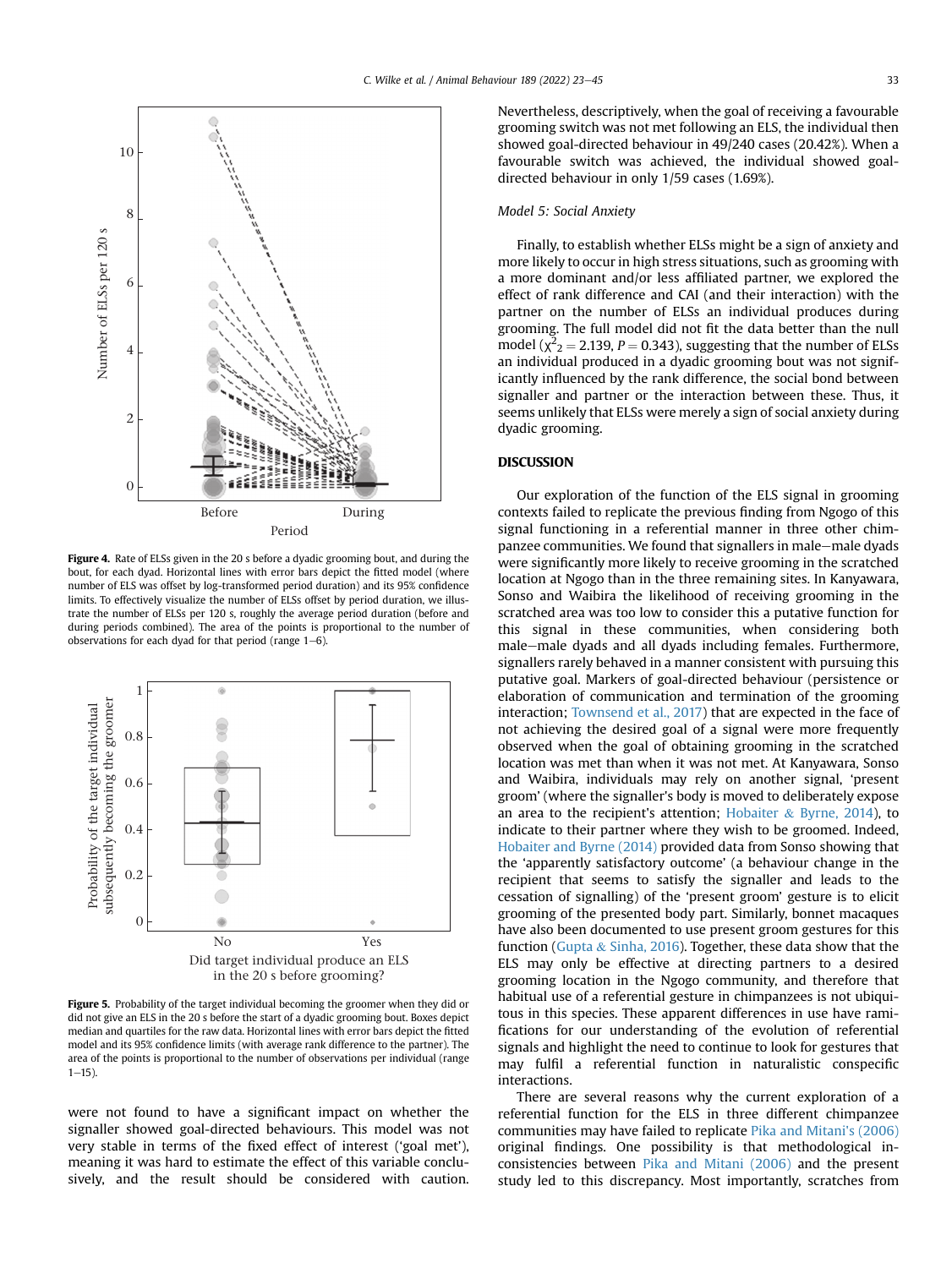<span id="page-11-0"></span>

Figure 6. Rate of ELSs produced as a function of the composite association index (CAI) between the dyad partners (a) during active grooming and (b) during a pause. The area of the points is proportional to the number of observations per bin of CAI (range 2-126). The dashed line shows the fitted model and the shaded areas its 95% confidence limits (conditional on rank difference values being at their average). To effectively visualize the number of ELSs offset by period duration, we illustrate the number of ELSs per 60 s, roughly the average period duration (pause and groom periods combined).

<span id="page-11-1"></span>

<span id="page-11-2"></span>1 Probability of signaller showing Probability of signaller showing 0.8 goal-directed behaviour goal-directed behaviour 0.6 0.4 0.2 0 No Yes Goal met?

Figure 8. Probability of the signaller showing at least one goal-directed behaviour (persistence or elaboration of communication and/or termination of grooming) when the goal of eliciting a 'favourable' grooming switch was or was not met. Boxes depict median and quartiles. Horizontal lines with error bars depict the fitted model and its 95% confidence limit (at average composite association index and rank difference to the partner). The area of the points is proportional to the number of observations for each signaller (range 1-40).

Figure 7. The rate of 'favourable switches' where the groomer received grooming from their partner, in the period immediately following an ELS (after ELS) and during the rest of the dyadic grooming bout (not after ELS). Horizontal lines with error bars depict the fitted model and its 95% confidence limits (when rank difference and the composite association index are at their average). To effectively visualize the number of ELSs offset by period duration, we illustrate the number of ELSs per 120 s, roughly the average period duration (after ELS and not after ELS periods combined). The area of the dots is proportional to the number of observations for each groomer for that period (range  $1-20$ ).

Kanyawara, Sonso and Waibira were assessed from video data using strict criteria for what constituted an ELS and a 'match' of grooming to that area, whereas the original data set was limited to real-time coding observations from a single observer, alongside a limited amount of video footage that was only examined by one observer. It is crucial that video data coded by multiple observers with robust interobserver reliability measures are collected in the future from the Ngogo chimpanzees to confirm the referential function of this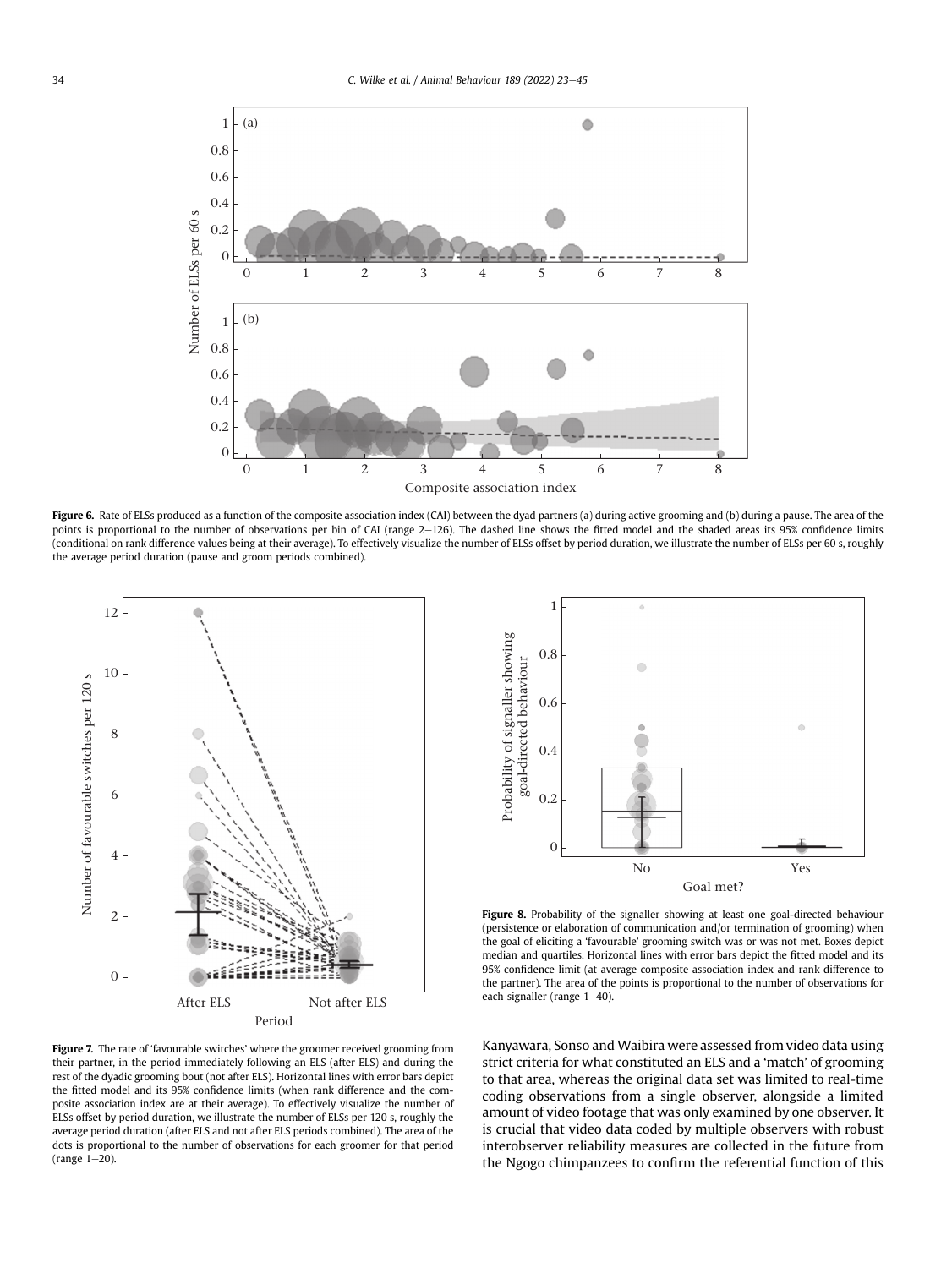gesture at this site. An additional methodological difference was that sample sizes for Kanyawara, Sonso and Waibira were much smaller for male-male dyads compared to the Ngogo sample, leading to less precise estimates from these communities. However, we also failed to replicate the Ngogo results in the other communities in a larger data set including females in dyads, with low instances of 'matches' between scratched and subsequent grooming locations remaining (13% at Kanyawara, 26% at Sonso and 34% at Waibira). Furthermore, given that our descriptive results indicated that individuals from the other communities did not seem to be pursuing the goal of their partner grooming the scratched location, it seems unlikely that more data from these three sites would have altered the pattern observed.

If future work can confirm the referential function of the ELS gesture at Ngogo, this would open the possibility of the 'directed scratch' being culturally specific to the Ngogo community. While extensive overlap in the form and broad function of the gestural repertoire of different great ape species has led some to suggest the available repertoires of great ape gesture types are innately specified [\(Byrne et al., 2017;](#page-13-29) [Graham et al., 2018\)](#page-14-50), it is also the case that they are flexibly deployed to convey different meanings ([Hobaiter](#page-14-25) & [Byrne, 2014](#page-14-25)). Group-specific variation in the presence of attention-getting gestural signals has been claimed in wild chimpanzees [\(Whiten et al., 1999\)](#page-14-51); however, variation in meaning or function of gestures has not been previously explored in different groups of the same species ([Pika](#page-14-52) & [Deschner 2019\)](#page-14-52). In fact, to our knowledge, with the exception of [Pika and Mitani's \(2006\)](#page-14-27) work on the ELS, data examining the meaning of gestures in wild chimpanzees have been taken solely from the Sonso community ([Roberts et al., 2012;](#page-14-53) [2013](#page-14-54); [Hobaiter](#page-14-25) & [Byrne, 2014,](#page-14-25) [2017](#page-14-55); [Graham](#page-14-50) [et al., 2018](#page-14-50)). Our data highlight another potential community level difference in use at the level of more fine-grained meaning. ELSs are used to initiate grooming at both Sonso and Kanyawara, but while scratchers in Sonso subsequently receive grooming in the majority of cases ('groom me'), the majority of scratchers in Kanyawara subsequently provide grooming to their partner ('let me groom you'). A potentially cultural distinction in gesture meaning in chimpanzees would represent a novel aspect of continuity with human symbolic gestural usage, as diversity in the meaning of our communicative signals is relatively common. For instance, to European citizens a 'thumbs up' would be interpreted as an agreement or perhaps 'good luck', but in some cultures, such as Iranian culture, this serves as a derogatory gesture ([Archer, 1997;](#page-13-30) [Najarzadegan, 2016](#page-14-56)). While our data present a potentially exciting prospect for the future of ape gestural research, there remain a number of alternative explanations for groupwise variation in the frequency with which a particular meaning might occur or be detected. Replicated video data and evidence of goal-directed behaviour from the signaller's perspective are needed to confirm apparent flexibility in the use of ELS meanings during grooming across populations.

While our data did not support a referential function for the ELS outside of Ngogo, further investigation of alternative functions in the Kanyawara community did reveal an important role for this gesture in aiding cooperative interactions. In line with [Goodall](#page-13-12) [\(1986\)](#page-13-12) and [Hobaiter and Byrne \(2014\)](#page-14-25), we found support for the ELS being used to initiate grooming, both prior to a bout beginning and to reinitiate grooming when it had paused. Here, the ELS allows individuals to communicate a desire to start grooming, a cooperative behaviour vital to maintaining social bonds, social tolerance and for repairing relationships following aggression ([Dunbar, 1991,](#page-13-31) [2010;](#page-13-32) [Terry, 1970](#page-14-57)). Advertising a willingness to cooperate can result in various fitness-enhancing benefits in the animal kingdom. For instance, grouper fish use 'head shakes' to engage moray eels in cooperative hunting behaviour, allowing groupers to be almost five times more likely to capture prey than when hunting alone ([Bshary](#page-13-33) [et al., 2006\)](#page-13-33). Recruitment calls are an effective signal for cooperation in both predator mobbing ([Manser, 2001;](#page-14-58) [Manser et al., 2001\)](#page-14-59) and territory defence contexts ([Gersick et al., 2015\)](#page-13-34). Being able to effectively engage conspecifics (or even heterospecifics) in cooperative acts thus has several advantages to an individual, and our findings suggest a pivotal usage of the ELS in instigating and reengaging partners in one such cooperative behaviour.

At Kanyawara we further explored variation in the use of the ELS across the grooming bout. Here, the ELS can facilitate grooming direction switches: groomers produced ELSs to request grooming from their partner. Groomers also demonstrated higher levels of persistence or elaboration of communication or termination of the grooming bout if the goal of receiving grooming from the partner was not met compared to when it was. The ELS signal may therefore play an important role in negotiating the dynamics of a grooming bout, allowing groomers to indicate when reciprocation of this valuable service should be delivered. Interestingly, while a groomer ELS during a grooming bout seems to indicate 'groom me', an ELS produced before the initiation of a grooming bout seems to indicate 'let me groom you'. This indicates potential for flexibility in the 'meaning' of the signal within grooming, depending on the specific behavioural context the signal is produced in. Receivers likely have to combine the signal with fine-grained contextual cues to respond in these two differential ways. Future research would need to confirm that when producing an ELS prior to a grooming bout, the signaller's goal was to offer grooming to a partner, but, if confirmed, this would demonstrate the importance of context for correctly interpreting signal meaning ([Graham et al., 2020](#page-13-35)). The integration of context with signals to access the signaller's meaning is fundamental to language ([Scott-Phillips, 2015](#page-14-60)). For instance, stating 'Michael's on fire!' would garner very different responses if he had just scored his fifth goal in a football match, compared to if he had just exited a burning building. Using the behavioural context to interpret whether the appropriate response to an ELS signal is to offer grooming or be willing to receive it has the potential to show commonalities with this aspect of pragmatics in language.

While we found promising evidence for two different communicative functions of the ELS in the Kanyawara community (initiate or reinitiate grooming and request reciprocation of grooming), we found no support for these exaggerated scratch gestures being conflated with indications of anxiety. The number of ELSs produced was not influenced by either the rank difference between partners or the social bond between the signaller and partner. Since chimpanzees have been noted to scratch during times of social stress ([Baker](#page-13-16) & [Aureli, 1997;](#page-13-16) [Botero et al., 2013\)](#page-13-17), it is likely that exaggerated scratch gestures differ in form from anxiety-induced scratches, or possibly that the particular interactions we focused on were not in fact a source of anxiety for individuals.

The importance of the current work is not limited to identifying the function of the ELS, but also in emphasizing the necessity of both replication and collaboration during data collection. Research on nonhuman primates is prone to multiple methodological criticisms, such as small sample sizes, pseudoreplication and difficulties in directly comparing findings across studies ([Slocombe](#page-14-61) [et al., 2011](#page-14-61); [Waller et al., 2013](#page-14-62)). The importance of validating previous findings is therefore particularly paramount in a literature vulnerable to false positive results. Often, replication has been seen as devoid of innovation in scientific fields ([Nosek et al., 2012\)](#page-14-63), but here we show that replication can reveal interesting new avenues of research. Comparing signal use, function and meaning across populations may reveal important insights into the flexibility of communication systems; however, collaboration between research groups will be vital to ensuring such cross-site comparisons are feasible.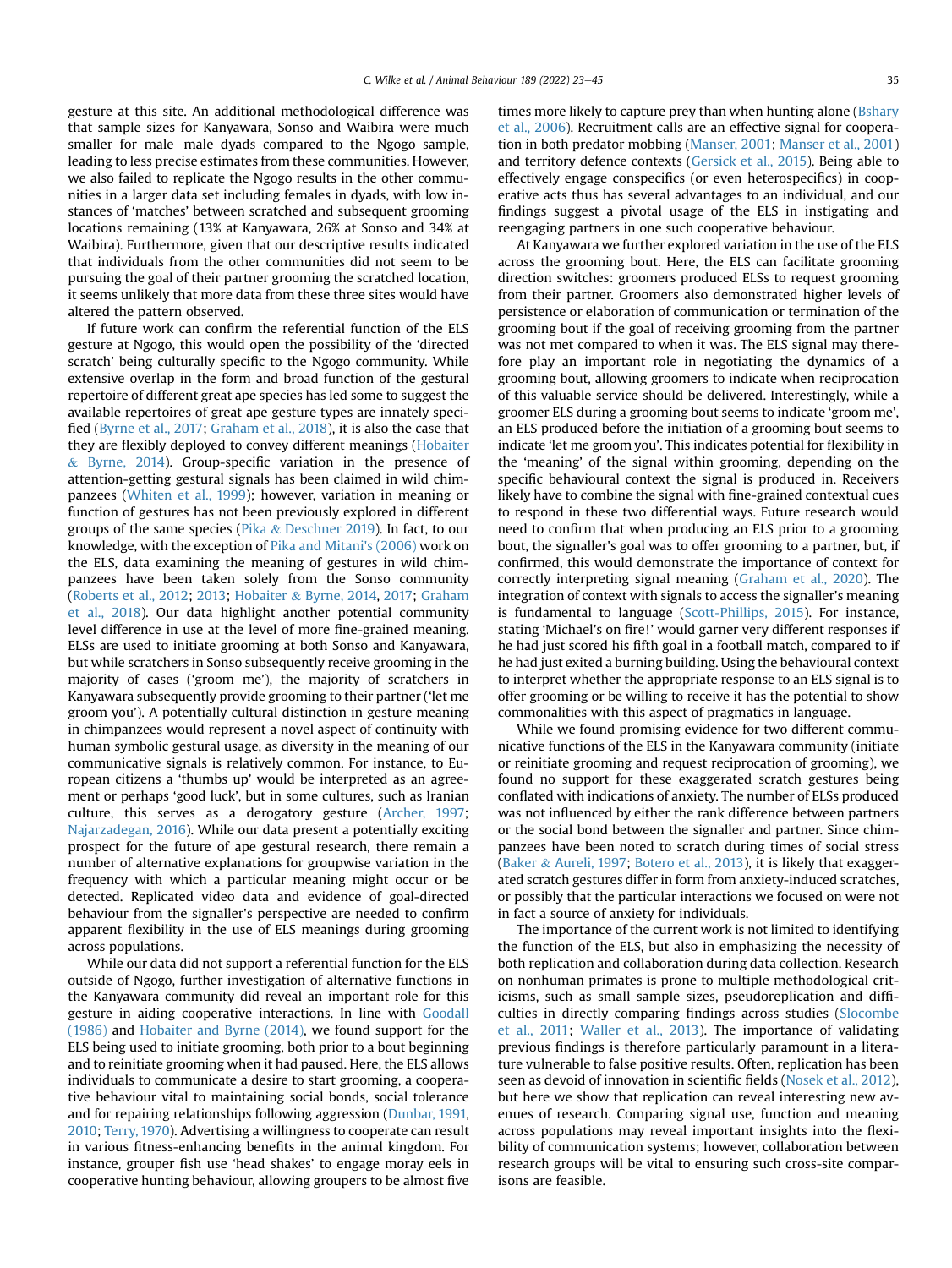In conclusion, we found significant cross-site variation in the extent to which recipients of groomee ELSs respond by grooming the scratched area. We found little evidence that this signal fulfils a referential function in Kanyawara, Sonso or Waibira communities from either a signaller or a recipient point of view. This finding indicates that habitual use of a referential scratch signal in conspecific grooming interactions is not ubiquitous in chimpanzees, which has implications for our understanding of the evolution of referential signals. In the Kanyawara community the ELS fulfils two alternative functions: first, to initiate grooming bouts and to reinitiate grooming during pauses, and second, for the groomer to request reciprocation of grooming from their partner. The ELS plays an important role in this community of chimpanzees in initiating and negotiating the dynamics of these crucial cooperative dyadic interactions.

## Author Contributions

C. Wilke: Conceptualization, Methodology, Formal analysis, Investigation, Data curation, Writing-Original Draft, Writing-Review & Editing, Visualization. N.J. Lahiff: Conceptualization, Methodology, Investigation, Data curation, Writing-Original Draft, Writing-Review & Editing. **G. Badihi**: Investigation, Writing-Review & Editing. E. Donnellan: Formal analysis, Investigation, Writing-Review  $\&$  Editing. C. Hobaiter: Methodology, Investigation, Writing-Review  $\&$  Editing. Z.P. **Machanda:** Investigation, Writing-Review & Editing. **R. Mundry:** Formal analysis, Resources, Writing-Review & Editing, Visualization. S. Pika: Methodology, Resources, Writing-Review & Editing. A. Soldati: Investigation, Writing-Review & Editing. R.W. Wrangham: Writing-Review  $\&$  Editing. K. Zuberbühler: Writing-Review & Editing. K.E. Slocombe: Conceptualization, Methodology, Writing-Original Draft, Writing-Review & Editing, Supervision, Project administration, Funding acquisition.

#### Declaration of Interest

The authors declare no conflicting interests.

#### Acknowledgments

We are grateful to the field assistants and directors of Kibale Chimpanzee Project and the Budongo Conservation Field Station for assistance with data collection in Uganda. We thank the Ugandan National Council for Science and Technology, the Uganda Wildlife Authority and the President's office for permission to collect data in Uganda and the Royal Zoological Society of Scotland for providing core funding for Budongo Conservation Field Station. We thank Martin N. Muller and Drew K. Enigk for providing Kanyawara dominance ranks, and Abbie Naylor and Grace Sanders for their assistance with video screening and coding. We are grateful to Ruth Sonnweber for statistical discussions. This work was supported by the ERC grant awarded to KS (ERC\_CoG 2016\_724608).

#### References

- <span id="page-13-19"></span>Altmann, J. (1974). Observational study of behaviour: sampling methods. Behaviour, 49(3), 227-267. <https://doi.org/10.1163/156853974X00534>
- <span id="page-13-30"></span>[Archer, D. \(1997\). Unspoken diversity: Cultural differences in gestures.](http://refhub.elsevier.com/S0003-3472(22)00101-4/sref1) Qualitative [Sociology, 20](http://refhub.elsevier.com/S0003-3472(22)00101-4/sref1)(1), 79-[105](http://refhub.elsevier.com/S0003-3472(22)00101-4/sref1).
- <span id="page-13-15"></span>Aureli, F. (1997). Post-confl[ict anxiety in nonhuman primates: The mediating role of](http://refhub.elsevier.com/S0003-3472(22)00101-4/sref2) emotion in conflict resolution. Aggressive Behavior: Offi[cial Journal of the Inter](http://refhub.elsevier.com/S0003-3472(22)00101-4/sref2)[national Society for Research on Aggression, 23](http://refhub.elsevier.com/S0003-3472(22)00101-4/sref2)(5), 315-[328.](http://refhub.elsevier.com/S0003-3472(22)00101-4/sref2)
- <span id="page-13-22"></span><span id="page-13-16"></span>Baayen, R. H. (2008). Analyzing linguistic data[. Cambridge University Press](http://refhub.elsevier.com/S0003-3472(22)00101-4/sref3).
- [Baker, K. C., & Aureli, F. \(1997\). Behavioural indicators of anxiety: An empirical test](http://refhub.elsevier.com/S0003-3472(22)00101-4/sref4) [in chimpanzees.](http://refhub.elsevier.com/S0003-3472(22)00101-4/sref4) Behaviour,  $134(13)$ ,  $1031-1050$ .
- <span id="page-13-23"></span>[Barr, D. J., Levy, R., Scheepers, C., & Tily, H. J. \(2013\). Random effects structure for](http://refhub.elsevier.com/S0003-3472(22)00101-4/sref5) confi[rmatory hypothesis testing: Keep it maximal.](http://refhub.elsevier.com/S0003-3472(22)00101-4/sref5) Journal of Memory and Language,  $68(3)$ ,  $255 - 278$ .
- <span id="page-13-1"></span>[Bates, E. \(1979\). Intentions, conventions, and symbols. In E. A. Hammel \(Ed.\),](http://refhub.elsevier.com/S0003-3472(22)00101-4/sref6) The [emergence of symbols: Cognition and communication in infancy](http://refhub.elsevier.com/S0003-3472(22)00101-4/sref6) (pp.  $33-68$ ). [Academic Press.](http://refhub.elsevier.com/S0003-3472(22)00101-4/sref6)
- <span id="page-13-27"></span>[Bates, D., M](http://refhub.elsevier.com/S0003-3472(22)00101-4/sref7)ä[chler, M., Bolker, B., & Walker, S. \(2015\). Fitting linear mixed-effects](http://refhub.elsevier.com/S0003-3472(22)00101-4/sref7) models using lme4. Journal of Statistical Software,  $67(1)$ ,  $1-48$  $1-48$ .
- <span id="page-13-17"></span>[Botero, M., MacDonald, S. E., & Miller, R. S. \(2013\). Anxiety-related behavior of](http://refhub.elsevier.com/S0003-3472(22)00101-4/sref8) orphan chimpanzees ([Pan troglodytes schweinfurthii](http://refhub.elsevier.com/S0003-3472(22)00101-4/sref8)) at Gombe National Park, Tanzania. Primates,  $54(1)$ ,  $21-26$  $21-26$ .
- <span id="page-13-33"></span>[Bshary, R., Hohner, A., Ait-el-Djoudi, K., & Fricke, H. \(2006\). Interspeci](http://refhub.elsevier.com/S0003-3472(22)00101-4/sref9)fic commu[nicative and coordinated hunting between groupers and giant moray eels in the](http://refhub.elsevier.com/S0003-3472(22)00101-4/sref9) Red Sea. [PLoS Biology, 4](http://refhub.elsevier.com/S0003-3472(22)00101-4/sref9)(12), e431.
- <span id="page-13-2"></span>[Butterworth, G. \(2003\). Pointing is the royal road to language for babies. In S. Kita](http://refhub.elsevier.com/S0003-3472(22)00101-4/sref10) (Ed.), [Pointing](http://refhub.elsevier.com/S0003-3472(22)00101-4/sref10) (pp. 17-[42\). Psychology Press.](http://refhub.elsevier.com/S0003-3472(22)00101-4/sref10)
- <span id="page-13-29"></span>[Byrne, R. W., Cartmill, E., Genty, E., Graham, K. E., Hobaiter, C., & Tanner, J. \(2017\).](http://refhub.elsevier.com/S0003-3472(22)00101-4/sref11) [Great ape gestures: Intentional communication with a rich set of innate signals.](http://refhub.elsevier.com/S0003-3472(22)00101-4/sref11) [Animal Cognition, 20](http://refhub.elsevier.com/S0003-3472(22)00101-4/sref11)(4), 755-[769](http://refhub.elsevier.com/S0003-3472(22)00101-4/sref11).
- <span id="page-13-9"></span>[Call, J., & Tomasello, M. \(1994\). Production and comprehension of referential](http://refhub.elsevier.com/S0003-3472(22)00101-4/sref12) pointing by orangutans (Pongo pygmaeus). [Journal of Comparative Psychology,](http://refhub.elsevier.com/S0003-3472(22)00101-4/sref12) 108[\(4\), 307.](http://refhub.elsevier.com/S0003-3472(22)00101-4/sref12)
- <span id="page-13-3"></span>[Carpenter, M., Nagell, K., Tomasello, M., Butterworth, G., & Moore, C. \(1998\).](http://refhub.elsevier.com/S0003-3472(22)00101-4/sref13) [Social cognition, joint attention, and communicative competence from 9 to 15](http://refhub.elsevier.com/S0003-3472(22)00101-4/sref13) [months of age](http://refhub.elsevier.com/S0003-3472(22)00101-4/sref13) (pp. i-[174\). Monographs of the society for research in child](http://refhub.elsevier.com/S0003-3472(22)00101-4/sref13) [development.](http://refhub.elsevier.com/S0003-3472(22)00101-4/sref13)
- <span id="page-13-18"></span>[Chapman, C. A., & Lambert, J. E. \(2000\). Habitat alteration and the conservation of](http://refhub.elsevier.com/S0003-3472(22)00101-4/sref14) [african primates: Case study of Kibale national Park, Uganda.](http://refhub.elsevier.com/S0003-3472(22)00101-4/sref14) American Journal of Primatology: Offi[cial Journal of the American Society of Primatologists, 50](http://refhub.elsevier.com/S0003-3472(22)00101-4/sref14)(3), [169](http://refhub.elsevier.com/S0003-3472(22)00101-4/sref14)-[185](http://refhub.elsevier.com/S0003-3472(22)00101-4/sref14)
- <span id="page-13-0"></span>Christiansen, M. H., & Kirby, S. (2003). Language evolution: Consensus and controversies. Trends in Cognitive Sciences, 7(7), 300-307. [https://doi.org/10.1016/](https://doi.org/10.1016/S1364-6613(03)00136-0) [S1364-6613\(03\)00136-0](https://doi.org/10.1016/S1364-6613(03)00136-0)
- <span id="page-13-4"></span>[Colonnesi, C., Stams, G. J. J., Koster, I., & Noom, M. J. \(2010\). The relation between](http://refhub.elsevier.com/S0003-3472(22)00101-4/sref16) [pointing and language development: A meta-analysis.](http://refhub.elsevier.com/S0003-3472(22)00101-4/sref16) Developmental Review, 30[\(4\), 352](http://refhub.elsevier.com/S0003-3472(22)00101-4/sref16)-[366](http://refhub.elsevier.com/S0003-3472(22)00101-4/sref16).
- <span id="page-13-26"></span>Dobson, A. J. (2002). [An introduction to generalized linear models](http://refhub.elsevier.com/S0003-3472(22)00101-4/sref17). Chapman Hall/CRC.
- <span id="page-13-10"></span>[Douglas, P. H., & Moscovice, L. R. \(2015\). Pointing and pantomime in wild apes?](http://refhub.elsevier.com/S0003-3472(22)00101-4/sref18) [Female bonobos use referential and iconic gestures to request genito-genital](http://refhub.elsevier.com/S0003-3472(22)00101-4/sref18) rubbing. Scientifi[c Reports, 5](http://refhub.elsevier.com/S0003-3472(22)00101-4/sref18), 13999.
- <span id="page-13-31"></span>Dunbar, R. I. (1991). Functional signifi[cance of social grooming in primates.](http://refhub.elsevier.com/S0003-3472(22)00101-4/sref19) Folia [Primatologica, 57](http://refhub.elsevier.com/S0003-3472(22)00101-4/sref19)(3), 121-[131.](http://refhub.elsevier.com/S0003-3472(22)00101-4/sref19)
- <span id="page-13-32"></span>[Dunbar, R. I. \(2010\). The social role of touch in humans and primates: Behavioural](http://refhub.elsevier.com/S0003-3472(22)00101-4/sref20) [function and neurobiological mechanisms.](http://refhub.elsevier.com/S0003-3472(22)00101-4/sref20) Neuroscience & [Biobehavioral Re](http://refhub.elsevier.com/S0003-3472(22)00101-4/sref20)[views, 34](http://refhub.elsevier.com/S0003-3472(22)00101-4/sref20)(2), 260-[268](http://refhub.elsevier.com/S0003-3472(22)00101-4/sref20).
- <span id="page-13-5"></span>[Esteve-Gibert, N., & Prieto, P. \(2014\). Infants temporally coordinate gesture-speech](http://refhub.elsevier.com/S0003-3472(22)00101-4/sref21) [combinations before they produce their](http://refhub.elsevier.com/S0003-3472(22)00101-4/sref21) first words. Speech Communication, 57,  $301 - 316$  $301 - 316$  $301 - 316$ .
- <span id="page-13-7"></span>[Evans, C. S., & Evans, L. \(1999\). Chicken food calls are functionally referential.](http://refhub.elsevier.com/S0003-3472(22)00101-4/sref22) Animal [Behaviour, 58](http://refhub.elsevier.com/S0003-3472(22)00101-4/sref22)(2), 307-[319.](http://refhub.elsevier.com/S0003-3472(22)00101-4/sref22)
- <span id="page-13-24"></span>Field, A. (2005). [Discovering statistics using SPSS](http://refhub.elsevier.com/S0003-3472(22)00101-4/sref23). Sage.
- <span id="page-13-20"></span>[Fleiss, J. L. \(1981\). Balanced incomplete block designs for inter-rater reliability](http://refhub.elsevier.com/S0003-3472(22)00101-4/sref24) studies. [Applied Psychological Measurement, 5](http://refhub.elsevier.com/S0003-3472(22)00101-4/sref24)(1), 105-[112.](http://refhub.elsevier.com/S0003-3472(22)00101-4/sref24)
- <span id="page-13-37"></span>[Foerster, S., Franz, M., Murray, C. M., Gilby, I. C., Feldblum, J. T., Walker, K. K., &](http://refhub.elsevier.com/S0003-3472(22)00101-4/sref25) [Pusey, A. E. \(2016\). Chimpanzee females queue but males compete for social](http://refhub.elsevier.com/S0003-3472(22)00101-4/sref25) status. Scientific Reports,  $6(1)$ , 1-[11.](http://refhub.elsevier.com/S0003-3472(22)00101-4/sref25)
- <span id="page-13-25"></span>[Forstmeier, W., & Schielzeth, H. \(2011\). Cryptic multiple hypotheses testing in linear](http://refhub.elsevier.com/S0003-3472(22)00101-4/sref26) [models: Overestimated effect sizes and the winner's curse.](http://refhub.elsevier.com/S0003-3472(22)00101-4/sref26) Behavioural Ecology and Sociobiology,  $65, 47-55.$  $65, 47-55.$  $65, 47-55.$
- <span id="page-13-28"></span>Fox, J., & Weisberg, S. (2018). [An R companion to applied regression](http://refhub.elsevier.com/S0003-3472(22)00101-4/sref27). Sage
- <span id="page-13-13"></span>Fröhlich, M., Lee, K., Setia, T. M., Schuppli, C., & van Schaik, C. P. (2019). The loud scratch: A newly identifi[ed gesture of sumatran orangutan mothers in the wild.](http://refhub.elsevier.com/S0003-3472(22)00101-4/sref28) [Biology Letters, 15](http://refhub.elsevier.com/S0003-3472(22)00101-4/sref28)(7), 20190209.
- <span id="page-13-11"></span>[Genty, E., & Zuberbühler, K. \(2014\). Spatial reference in a bonobo gesture.](http://refhub.elsevier.com/S0003-3472(22)00101-4/sref29) Current [Biology, 24](http://refhub.elsevier.com/S0003-3472(22)00101-4/sref29)(14), 1601-[1605](http://refhub.elsevier.com/S0003-3472(22)00101-4/sref29).
- <span id="page-13-34"></span>[Gersick, A. S., Cheney, D. L., Schneider, J. M., Seyfarth, R. M., & Holekamp, K. E.](http://refhub.elsevier.com/S0003-3472(22)00101-4/sref30) [\(2015\). Long-distance communication facilitates cooperation among wild](http://refhub.elsevier.com/S0003-3472(22)00101-4/sref30) spotted hyaenas, Crocuta crocuta. [Animal Behaviour, 103](http://refhub.elsevier.com/S0003-3472(22)00101-4/sref30), 107-[116.](http://refhub.elsevier.com/S0003-3472(22)00101-4/sref30)
- <span id="page-13-21"></span>[Gilby, I. C., & Wrangham, R. W. \(2008\). Association patterns among wild chim](http://refhub.elsevier.com/S0003-3472(22)00101-4/sref31)panzees (Pan troglodytes schweinfurthii) refl[ect sex differences in cooperation.](http://refhub.elsevier.com/S0003-3472(22)00101-4/sref31) [Behavioral Ecology and Sociobiology, 62](http://refhub.elsevier.com/S0003-3472(22)00101-4/sref31)(11), 1831-[1842](http://refhub.elsevier.com/S0003-3472(22)00101-4/sref31).
- <span id="page-13-8"></span>[Gill, S. A., & Bierema, A. M. K. \(2013\). On the meaning of alarm calls: A review of](http://refhub.elsevier.com/S0003-3472(22)00101-4/sref32) [functional reference in avian alarm calling.](http://refhub.elsevier.com/S0003-3472(22)00101-4/sref32) Ethology, 119(6), 449-[461.](http://refhub.elsevier.com/S0003-3472(22)00101-4/sref32)
- <span id="page-13-36"></span>Glickman, M. E., & Doan, T. (2010). The USCF rating system. [http://www.glicko.net/](http://www.glicko.net/ratings/rating.system.pdf) [ratings/rating.system.pdf](http://www.glicko.net/ratings/rating.system.pdf).
- <span id="page-13-6"></span>[Goldin-Meadow, S., & Butcher, C. \(2003\). Pointing toward two-word speech in](http://refhub.elsevier.com/S0003-3472(22)00101-4/sref34) [young children. In S. Kita \(Ed.\),](http://refhub.elsevier.com/S0003-3472(22)00101-4/sref34) Pointing (pp. 93-[116\). Psychology Press](http://refhub.elsevier.com/S0003-3472(22)00101-4/sref34).
- <span id="page-13-12"></span>Goodall, J. (1986). [The chimpanzees of Gombe: Patterns of behavior](http://refhub.elsevier.com/S0003-3472(22)00101-4/sref35). Belknap Press of [Harvard University Press](http://refhub.elsevier.com/S0003-3472(22)00101-4/sref35).
- <span id="page-13-14"></span>[Graham, K. E., Furuichi, T., & Byrne, R. W. \(2017\). The gestural repertoire of the wild](http://refhub.elsevier.com/S0003-3472(22)00101-4/sref101) [bonobo \(Pan paniscus\): a mutually understood communication system.](http://refhub.elsevier.com/S0003-3472(22)00101-4/sref101) Animal [Cognition, 20](http://refhub.elsevier.com/S0003-3472(22)00101-4/sref101)(2), 171-[177.](http://refhub.elsevier.com/S0003-3472(22)00101-4/sref101)
- <span id="page-13-35"></span>[Graham, K. E., Furuichi, T., & Byrne, R. W. \(2020\). Context, not sequence order, af](http://refhub.elsevier.com/S0003-3472(22)00101-4/sref36)[fects the meaning of bonobo \(](http://refhub.elsevier.com/S0003-3472(22)00101-4/sref36)Pan paniscus) gestures. Gesture,  $19(2-3)$ , [335](http://refhub.elsevier.com/S0003-3472(22)00101-4/sref36)-[364](http://refhub.elsevier.com/S0003-3472(22)00101-4/sref36).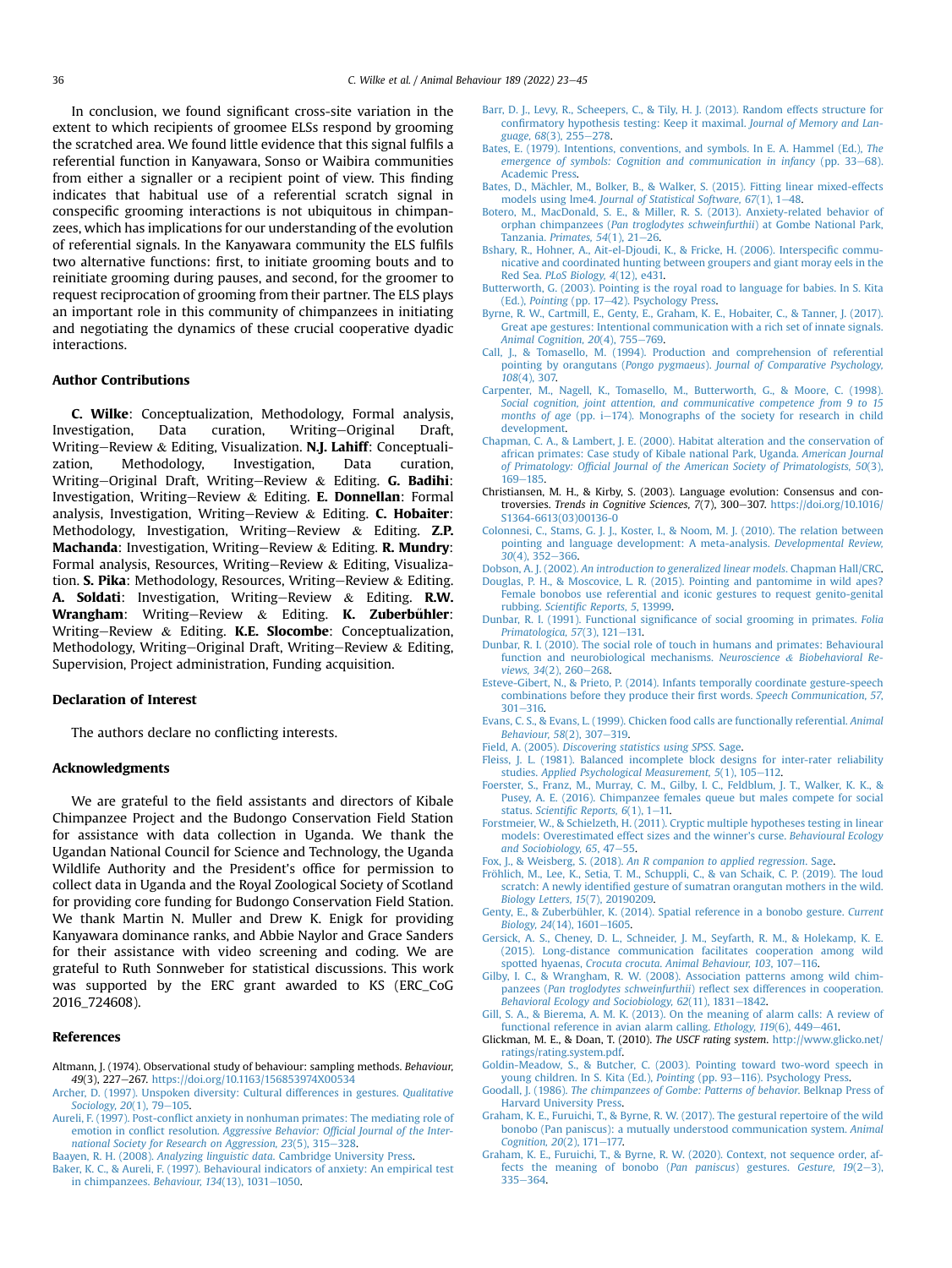- <span id="page-14-50"></span>[Graham, K. E., Hobaiter, C., Ounsley, J., Furuichi, T., & Byrne, R. W. \(2018\). Bonobo](http://refhub.elsevier.com/S0003-3472(22)00101-4/sref37) [and chimpanzee gestures overlap extensively in meaning.](http://refhub.elsevier.com/S0003-3472(22)00101-4/sref37) PLoS Biology, 16(2), [e2004825.](http://refhub.elsevier.com/S0003-3472(22)00101-4/sref37)
- <span id="page-14-28"></span>[Gupta, S., & Sinha, A. \(2016\). Not here, there! Possible referential gesturing during](http://refhub.elsevier.com/S0003-3472(22)00101-4/sref38) [allogrooming by wild bonnet macaques,](http://refhub.elsevier.com/S0003-3472(22)00101-4/sref38) Macaca radiata. Animal Cognition,  $19(6)$ ,  $1243-1248$
- <span id="page-14-0"></span>Hauser, M. D., Chomsky, N., & Fitch, T. W. (2002). The faculty of language: What is it, who has it, and how did it evolve? Science,  $298(5598)$ ,  $1569-1579$ . [https://](https://doi.org/10.1126/science.298.5598.1569) [doi.org/10.1126/science.298.5598.1569](https://doi.org/10.1126/science.298.5598.1569)
- <span id="page-14-26"></span>[Hobaiter, C., & Byrne, R. W. \(2011\). The gestural repertoire of the wild chimpanzee.](http://refhub.elsevier.com/S0003-3472(22)00101-4/sref40) [Animal Cognition, 14](http://refhub.elsevier.com/S0003-3472(22)00101-4/sref40)(5), 745-[767.](http://refhub.elsevier.com/S0003-3472(22)00101-4/sref40)
- <span id="page-14-25"></span>[Hobaiter, C., & Byrne, R. W. \(2014\). The meanings of chimpanzee gestures.](http://refhub.elsevier.com/S0003-3472(22)00101-4/sref42) Current [Biology, 24](http://refhub.elsevier.com/S0003-3472(22)00101-4/sref42)(14), 1596-[1600](http://refhub.elsevier.com/S0003-3472(22)00101-4/sref42).
- <span id="page-14-55"></span>[Hobaiter, C., & Byrne, R. W. \(2017\). What is a gesture? A meaning-based approach to](http://refhub.elsevier.com/S0003-3472(22)00101-4/sref43) defi[ning gestural repertoires.](http://refhub.elsevier.com/S0003-3472(22)00101-4/sref43) Neuroscience & Biobehavioral Reviews,  $82, 3-12$ .
- <span id="page-14-21"></span>[Hobaiter, C., Leavens, D. A., & Byrne, R. W. \(2014\). Deictic gesturing in wild chim](http://refhub.elsevier.com/S0003-3472(22)00101-4/sref44)panzees (Pan troglodytes)? Some possible cases. [Journal of Comparative Psy](http://refhub.elsevier.com/S0003-3472(22)00101-4/sref44)[chology, 128](http://refhub.elsevier.com/S0003-3472(22)00101-4/sref44)(1), 82.
- <span id="page-14-41"></span>[Hobaiter, C., Samuni, L., Mullins, C., Akankwasa, W. J., & Zuberbühler, K. \(2017\).](http://refhub.elsevier.com/S0003-3472(22)00101-4/sref45) [Variation in hunting behaviour in neighbouring chimpanzee communities in](http://refhub.elsevier.com/S0003-3472(22)00101-4/sref45) [the Budongo forest, Uganda.](http://refhub.elsevier.com/S0003-3472(22)00101-4/sref45) PLoS One, 12(6), e0178065.
- <span id="page-14-1"></span>[Hockett, C. F. \(1960\). The origin of speech.](http://refhub.elsevier.com/S0003-3472(22)00101-4/sref46) Scientific American, 203(3), 88-[97.](http://refhub.elsevier.com/S0003-3472(22)00101-4/sref46)
- <span id="page-14-31"></span>[Kaburu, S. S., MacLarnon, A., Majolo, B., Qarro, M., & Semple, S. \(2012\). Dominance](http://refhub.elsevier.com/S0003-3472(22)00101-4/sref47) [rank and self-scratching among wild female Barbary macaques \(](http://refhub.elsevier.com/S0003-3472(22)00101-4/sref47)Macaca syl-vanus). [African Zoology, 47](http://refhub.elsevier.com/S0003-3472(22)00101-4/sref47)(1), 74-[79](http://refhub.elsevier.com/S0003-3472(22)00101-4/sref47).
- <span id="page-14-23"></span>[Kaplan, G. \(2011\). Pointing gesture in a bird-merely instrumental or a cognitively](http://refhub.elsevier.com/S0003-3472(22)00101-4/sref48) [complex behavior?](http://refhub.elsevier.com/S0003-3472(22)00101-4/sref48) Current Zoology, 57(4), 453-[467.](http://refhub.elsevier.com/S0003-3472(22)00101-4/sref48)
- <span id="page-14-8"></span>[Kirchhof, J., & Hammerschmidt, K. \(2006\). Functionally referential alarm calls in](http://refhub.elsevier.com/S0003-3472(22)00101-4/sref49) tamarins ([Saguinus fuscicollis](http://refhub.elsevier.com/S0003-3472(22)00101-4/sref49) and Saguinus mystax)-[evidence from playback](http://refhub.elsevier.com/S0003-3472(22)00101-4/sref49) [experiments.](http://refhub.elsevier.com/S0003-3472(22)00101-4/sref49) Ethology, 112(4), 346-[354](http://refhub.elsevier.com/S0003-3472(22)00101-4/sref49).
- <span id="page-14-4"></span>Kita, S. (Ed.). (2003). [Pointing: Where language, culture, and cognition meet](http://refhub.elsevier.com/S0003-3472(22)00101-4/sref50). Psy[chology Press.](http://refhub.elsevier.com/S0003-3472(22)00101-4/sref50)
- <span id="page-14-16"></span>[Leavens, D. A., Russell, J. L., & Hopkins, W. D. \(2005\). Intentionality as measured in](http://refhub.elsevier.com/S0003-3472(22)00101-4/sref51) [the persistence and elaboration of communication by chimpanzees \(](http://refhub.elsevier.com/S0003-3472(22)00101-4/sref51)Pan trog-lodytes). [Child Development, 76](http://refhub.elsevier.com/S0003-3472(22)00101-4/sref51)(1), 291-[306.](http://refhub.elsevier.com/S0003-3472(22)00101-4/sref51)
- <span id="page-14-3"></span>Liebal, K., & Oña, L. (2018). Different approaches to meaning in primate gestural and vocal communication. Frontiers in Psychology, 9(APR), 1-7. [https://doi.org/](https://doi.org/10.3389/fpsyg.2018.00478) [10.3389/fpsyg.2018.00478](https://doi.org/10.3389/fpsyg.2018.00478)
- <span id="page-14-13"></span>[Liebal, K., Waller, B. M., Slocombe, K. E., & Burrows, A. M. \(2014\).](http://refhub.elsevier.com/S0003-3472(22)00101-4/sref53) Primate commu[nication: a multimodal approach](http://refhub.elsevier.com/S0003-3472(22)00101-4/sref53). Cambridge University Press.
- <span id="page-14-5"></span>[Liszkowski, U., Brown, P., Callaghan, T., Takada, A., & De Vos, C. \(2012\).](http://refhub.elsevier.com/S0003-3472(22)00101-4/sref54) [A prelinguistic gestural universal of human communication.](http://refhub.elsevier.com/S0003-3472(22)00101-4/sref54) Cognitive Science, 36[\(4\), 698](http://refhub.elsevier.com/S0003-3472(22)00101-4/sref54)-[713](http://refhub.elsevier.com/S0003-3472(22)00101-4/sref54).
- <span id="page-14-14"></span>Malavasi, R., & Huber, L. (2016). Evidence of heterospecific referential communication from domestic horses (Equus caballus) to humans. Animal Cognition, 19(5), 899-909. <https://doi.org/10.1007/s10071-016-0987-0>
- <span id="page-14-58"></span>[Manser, M. B. \(2001\). The acoustic structure of suricates' alarm calls varies with](http://refhub.elsevier.com/S0003-3472(22)00101-4/sref56) [predator type and the level of response urgency.](http://refhub.elsevier.com/S0003-3472(22)00101-4/sref56) Proceedings of the Royal Society [Series B: Biological Sciences, 268](http://refhub.elsevier.com/S0003-3472(22)00101-4/sref56)(1483), 2315-[2324](http://refhub.elsevier.com/S0003-3472(22)00101-4/sref56).
- <span id="page-14-59"></span>[Manser, M. B., Bell, M. B., & Fletcher, L. B. \(2001\). The information that receivers](http://refhub.elsevier.com/S0003-3472(22)00101-4/sref57) extract from alarm calls in suricates. [Proceedings of the Royal Society Series B:](http://refhub.elsevier.com/S0003-3472(22)00101-4/sref57) [Biological Sciences, 268](http://refhub.elsevier.com/S0003-3472(22)00101-4/sref57)(1484), 2485-[2491.](http://refhub.elsevier.com/S0003-3472(22)00101-4/sref57)
- <span id="page-14-48"></span>[Matuschek, H., Kliegl, R., Vasishth, S., Baayen, H., & Bates, D. \(2017\). Balancing Type I](http://refhub.elsevier.com/S0003-3472(22)00101-4/sref58) [error and power in linear mixed models.](http://refhub.elsevier.com/S0003-3472(22)00101-4/sref58) Journal of Memory and Language, 94,  $305 - 315.$  $305 - 315.$  $305 - 315.$
- <span id="page-14-45"></span>[McCullagh, P., & Nelder, J. A. \(1989\).](http://refhub.elsevier.com/S0003-3472(22)00101-4/sref59) Generalized linear models. Chapman & [Hall](http://refhub.elsevier.com/S0003-3472(22)00101-4/sref59).
- <span id="page-14-39"></span>[Mitani, J. C., & Watts, D. P. \(1999\). Demographic in](http://refhub.elsevier.com/S0003-3472(22)00101-4/sref60)fluences on the hunting behavior of chimpanzees. [American Journal of Physical Anthropology: The Of](http://refhub.elsevier.com/S0003-3472(22)00101-4/sref60)ficial Publication of [the American Association of Physical Anthropologists, 109](http://refhub.elsevier.com/S0003-3472(22)00101-4/sref60)(4), 439-[454](http://refhub.elsevier.com/S0003-3472(22)00101-4/sref60).
- <span id="page-14-44"></span>[Muller, M. N., Enigk, D. K., Fox, S. A., Lucore, J., Machanda, Z. P., Wrangham, R. W., &](http://refhub.elsevier.com/S0003-3472(22)00101-4/sref61) [Thompson, M. E. \(2021\). Aggression, glucocorticoids, and the chronic costs of status](http://refhub.elsevier.com/S0003-3472(22)00101-4/sref61) [competition for wild male chimpanzees.](http://refhub.elsevier.com/S0003-3472(22)00101-4/sref61) Hormones and Behavior, 130, 104965.

<span id="page-14-38"></span>[Muller, M. N., & Wrangham, R. W. \(2014\). Mortality rates among Kanyawara](http://refhub.elsevier.com/S0003-3472(22)00101-4/sref62) chimpanzees. Journal of Human Evolution,  $66$ ,  $107-114$ .

- <span id="page-14-56"></span>[Najarzadegan, S. \(2016\). Intercultural communication: A comparison of Iranian and](http://refhub.elsevier.com/S0003-3472(22)00101-4/sref63) American nonverbal behaviors. [Journal of Applied Linguistics and Language](http://refhub.elsevier.com/S0003-3472(22)00101-4/sref63)  $Research, 3(3), 75-85.$  $Research, 3(3), 75-85.$  $Research, 3(3), 75-85.$
- <span id="page-14-43"></span>[Neumann, C., Duboscq, J., Dubuc, C., Ginting, A., Irwan, A. M., Agil, M., Widdig, A., &](http://refhub.elsevier.com/S0003-3472(22)00101-4/sref64) [Engelhardt, A. \(2011\). Assessing dominance hierarchies: Validation and ad](http://refhub.elsevier.com/S0003-3472(22)00101-4/sref64)[vantages of progressive evaluation with elo-rating.](http://refhub.elsevier.com/S0003-3472(22)00101-4/sref64) Animal Behaviour, 82(4),  $911 - 921.$  $911 - 921.$  $911 - 921.$
- <span id="page-14-40"></span>Newton-Fisher, N. E. (1997). [Tactical behaviour and decision making in wild chim](http://refhub.elsevier.com/S0003-3472(22)00101-4/sref65)panzees[. Doctoral dissertation, University of Cambridge](http://refhub.elsevier.com/S0003-3472(22)00101-4/sref65).
- <span id="page-14-49"></span>[Nieuwenhuis, R., Te Grotenhuis, H. F., & Pelzer, B. J. \(2012\). In](http://refhub.elsevier.com/S0003-3472(22)00101-4/sref66)fluence. ME: Tools for detecting infl[uential data in mixed effects models.](http://refhub.elsevier.com/S0003-3472(22)00101-4/sref66) The R Journal, 4, 38-[47.](http://refhub.elsevier.com/S0003-3472(22)00101-4/sref66)
- <span id="page-14-29"></span>Norscia, I., Collarini, E., & Cordoni, G. (2021). Anxiety behavior in pigs (Sus scrofa) decreases through affiliation and may anticipate threat. Frontiers in Veterinary Science, 8. <https://doi.org/10.3389/fvets.2021.630164>
- <span id="page-14-63"></span>[Nosek, B. A., Spies, J. R., & Motyl, M. \(2012\). Scienti](http://refhub.elsevier.com/S0003-3472(22)00101-4/sref68)fic utopia: II. Restructuring in[centives and practices to promote truth over publishability.](http://refhub.elsevier.com/S0003-3472(22)00101-4/sref68) Perspectives on [Psychological Science, 7](http://refhub.elsevier.com/S0003-3472(22)00101-4/sref68)(6), 615-[631.](http://refhub.elsevier.com/S0003-3472(22)00101-4/sref68)
- <span id="page-14-6"></span>[Pika, S. \(2012\). The case of referential gestural signaling: Where next?](http://refhub.elsevier.com/S0003-3472(22)00101-4/sref69) Communi[cative](http://refhub.elsevier.com/S0003-3472(22)00101-4/sref69) & Integrative Biology,  $5(6)$ ,  $578-582$ .
- <span id="page-14-33"></span>[Pika, S. \(2014\). Chimpanzee grooming gestures and sounds: What might they tell us](http://refhub.elsevier.com/S0003-3472(22)00101-4/sref70) [about how language evolved? In D. Dor, C. Knight, & J. Lewis \(Eds.\),](http://refhub.elsevier.com/S0003-3472(22)00101-4/sref70) The social

[origins of language: Early society, communication and polymodality](http://refhub.elsevier.com/S0003-3472(22)00101-4/sref70) (pp. [129](http://refhub.elsevier.com/S0003-3472(22)00101-4/sref70)-[140\). Oxford University Press](http://refhub.elsevier.com/S0003-3472(22)00101-4/sref70).

- <span id="page-14-22"></span>Pika, S., & Bugnyar, T. (2011). The use of referential gestures in ravens (Corvus corax) in the wild. Nature Communications,  $2(1)$ ,  $560-565$ . https://doi.org/10.1038 [ncomms1567](https://doi.org/10.1038/ncomms1567)
- <span id="page-14-52"></span>Pika, S., & Deschner, T. (2019). A new window onto animal culture: The case of chimpanzee gesturing. Anthropology of Gesture,  $18(2-3)$ ,  $237-258$ . [https://](https://doi.org/10.1075/gest.19012.pik) [doi.org/10.1075/gest.19012.pik](https://doi.org/10.1075/gest.19012.pik)
- <span id="page-14-27"></span>Pika, S., & Mitani, J. (2006). Referential gestural communication in wild chimpanzees (Pan troglodytes). Current Biology, 16(6), 191-192. [https://doi.org/10.1016/](https://doi.org/10.1016/j.cub.2006.02.037) [j.cub.2006.02.037](https://doi.org/10.1016/j.cub.2006.02.037)
- <span id="page-14-42"></span>[Pika, S., & Mitani, J. C. \(2008\). Referential gestures in chimpanzees in the wild:](http://refhub.elsevier.com/S0003-3472(22)00101-4/sref74) [Precursors to symbolic communication? In A. D. M. Smith, K. Smith, & R. F. i](http://refhub.elsevier.com/S0003-3472(22)00101-4/sref74) Cancho (Eds.), [The evolution of language: Proceedings of the 7th International](http://refhub.elsevier.com/S0003-3472(22)00101-4/sref74) [Conference \(Evolang7\)](http://refhub.elsevier.com/S0003-3472(22)00101-4/sref74) (pp. 478–[479\). London: World Scienti](http://refhub.elsevier.com/S0003-3472(22)00101-4/sref74)fic Publishing.
- <span id="page-14-36"></span>[Plumptre, A. J., & Reynolds, V. \(1994\). The effect of selective logging on the primate](http://refhub.elsevier.com/S0003-3472(22)00101-4/sref75) [populations in the Budongo Forest Reserve, Uganda.](http://refhub.elsevier.com/S0003-3472(22)00101-4/sref75) Journal of Applied Ecology,  $631 - 641$  $631 - 641$ .
- <span id="page-14-53"></span>[Roberts, A. I., Vick, S. J., & Buchanan-Smith, H. M. \(2012\). Usage and comprehension](http://refhub.elsevier.com/S0003-3472(22)00101-4/sref76) [of manual gestures in wild chimpanzees.](http://refhub.elsevier.com/S0003-3472(22)00101-4/sref76) Animal Behaviour,  $84(2)$ ,  $459-470$  $459-470$ .
- <span id="page-14-54"></span>[Roberts, A. I., Vick, S. J., & Buchanan-Smith, H. M. \(2013\). Communicative intentions](http://refhub.elsevier.com/S0003-3472(22)00101-4/sref77) [in wild chimpanzees: Persistence and elaboration in gestural signalling.](http://refhub.elsevier.com/S0003-3472(22)00101-4/sref77) Animal Cognition,  $16(2)$ ,  $187-196$ .
- <span id="page-14-12"></span>[Scarantino, A., & Clay, Z. \(2015\). Contextually variable signals can be functionally](http://refhub.elsevier.com/S0003-3472(22)00101-4/sref78) referential. [Animal Behaviour, 100](http://refhub.elsevier.com/S0003-3472(22)00101-4/sref78)(100), e1-[e8.](http://refhub.elsevier.com/S0003-3472(22)00101-4/sref78)
- <span id="page-14-47"></span>[Schielzeth, H., & Forstmeier, W. \(2009\). Conclusions beyond support: Overcon](http://refhub.elsevier.com/S0003-3472(22)00101-4/sref79)fident [estimates in mixed models.](http://refhub.elsevier.com/S0003-3472(22)00101-4/sref79) Behavioral Ecology, 20(2), 416-[420.](http://refhub.elsevier.com/S0003-3472(22)00101-4/sref79)
- <span id="page-14-46"></span>[Schielzeth, H. \(2010\). Simple means to improve the interpretability of regression](http://refhub.elsevier.com/S0003-3472(22)00101-4/sref103) coefficients. [Methods in Ecology and Evolution, 1](http://refhub.elsevier.com/S0003-3472(22)00101-4/sref103)(2), 103-[113](http://refhub.elsevier.com/S0003-3472(22)00101-4/sref103).
- <span id="page-14-30"></span>[Sclafani, V., Norscia, I., Antonacci, D., & Palagi, E. \(2012\). Scratching around mating:](http://refhub.elsevier.com/S0003-3472(22)00101-4/sref80) [Factors affecting anxiety in wild Lemur catta.](http://refhub.elsevier.com/S0003-3472(22)00101-4/sref80) Primates, 53(3), 247-[254](http://refhub.elsevier.com/S0003-3472(22)00101-4/sref80).
- <span id="page-14-60"></span>[Scott-Phillips, T. C. \(2015\). Meaning in animal and human communication.](http://refhub.elsevier.com/S0003-3472(22)00101-4/sref81) Animal [Cognition, 18](http://refhub.elsevier.com/S0003-3472(22)00101-4/sref81)(3), 801-[805.](http://refhub.elsevier.com/S0003-3472(22)00101-4/sref81)
- <span id="page-14-9"></span>[Seyfarth, R. M., Cheney, D. L., & Marler, P. \(1980\). Vervet monkey alarm calls: Semantic](http://refhub.elsevier.com/S0003-3472(22)00101-4/sref82) [communication in a free-ranging primate.](http://refhub.elsevier.com/S0003-3472(22)00101-4/sref82) Animal Behaviour, 28(4), 1070-[1094](http://refhub.elsevier.com/S0003-3472(22)00101-4/sref82).
- <span id="page-14-61"></span>[Slocombe, K. E., Waller, B. M., & Liebal, K. \(2011\). The language void: The need for](http://refhub.elsevier.com/S0003-3472(22)00101-4/sref83) [multimodality in primate communication research.](http://refhub.elsevier.com/S0003-3472(22)00101-4/sref83) Animal Behaviour, 81(5), [919](http://refhub.elsevier.com/S0003-3472(22)00101-4/sref83)-924
- <span id="page-14-10"></span>[Slocombe, K. E., & Zuberbühler, K. \(2005\). Functionally referential communication](http://refhub.elsevier.com/S0003-3472(22)00101-4/sref84) in a chimpanzee. [Current Biology, 15](http://refhub.elsevier.com/S0003-3472(22)00101-4/sref84)(19), 1779-[1784.](http://refhub.elsevier.com/S0003-3472(22)00101-4/sref84)
- <span id="page-14-7"></span>Sperber, D., & Wilson, D. (1986). [Relevance: Communication and cognition](http://refhub.elsevier.com/S0003-3472(22)00101-4/sref85) (Vol. 142). [Harvard University Press.](http://refhub.elsevier.com/S0003-3472(22)00101-4/sref85)
- <span id="page-14-35"></span>Struhsaker, T. T. (1997). [Ecology of an African rain forest: logging in Kibale and the](http://refhub.elsevier.com/S0003-3472(22)00101-4/sref86) confl[ict between conservation and exploitation](http://refhub.elsevier.com/S0003-3472(22)00101-4/sref86). University Press of Florida.
- <span id="page-14-57"></span>[Terry, R. L. \(1970\). Primate grooming as a tension reduction mechanism.](http://refhub.elsevier.com/S0003-3472(22)00101-4/sref87) Journal of [Psychology, 76](http://refhub.elsevier.com/S0003-3472(22)00101-4/sref87)(1), 129-[136.](http://refhub.elsevier.com/S0003-3472(22)00101-4/sref87)
- <span id="page-14-17"></span>[Tomasello, M., George, B. L., Kruger, A. C., Jeffrey, M., & Evans, A. \(1985\). The](http://refhub.elsevier.com/S0003-3472(22)00101-4/sref88) [development of gestural communication in young chimpanzees.](http://refhub.elsevier.com/S0003-3472(22)00101-4/sref88) Journal of [Human Evolution, 14](http://refhub.elsevier.com/S0003-3472(22)00101-4/sref88)(2), 175-[186.](http://refhub.elsevier.com/S0003-3472(22)00101-4/sref88)
- <span id="page-14-18"></span>[Tomasello, M., Gust, D., & Frost, G. T. \(1989\). A longitudinal investigation of gestural](http://refhub.elsevier.com/S0003-3472(22)00101-4/sref89) [communication in young chimpanzees.](http://refhub.elsevier.com/S0003-3472(22)00101-4/sref89) Primates,  $30(1)$ ,  $35-50$ .
- <span id="page-14-32"></span>Townsend, S. W., Koski, S. E., Byrne, R. W., Slocombe, K. E., Bickel, B., Boeckle, M., Braga Goncalves, I., Burkart, J. M., Flower, T., Gaunet, F., Glock, H. J., Gruber, T., Jansen, D. A. W. M., Liebal, K., Linke, A., Miklosi, A., Moore, R., van Schaik, C. P., Stoll, S., … Manser, M. B. (2017). Exorcising grice's ghos : An empirical approach to studying intentional communication in animals. Biological Reviews, 92, 1427-1433. <https://doi.org/10.1111/brv.12289>
- <span id="page-14-2"></span>[Townsend, S. W., & Manser, M. B. \(2013\). Functionally referential communication in](http://refhub.elsevier.com/S0003-3472(22)00101-4/sref91) [mammals: The past, present and the future.](http://refhub.elsevier.com/S0003-3472(22)00101-4/sref91) Ethology,  $119(1)$ ,  $1-11$ .
- <span id="page-14-24"></span>[Vail, A. L., Manica, A., & Bshary, R. \(2013\). Referential gestures in](http://refhub.elsevier.com/S0003-3472(22)00101-4/sref92) fish collaborative hunting. [Nature Communications, 4](http://refhub.elsevier.com/S0003-3472(22)00101-4/sref92), 1765.
- <span id="page-14-20"></span>[Vea, J. J., & Sabater-Pi, J. \(1998\). Spontaneous pointing behaviour in the wild pygmy](http://refhub.elsevier.com/S0003-3472(22)00101-4/sref93) chimpanzee (Pan paniscus). [Folia Primatologica, 69](http://refhub.elsevier.com/S0003-3472(22)00101-4/sref93), 289-[290](http://refhub.elsevier.com/S0003-3472(22)00101-4/sref93).
- <span id="page-14-62"></span>[Waller, B. M., Warmelink, L., Liebal, K., Micheletta, J., & Slocombe, K. E. \(2013\).](http://refhub.elsevier.com/S0003-3472(22)00101-4/sref94) [Pseudoreplication: A widespread problem in primate communication research.](http://refhub.elsevier.com/S0003-3472(22)00101-4/sref94) [Animal Behaviour, 86](http://refhub.elsevier.com/S0003-3472(22)00101-4/sref94)(2), 483-[488.](http://refhub.elsevier.com/S0003-3472(22)00101-4/sref94)
- <span id="page-14-11"></span>[Wheeler, B. C., & Fischer, J. \(2012\). Functionally referential signals: A promising](http://refhub.elsevier.com/S0003-3472(22)00101-4/sref95) paradigm whose time has passed. [Evolutionary Anthropology: Issues, News, and](http://refhub.elsevier.com/S0003-3472(22)00101-4/sref95) [Reviews, 21](http://refhub.elsevier.com/S0003-3472(22)00101-4/sref95)(5), 195-[205.](http://refhub.elsevier.com/S0003-3472(22)00101-4/sref95)
- <span id="page-14-51"></span>[Whiten, A., Goodall, J., McGrew, W. C., Nishida, T., Reynolds, V., Sugiyama, Y.,](http://refhub.elsevier.com/S0003-3472(22)00101-4/sref96) [Tutin, C. E. G., Wrangham, R. W., & Boesch, C. \(1999\). Cultures in chimpanzees.](http://refhub.elsevier.com/S0003-3472(22)00101-4/sref96) Nature, 399[\(6737\), 682](http://refhub.elsevier.com/S0003-3472(22)00101-4/sref96)-[685](http://refhub.elsevier.com/S0003-3472(22)00101-4/sref96).
- <span id="page-14-34"></span>[Wrangham, R. W., Chapman, C. A., Clark-Arcadi, A. P., & Isabirye-Basuta, G. \(1996\).](http://refhub.elsevier.com/S0003-3472(22)00101-4/sref97) [Social ecology of Kanyawara chimpanzees: Implications for understanding the](http://refhub.elsevier.com/S0003-3472(22)00101-4/sref97) [costs of great ape groups. In W. C. McGrew, L. F. Marchant, & T. Nischida \(Eds.\),](http://refhub.elsevier.com/S0003-3472(22)00101-4/sref97) [Great ape societies](http://refhub.elsevier.com/S0003-3472(22)00101-4/sref97) (pp. 45–[57\). Cambridge University Press](http://refhub.elsevier.com/S0003-3472(22)00101-4/sref97).
- <span id="page-14-37"></span>[Wrangham, R. W., Clark, A. P., & Isabirye-Basuta, G. \(1992\). Female social relation](http://refhub.elsevier.com/S0003-3472(22)00101-4/sref98)[ships and social organization of Kibale Forest chimpanzees.](http://refhub.elsevier.com/S0003-3472(22)00101-4/sref98) Topics in Primatol $ogy, 1, 81-98.$  $ogy, 1, 81-98.$  $ogy, 1, 81-98.$  $ogy, 1, 81-98.$
- <span id="page-14-15"></span>Xitco, M. J., Gory, J. D., & Kuczaj, S. A. (2004). Dolphin pointing is linked to the attentional behavior of a receiver. Animal Cognition, 7(4), 231-238. [https://](https://doi.org/10.1007/s10071-004-0217-z) [doi.org/10.1007/s10071-004-0217-z](https://doi.org/10.1007/s10071-004-0217-z)
- <span id="page-14-19"></span>Zimmermann, F., Zemke, F., Call, J., & Gómez, J. C. (2009). Orangutans (Pongo pygmaeus) and bonobos (Pan paniscus[\) point to inform a human about the location](http://refhub.elsevier.com/S0003-3472(22)00101-4/sref100) of a tool. Animal Cognition,  $12(2)$ ,  $347-358$  $347-358$ .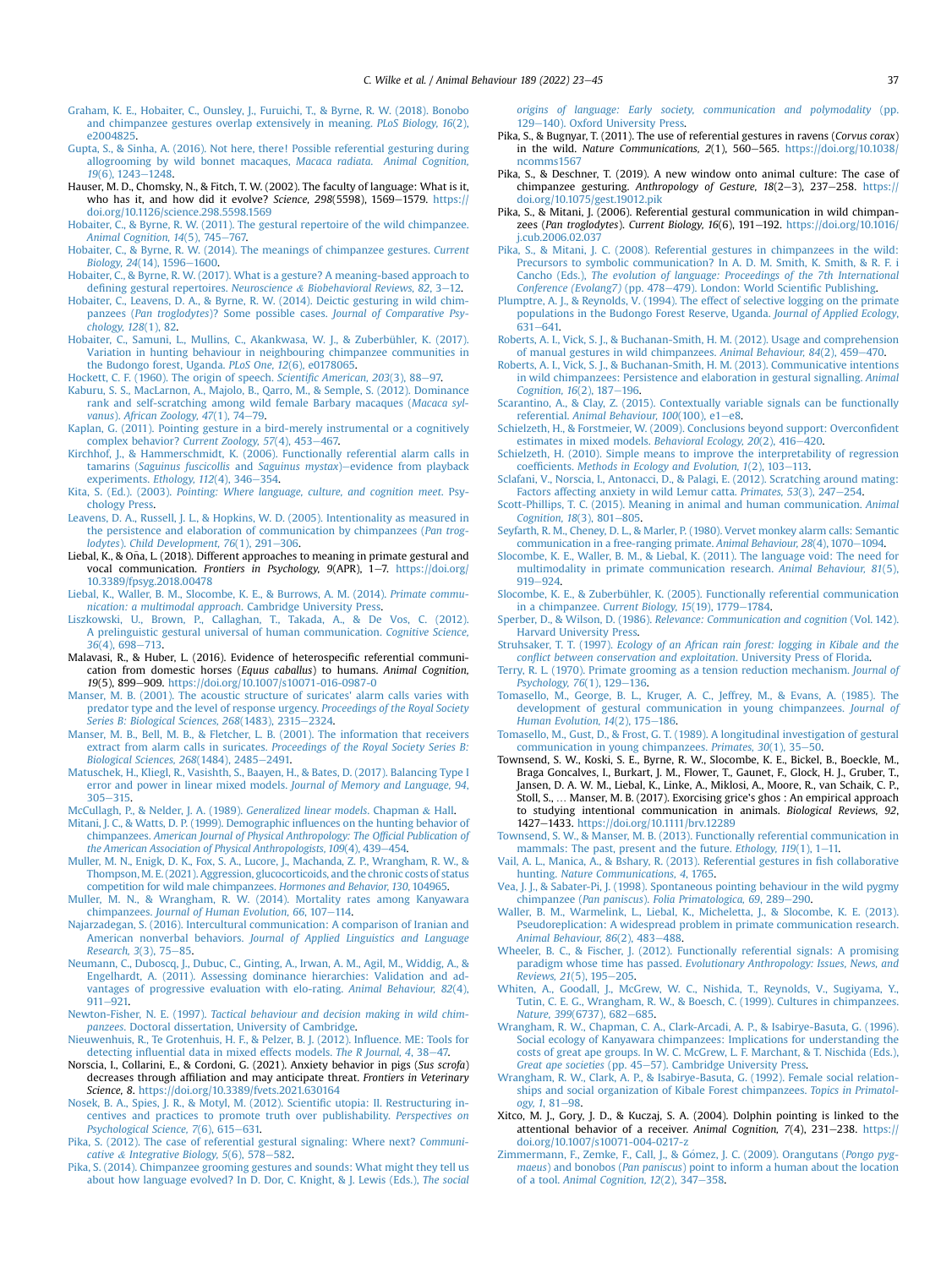# <span id="page-15-0"></span>Appendix

## **Methods**

## Additional details on Elo rating calculation for Sonso and Waibira chimpanzee communities

Sonso and Waibira male ranks were also calculated using the Elo-rating method (following the method used by [Muller et al.,](#page-14-44) [2021](#page-14-44) for Kanyawara) using long-term observational data on pantgrunts (Sonso: May 2009 to December 2016; Waibira: July 2015 to January 2020). Only pant-grunt interactions between males were included, where both individuals were older than 15 years, and where each was involved in nine or more pant-grunt interactions across the observation period [\(Glickman](#page-13-36) & [Doan, 2010\)](#page-13-36). A few adjustments had to be made to the calculation method for Sonso and Waibira.  $(1)$  k constants were estimated separately for the Sonso and Waibira hierarchies using maximum likelihood fitting [\(Foerster](#page-13-37) [et al., 2016\)](#page-13-37). For different values of k we calculated the overall log likelihood of the observed data based on winning probabilities for each interaction (Sonso,  $N=759$ ; Waibira:  $N=906$ ), selecting the optimal k value as the one that produced the lowest overall log likelihood (smaller overall log likelihood indicates that a given  $k$ value produced scores for individuals such that across interactions winners had a higher predicted probability of winning). Using this method, we calculated Elo scores using  $k = 67.53$  for Sonso males  $(N=13)$  and  $k = 69.00$  for Waibira males  $(N=19)$ . (2) Observational data on pant-grunts included a 6-month global burn-in period (prior to the observation period for ELS) where monthly ranks were not calculated (i.e. Sonso: May 2009 to December 2009; Waibira: July 2015 to January 2016).

#### Additional details on statistical models

Model 1: Referential function. For this binomial model each row constituted a separate 'groomee' ELS case, given by the target individual, and we recorded whether the partner then groomed the target individual (the signaller) within 5 cm of the scratch, within 10 s of the end of the scratch.

MaximumVIF was found to be 1.809, suggesting there was no issue in terms of collinearity between community, signaller rank class and rank class difference. No random slopes were identifiable; thus, there were also no correlations between intercepts and slopes.

We compared the full model, comprising community\*rank class difference, community, rank class difference and signaller rank class, with a null model lacking the community\*rank class difference interaction and also the main effect of community in the fixed effects part. This model was fitted with the optimizer 'bobyqa'.

Model 2a. Grooming initiation. For this Poisson model, data were included from both individuals in the dyad (i.e. both were entered as the target individual once), as long as they had the full 20 s period before dyadic grooming available. For instance, if the dyadic grooming bout involved chimp A and chimp B, and both were visible for the full 20 s before grooming commenced, then two rows of data were entered; we recorded the number of ELSs produced by chimp A as the target individual, with chimp B as the partner, as well as the number of ELSs produced by chimp B as the target individual, with chimp A as the partner.

Maximum VIF was found to be 1.00, suggesting there was no issue in terms of collinearity between period, CAI and rank difference. The correlations between random intercept and slopes were dropped for Target ID, Dyad ID and Bout ID; dropping these led to a very minor decrease in model fit (loglikelihoods; full model including the correlation parameters  $= -254.45$  (df=60), full model lacking the correlation parameters  $= -258.23$  (df=39)). Dispersion was assessed; a dispersion parameter of 0.37 suggested the response was underdispersed, and thus more conservative.

The full model comprised period, rank difference, CAI, period- \*rank difference and period\*CAI interactions, with a null model lacking period and the period\*rank difference and period\*CAI interactions. This model was fitted with the optimizer 'bobyqa'.

Model 2b. Grooming initiation; grooming role. For this binomial model each row constituted one case where the target individual was visible for the full 20 s before they started dyadic grooming. Data were included from both individuals in each dyadic bout (i.e. both were entered as the target individual once), as long as they both had the full 20 s period before dyadic grooming available. For each case we recorded whether they produced an ELS and the grooming role they subsequently assumed when grooming started. Cases were excluded if (1) the bout started with mutual grooming and (2) the target individual gave a 'present groom' gesture in the 20 s prior to grooming. Note that because both individuals in the dyad could not become the groomer within the same bout (this was mutually exclusive), this is a limitation the model cannot account for.

Maximum VIF was found to be 1.00, indicating that there was no issue in terms of collinearity between target individual ELS (Yes/No) and rank difference. The correlations between random intercept and slopes were dropped for Partner ID; dropping this led to practically no decrease in model fit (log-likelihoods: full model with Partner ID correlation parameters  $= -132.218$ ( $df=12$ ), full model lacking the correlation parameters =  $-132.232$  (df=11)).

We compared the full model, comprising target individual ELS (Yes/No), rank difference and the target individual \*rank difference interaction, with a null model lacking target individual ELS and the target individual ELS\*rank difference interaction in the fixed effects part. This model was fitted with the optimizer 'bobyqa'.

Model 3. Grooming reinitiation when in pause. For this Poisson model each grooming bout that contained at least one pause contributed four rows: two for the pause period and two for the active grooming period, as both individuals of the dyad were the target individual once. For each row we recorded the number of ELSs produced by the target individual, as well as the observation time. In the count of ELSs during pauses we excluded ELSs where the target individual was the groomer before the pause and scratched within the first 2 s of the pause, as for these it seemed likely that the pause itself was caused by the groomer stopping to scratch.

Maximum VIF was found to be 1.00, indicating that there was no issue in terms of collinearity between period, rank difference and CAI. The correlations between random intercept and slopes were dropped for Partner ID and Dyad ID; dropping these led to a very minor decrease in model fit (loglikelihoods; full model including the correlation parameters  $= -551.545$  (df=60), full model lacking the correlation parameters  $= -554.070$  (df=42)). Dispersion was assessed, and a dispersion parameter of 0.332 suggested that the response was very underdispersed, thus likely making the model more conservative.

The full model comprised period, rank difference, CAI and the period\*rank difference and period\*CAI interactions; the null model lacked period, period\*rank difference and period\*CAI in the fixed effects part. This model was fitted with the optimizer 'bobyqa'.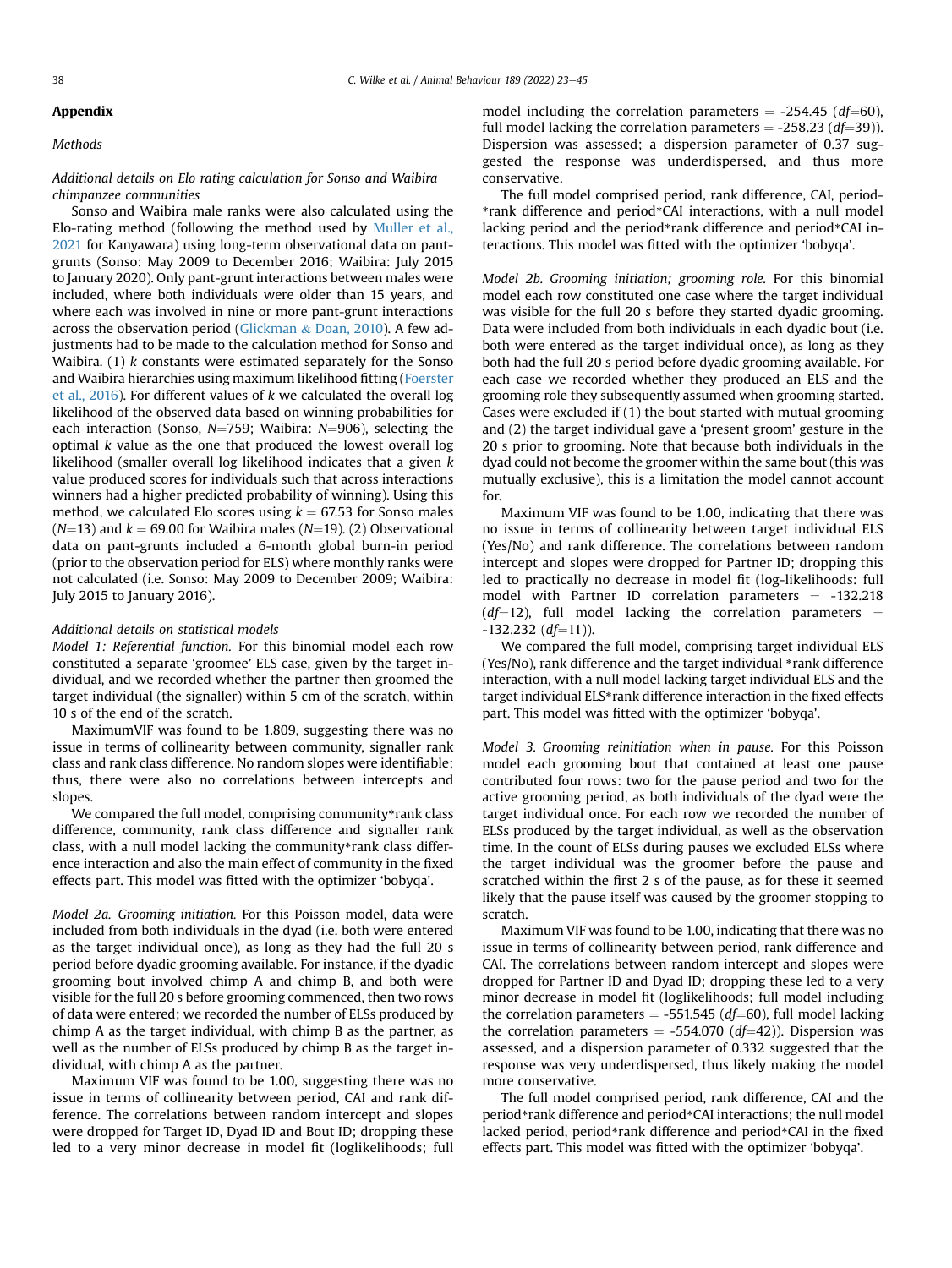Model 4a. Requesting a favourable grooming switch. For this Poisson model, only grooming bouts that contained at least one (initiation) groomer ELS were included. For the individual(s) in the dyad that gave the ELS while in a groomer role (the 'target individual'), there were two rows: one for the 10 s period after an ELS and one for the remainder of their time in a groomer role. For both periods we recorded the number of 'favourable switches' (where the signaller switched grooming role from groomer to groomee or mutual), as well as the available observation time. If both individuals in the dyad gave an ELS while in a groomer role, then each contributed two rows as the target individual for that grooming bout.

Maximum VIF was found to be 1.00, indicating that there was no issue in terms of collinearity between period, rank difference and CAI. The correlations between random intercept and slopes were dropped for Partner ID. Dropping these led to a very minor decrease in model fit (loglikelihoods; full model including the correlation parameters  $=$  -351.4871 (df=44), full model lacking the correlation parameters  $=$  -352.975 (df=29)). Dispersion was assessed and a dispersion parameter of 0.794 suggested the response was slightly underdispersed, thus likely making the model more conservative.

We compared the full model, comprising period, rank difference, CAI and the period\*rank difference and period\*CAI interactions, with a null model lacking period, period\*rank difference and period\*CAI in the fixed effects part. This model was fitted with the optimizer 'bobyqa'.

Model 4b. Requesting a favourable grooming switch; goal-directed behaviour. For this binomial model each row constituted one case where an individual (the 'target individual') produced an (initiation) groomer ELS. In each case we recorded whether the goal of achieving a favourable switch was met (Yes/No), and whether the target individual showed goal-directed behaviours in the 10 s following this (Yes/No).

Maximum VIF was found to be 1.02, indicating that there was no issue in terms of collinearity between goal met (Yes/No), rank difference and CAI. The correlations between random intercept and slopes were excluded from the model for Target ID and Partner ID. Dropping these led to practically no decrease in model fit (loglikelihoods: full model including the correlation

#### Table A1

#### Model 1 (referential function): full model

| parameters = $-121.959$ (df=18), full model lacking the correlation |  |
|---------------------------------------------------------------------|--|
| parameters = $-122.006$ ( <i>df</i> =12)).                          |  |

parameters =  $-122.006$  (*df*=12)).<br>We compared the full model, comprising goal met (Yes/No), rank difference and CAI, with a null model lacking goal met in the fixed effects part. This model was fitted with the optimizer 'bobyqa'.

Model 5. Social anxiety. For this Poisson model, each grooming bout contributed two rows, as both individuals from the dyad were the target individual once. For each we recorded the number of ELSs given by the target individual, as well as the observation time (dyadic bout duration).

Maximum VIF was found to be 1.00, indicating that there was no issue in terms of collinearity between rank difference and CAI. The correlations between random intercept and slopes were excluded from the model for Target ID and Partner ID. Dropping these led to a minor decrease in model fit (loglikelihoods; full model including the correlation parameters  $= -815.8644$  (df=26), full model lacking the correlation parameters = -821.4393 ( $df=14$ )). Dispersion was also assessed, and a dispersion parameter of 0.475 suggested the response was underdispersed, thus likely making the model more conservative.

We compared the full model, comprising rank difference, CAI and the rank difference\*CAI interaction, with a null model lacking rank difference\*CAI in the fixed effects part. This model was fitted with the optimizer 'bobyqa'.

# Additional Results: The Body Area Scratched during ELS

Although not necessary to answer any of our main research questions, we also coded in the Kanyawara videos the type of body area scratched where a scratch fell unambiguously into one of the following body areas: head/face, arm, leg, front torso and back torso. For Kanyawara, 268 ELSs ( $N=48$  scratchers) were coded for body part scratched, which included ELSs given in any grooming role and of any type (initiation, response and sequence).

The front torso was scratched most frequently, 85/268 cases (31.7%), followed by the head/face 71/268 (26.5%), arm 54/268 (20.1%), back torso 51/268 (19.0%) and leg 7/268 (2.6%).

| Term                                                             | Estimate  | SE       | Lower CI  | Upper CI  | Minimum   | Maximum   |
|------------------------------------------------------------------|-----------|----------|-----------|-----------|-----------|-----------|
| Intercept                                                        | $-3.566$  | 1.052    | $-10.841$ | $-2.026$  | $-4.618$  | $-2.846$  |
| CommunityNgogo <sup>1</sup>                                      | 1.800     | 0.902    | 0.274     | 8.108     | 0.754     | 2.551     |
| CommunitySonso <sup>1</sup>                                      | 2.100     | 1.068    | $-0.181$  | 8.990     | 1.103     | 3.004     |
| CommunityWaibira <sup>1</sup>                                    | $-14.325$ | 2703.760 | $-18.832$ | $-10.897$ | $-16.346$ | $-13.406$ |
| Rank.class.difflower <sup>2</sup>                                | 1.603     | 1.234    | $-5.632$  | 8.466     | 0.772     | 2.677     |
| Rank.class.diffsame <sup>2</sup>                                 | 1.984     | 1.044    | $-0.004$  | 8.620     | 0.581     | 2.943     |
| Target.rank.classlow <sup>3</sup>                                | 1.878     | 0.827    | 0.287     | 4.887     | 1.508     | 2.242     |
| Target,rank,classmiddle <sup>3</sup>                             | 0.395     | 0.555    | $-0.719$  | 1.972     | 0.194     | 0.719     |
| CommunityNgogo <sup>1</sup> :rank.class.difflower <sup>2</sup>   | 0.662     | 1.252    | $-5.835$  | 8.044     | $-0.108$  | 1.798     |
| CommunitySonso <sup>1</sup> :rank.class.difflower <sup>2</sup>   | $-1.991$  | 1.531    | $-11.640$ | 5.256     | $-2.906$  | $-0.968$  |
| CommunityWaibira <sup>1</sup> :rank.class.difflower <sup>2</sup> | 14.724    | 2703.761 | 7.666     | 20.293    | $-1.154$  | 16.748    |
| CommunityNgogo <sup>1</sup> :rank.class.diffsame <sup>2</sup>    | 0.435     | 1.246    | $-6.170$  | 3.493     | $-0.292$  | 2.156     |
| CommunitySonso <sup>1</sup> :rank.class.diffsame <sup>2</sup>    | $-2.248$  | 1.688    | $-14.135$ | 1.382     | $-19.010$ | $-0.611$  |
| CommunityWaibira <sup>1</sup> :rank.class.diffsame <sup>2</sup>  | 14.885    | 2703.760 | 10.315    | 19.818    | 13.966    | 17.492    |

Results from the full model investigating the probability of the partner grooming within 5 cm of the location scratched by the target individual (estimates, SEs, confidence intervals, CI, and minimum and maximum of model estimates when dropping levels of the random effects one at a time).

<span id="page-16-0"></span><sup>1</sup> Dummy coded with community=Kanyawara being the reference category.<br><sup>2</sup> Dummy coded with rank.class.diff=higher being the reference category. <sup>3</sup> Dummy coded with target.rank.class=high being the reference category.

<span id="page-16-2"></span><span id="page-16-1"></span>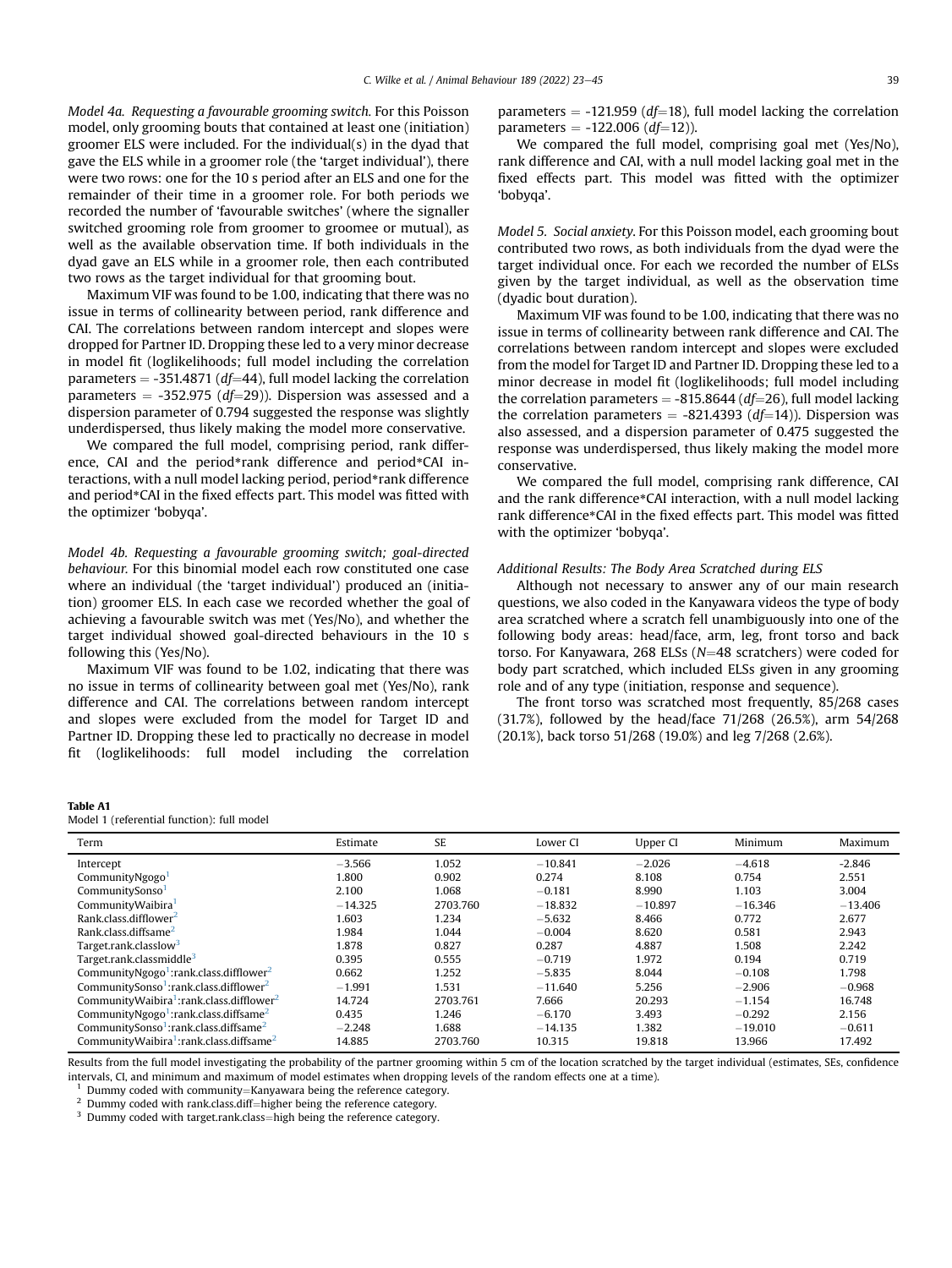| Table A2 |                                               |
|----------|-----------------------------------------------|
|          | Model 1 (referential function): reduced model |

| Term                                 | Estimate | <b>SE</b> | Lower CI | Upper CI | $X^2$  | df |         |
|--------------------------------------|----------|-----------|----------|----------|--------|----|---------|
| Intercept                            | $-3.339$ | 0.930     | $-6.190$ | $-1.728$ |        |    |         |
| Communityngogo $\textdegree$         | 2.184    | 0.524     | 1.330    | 3.815    | 22.624 |    | < 0.001 |
| Communitysonso <sup>2</sup>          | 0.680    | 0.654     | $-0.648$ | 2.259    |        |    |         |
| Communitywaibira <sup>2</sup>        | 0.392    | 0.763     | $-1.667$ | 2.076    |        |    |         |
| Rank.class.difflower <sup>3</sup>    | 1.469    | 0.703     | 0.027    | 3.597    | 7.752  | ำ  | 0.023   |
| Rank.class.diffsame <sup>3</sup>     | 1.765    | 0.675     | 0.476    | 3.684    |        |    |         |
| Target.rank.classlow <sup>4</sup>    | 1.648    | 0.747     | 0.158    | 3.664    | 5.588  |    | 0.061   |
| Target.rank.classmiddle <sup>4</sup> | 0.350    | 0.512     | $-0.734$ | 1.527    |        |    |         |

Results of the reduced model (lacking the interaction) investigating the probability of the partner grooming within 5 cm of the location scratched by the target individual (estimates, SE, confidence intervals, CI, and significance tests). Model stability was only evaluated for the full model.

<span id="page-17-1"></span><span id="page-17-0"></span><sup>1</sup> Not included, as has a very limited interpretation.<br><sup>2</sup> Dummy coded with community=Kanyawara being the reference category; the indicated test refers to the overall effect of community.

<span id="page-17-2"></span> $^3$  Dummy coded with rank.class.diff=higher being the reference category; the indicated test refers to the overall effect of rank class difference.<br> $^4$  Dummy coded with target.rank.class=high being the reference categor

<span id="page-17-3"></span>

#### Table A3

Model 1 (referential function): estimated standard deviations

| Grouping factor | Effect    | SD.     |
|-----------------|-----------|---------|
| Bout ID         | Intercept | < 0.001 |
| Dyad ID         | Intercept | <0.001  |
| Target ID       | Intercept | 0.218   |
| Partner ID      | Intercept | < 0.001 |

Estimated standard deviations for the contribution of the random effects for the full model investigating the probability of the partner grooming within 5 cm of the location scratched by the target individual.

#### Table A4

Model 2a (grooming initiation): full model

| Term                                        | Estimate | SE    | Lower CI | Upper CI | Minimum  | Maximum  |
|---------------------------------------------|----------|-------|----------|----------|----------|----------|
| Intercept                                   | $-5.481$ | 0.341 | $-6.379$ | $-5.091$ | $-5.776$ | $-5.301$ |
| Period <sup>1</sup>                         | $-1.852$ | 0.418 | $-2.656$ | $-1.002$ | $-2.077$ | $-1.627$ |
| Rank.diff <sup>2</sup>                      | $-0.364$ | 0.261 | $-1.044$ | 0.163    | $-0.516$ | $-0.234$ |
| CAI <sup>3</sup>                            | $-0.132$ | 0.271 | $-0.746$ | 0.332    | $-0.261$ | 0.027    |
| Period <sup>1</sup> *rank.diff <sup>2</sup> | 0.364    | 0.320 | $-0.205$ | 1.136    | 0.187    | 0.490    |
| Period <sup>1</sup> *CAI <sup>3</sup>       | 0.496    | 0.305 | $-0.026$ | 1.164    | 0.352    | 0.644    |

Results of the full model investigating the number of ELSs given by the target individual in the 20 s before dyadic grooming, compared to the number during dyadic grooming (estimates, SEs, confidence intervals, CI, and minimum and maximum of model estimates when dropping levels of the random effects one at a time).<br><sup>1</sup> Dummy coded with period=before being the reference category.

<span id="page-17-4"></span>

<span id="page-17-5"></span><sup>2</sup> z-transformed to a mean of zero and standard deviation of one; mean and standard deviation of the original variable were zero and 10.42, respectively.

<span id="page-17-6"></span><sup>3</sup> Composite association index; z-transformed to a mean of zero and standard deviation of one; mean and standard deviation of the original variable were 1.95 and 1.33, respectively.

#### Table A5

Model 2a (grooming initiation): reduced model

| Term                   | Estimate | SE    | Lower Cl | Upper CI |        | at |         |
|------------------------|----------|-------|----------|----------|--------|----|---------|
| Intercept              | $-5.325$ | 0.293 | $-6.049$ | $-4.913$ |        |    |         |
| Period <sup>2</sup>    | $-2.096$ | 0.373 | $-3.082$ | $-1.427$ | 26.834 |    | < 0.001 |
| Rank.diff <sup>3</sup> | $-0.146$ | 0.175 | $-0.475$ | 0.174    | 0.707  |    | 0.400   |
| CAI <sup>4</sup>       | 0.121    | 0.171 | $-0.226$ | 0.451    | 0.494  |    | 0.482   |

Results of the reduced model (lacking the interactions) investigating the number of ELSs given by the target individual in the 20 s before dyadic grooming, compared to the number during dyadic grooming (estimates, SEs, confidence intervals, CI, and significance tests). Model stability was only evaluated for the full model.

<span id="page-17-7"></span>

<span id="page-17-8"></span><sup>1</sup> Not included, as has a very limited interpretation.<br><sup>2</sup> Dummy coded with period=before being the reference category.

<span id="page-17-9"></span> $\frac{3}{2}$  before the reference category.  $\frac{3}{2}$  and  $\frac{3}{2}$  and  $\frac{3}{2}$  and  $\frac{3}{2}$  and  $\frac{3}{2}$  and  $\frac{10.42}{2}$ , respectively.

<span id="page-17-10"></span><sup>4</sup> Composite association index; z-transformed to a mean of zero and standard deviation of one; mean and standard deviation of the original variable were 1.95 and 1.33, respectively.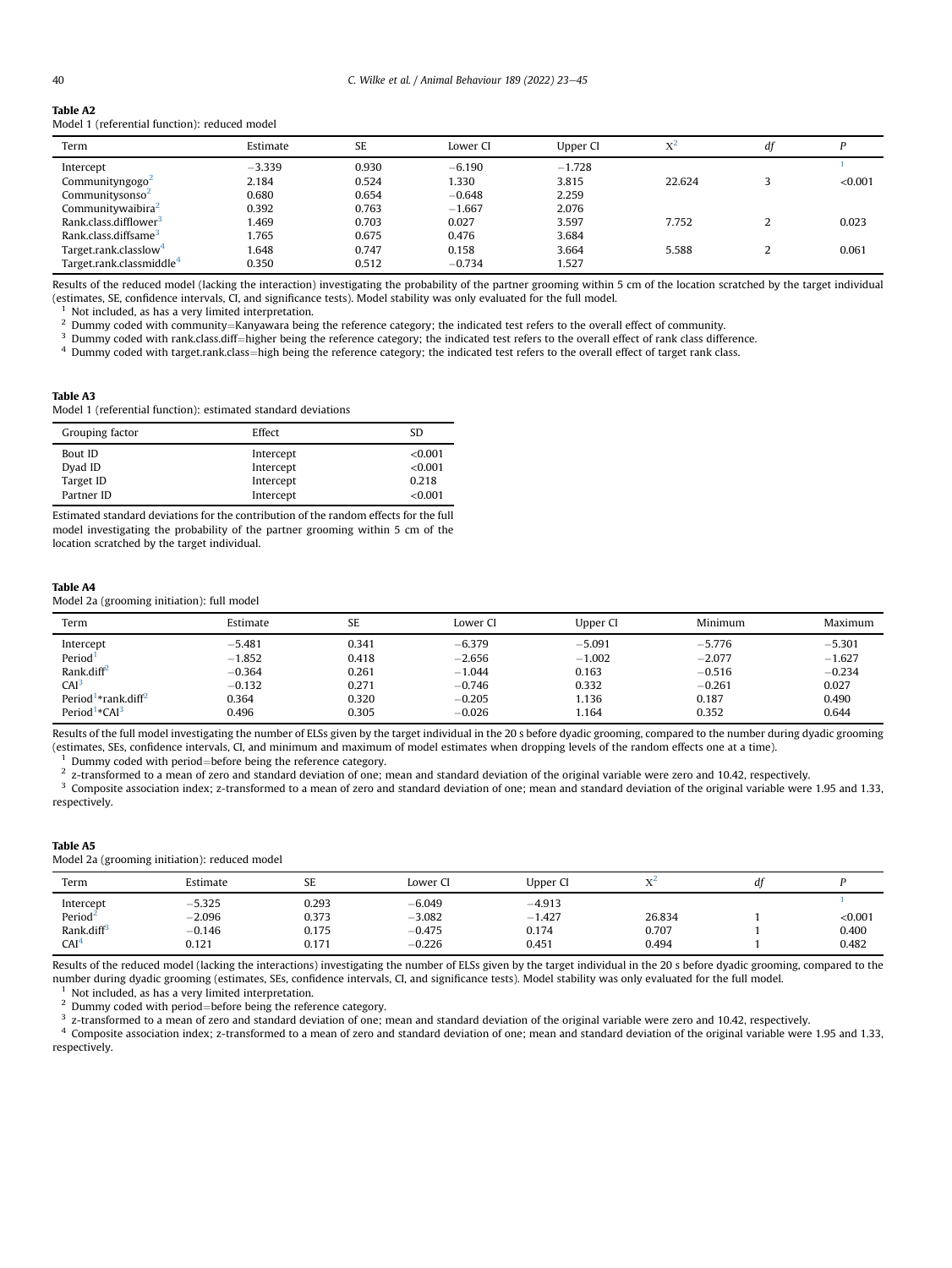| э<br>L<br>I<br>۰ |  |
|------------------|--|
|------------------|--|

Model 2a (grooming initiation): estimated standard deviations

| Grouping factor | Effect <sup>1</sup> | SD    |
|-----------------|---------------------|-------|
| <b>Bout ID</b>  | Intercept           | 0.941 |
| <b>Bout ID</b>  | Period              | 0.985 |
| <b>Bout ID</b>  | Rank.diff           | 0.420 |
| Dyad ID         | Intercept           | 0.100 |
| Dyad ID         | Period              | 0.093 |
| Dyad ID         | Rank diff           | 0.193 |
| Target ID       | Intercept           | 0.481 |
| Target ID       | Period              | 0.057 |
| Target ID       | Rank diff           | 0.405 |
| Target ID       | CAI                 | 0.055 |
| Target ID       | Period*rank.diff    | 0.047 |
| Target ID       | Period*CAI          | 0.055 |
| Partner ID      | Intercept           | 0.412 |
| Partner ID      | Period              | 0.571 |
| Partner ID      | Rank diff           | 0.823 |
| Partner ID      | CAI                 | 0.590 |
| Partner ID      | Period*rank.diff    | 1.005 |
| Partner ID      | Period*CAI          | 0.426 |

Estimated standard deviations for the contribution of the random effects for the full model exploring number of ELSs given by the target individual in the 20 s before and during dyadic grooming. CAI: composite association index.

<span id="page-18-0"></span> $1$  'Intercept' denotes a random intercepts effect; other entries indicate a random slopes effect.

#### Table A7

Model 2b (grooming initiation; grooming role): full model

Model 2b (grooming initiation; grooming role): estimated standard deviations

| Grouping factor | Effect <sup>1</sup> | SD.     |
|-----------------|---------------------|---------|
| Bout ID         | Intercept           | < 0.001 |
| Dyad ID         | Intercept           | < 0.001 |
| Target ID       | Intercept           | 0.614   |
| Target ID       | Rank.diff           | 0.452   |
| Partner ID      | Intercept           | 0.649   |
| Partner ID      | Rank.diff           | < 0.001 |

Estimated standard deviations for the contribution of the random effects for the full model investigating the probability of the target individual becoming the groomer when dyadic grooming started, with this being predicted by whether the target individual produced an ELS before grooming started.

<span id="page-18-6"></span> $1$  'Intercept' denotes a random intercepts effect; other entries indicate a random slopes effect.

| Term                                      | Estimate | SE    | Lower CI | Upper CI | Minimum  | Maximum  |
|-------------------------------------------|----------|-------|----------|----------|----------|----------|
| Intercept                                 | $-0.248$ | 0.256 | $-0.770$ | 0.242    | $-0.363$ | $-0.163$ |
| Target ELS <sup>1</sup>                   | .638     | 0.651 | 0.576    | 4.320    | 1.336    | 2.226    |
| Rank.diff <sup>2</sup>                    | 0.788    | 0.260 | 0.337    | 1.413    | 0.717    | 1.104    |
| rank.diff <sup>2</sup><br>Target $ELS1$ . | 0.331    | 0.634 | $-0.928$ | 2.683    | 0.034    | 0.804    |

Results of the full model investigating the probability of the target individual becoming the groomer when dyadic grooming started, with this being predicted by whether the target individual produced an ELS before grooming started (estimates, SEs, confidence intervals, CI, and minimum and maximum of model estimates when dropping levels of the random effects one at a time).

<span id="page-18-2"></span><span id="page-18-1"></span><sup>1</sup> Dummy coded with target individual ELS=No being the reference category.<br><sup>2</sup> z-transformed to a mean of zero and standard deviation of one; mean and standard deviation of the original variable were -0.24 and 9.84, resp

#### Table A8

Model 2b (grooming initiation; grooming role): reduced model

| Term                    | Estimate | $\sim$ $\sim$<br>ىن | Lower CI | Upper Cl | <b>NY</b> | dt |         |
|-------------------------|----------|---------------------|----------|----------|-----------|----|---------|
| Intercept               | $-0.265$ | 0.260               | $-0.836$ | 0.221    |           |    |         |
| Target ELS <sup>2</sup> | 1.564    | 0.615               | 0.487    | 3.172    | 7.632     |    | 0.006   |
| Rank.diff <sup>3</sup>  | 0.833    | 0.255               | 0.396    | 1.544    | 11.525    |    | < 0.001 |

Results of the reduced model (lacking the interaction) investigating the probability of the target individual becoming the groomer when dyadic grooming started, with this being predicted by whether the target individual produced an ELS before grooming started (estimates, SEs, confidence intervals, CI, and significance tests). Model stability was only evaluated for the full model.

<span id="page-18-3"></span>

<span id="page-18-4"></span><sup>1</sup> Not included, as has a very limited interpretation.<br><sup>2</sup> Dummy coded with target individual ELS=No being the reference category.

<span id="page-18-5"></span> $3$  z-transformed to a mean of zero and standard deviation of one; mean and standard deviation of the original variable were -0.24 and 9.84, respectively.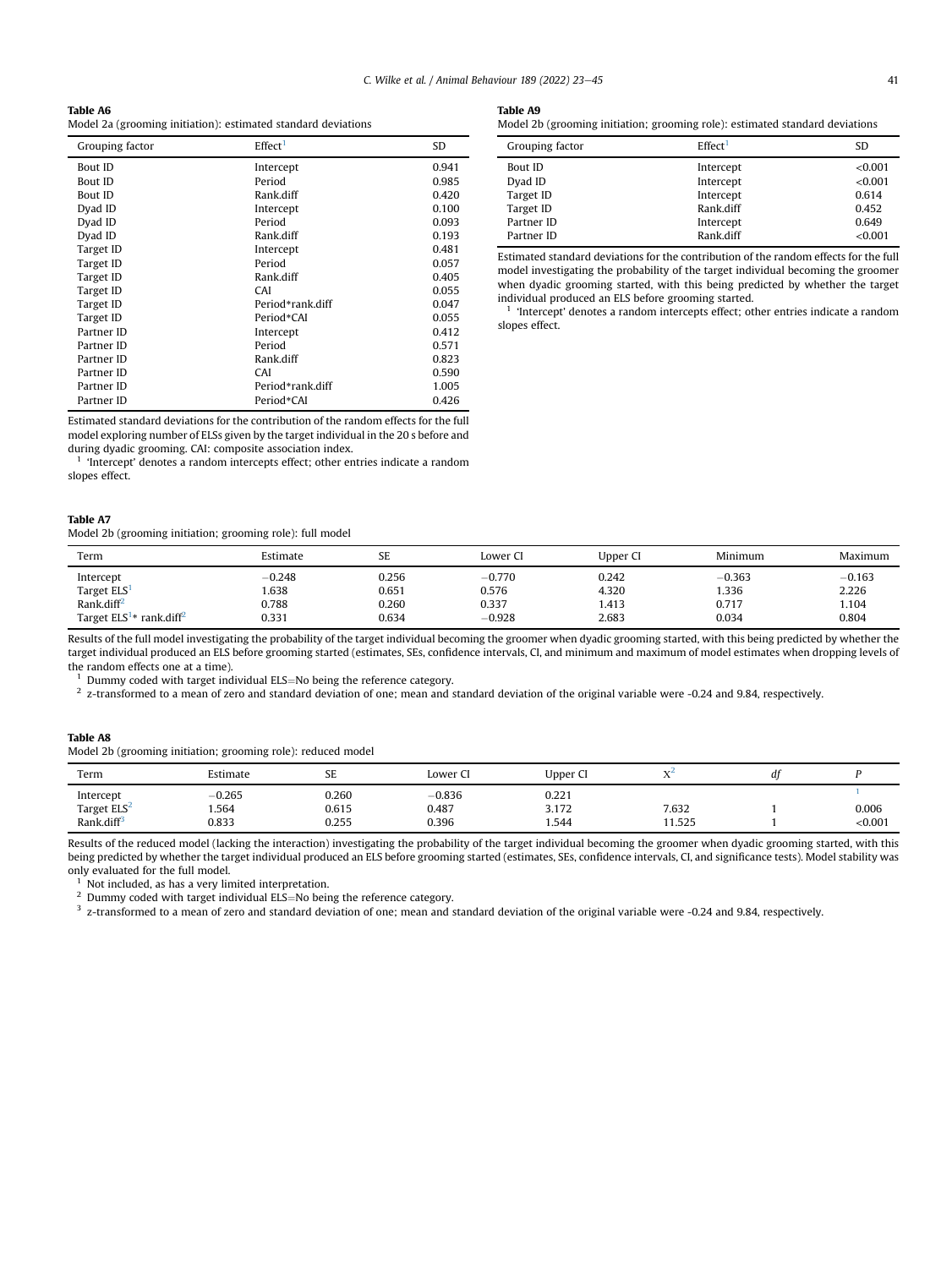# Table A10

| Model 3 (grooming reinitiation when in pause): full model |  |  |  |  |  |
|-----------------------------------------------------------|--|--|--|--|--|
|-----------------------------------------------------------|--|--|--|--|--|

| Term                                        | Estimate | <b>SE</b> | Lower CI  | Upper CI | Minimum   | Maximum  |
|---------------------------------------------|----------|-----------|-----------|----------|-----------|----------|
| Intercept                                   | $-9.922$ | 0.488     | $-13.128$ | $-9.322$ | $-10.516$ | $-9.746$ |
| Period <sup>1</sup>                         | 4.091    | 0.486     | 3.400     | 7.026    | 3.805     | 4.428    |
| Rank.diff <sup>2</sup>                      | $-0.325$ | 0.287     | $-0.913$  | 0.334    | $-0.476$  | $-0.203$ |
| CAI <sup>3</sup>                            | $-0.800$ | 0.378     | $-1.645$  | $-0.120$ | $-1.005$  | $-0.660$ |
| Period <sup>1</sup> *rank.diff <sup>2</sup> | 0.427    | 0.288     | $-0.206$  | 1.057    | 0.298     | 0.687    |
| Period <sup>1</sup> *CAI <sup>3</sup>       | 0.690    | 0.393     | $-0.040$  | 1.608    | 0.506     | 0.909    |

Results of the full model investigating the number of ELSs given by the target individual during active grooming and during pauses (estimates, SEs, confidence intervals, CI, and minimum and maximum of model estimates when dropping levels of the random effects one at a time).<br><sup>1</sup> Dummy coded with period=groom being the reference category.

<span id="page-19-5"></span>

<span id="page-19-6"></span>2 z-transformed to a mean of zero and standard deviation of one; mean and standard deviation of the original variable were 8.72 and 6.30, respectively.<br><sup>2</sup> Z-transformed to a mean and standard deviation of one; mean and s

<span id="page-19-7"></span><sup>3</sup> Composite association index; z-transformed to a mean of zero and standard deviation of one; mean and standard deviation of the original variable were 2.06 and 1.39, respectively.

#### Table A11

Model 3 (grooming reinitiation when in pause): reduced model

| Term                                  | Estimate  | SE    | Lower Cl  | Upper CI | $V^2$ | di |       |
|---------------------------------------|-----------|-------|-----------|----------|-------|----|-------|
| Intercept                             | $-10.033$ | 0.490 | $-13.310$ | $-9.397$ |       |    |       |
| Period <sup>2</sup>                   | 4.197     | 0.485 | 3.452     | 7.228    |       |    |       |
| Rank, diff <sup>3</sup>               | 0.018     | 0.166 | $-0.312$  | 0.381    | 0.011 |    | 0.916 |
| CAI <sup>4</sup>                      | $-0.875$  | 0.401 | $-1.784$  | $-0.233$ |       |    |       |
| Period <sup>2</sup> *CAI <sup>4</sup> | 0.783     | 0.417 | 0.092     | 1.781    | 4.365 |    | 0.037 |

Results of the reduced model (lacking the interactions) investigating the number of ELSs given by the target individual during active grooming and during pauses (estimates, SEs, confidence intervals, CI, and significance tests). Model stability was only evaluated for the full model.

<span id="page-19-0"></span>

<span id="page-19-1"></span><sup>1</sup> Not included, as has a very limited interpretation.<br><sup>2</sup> Dummy coded with period=groom being the reference category.

<span id="page-19-2"></span><sup>3</sup> z-transformed to a mean of zero and standard deviation of one; mean and standard deviation of the original variable were 8.72 and 6.30, respectively.

<span id="page-19-3"></span><sup>4</sup> Composite association index; z-transformed to a mean of zero and standard deviation of one; mean and standard deviation of the original variable were 2.06 and 1.39, respectively.

#### Table A12

Model 3 (grooming reinitiation when in pause): estimated standard deviations

| Grouping factor | Effect <sup>1</sup> | SD      |
|-----------------|---------------------|---------|
| <b>Bout ID</b>  | Intercept           | 0.958   |
| Bout ID         | Rank.diff           | 0.168   |
| <b>Bout ID</b>  | Period              | 0.394   |
| Dyad ID         | Intercept           | < 0.001 |
| Dyad ID         | Rank.diff           | < 0.001 |
| Dyad ID         | Period              | < 0.001 |
| Target ID       | Intercept           | 1.008   |
| Target ID       | Rank.diff           | 0.227   |
| Target ID       | Period              | 1.080   |
| Target ID       | CAI                 | 0.284   |
| Target ID       | Period*rank.diff    | 0.109   |
| Target ID       | Period*CAI          | 0.437   |
| Partner ID      | Intercept           | 0.187   |
| Partner ID      | Rank.diff           | < 0.001 |
| Partner ID      | Period              | 0.100   |
| Partner ID      | CAI                 | < 0.001 |
| Partner ID      | Period*rank.diff    | < 0.001 |
| Partner ID      | Period*CAI          | < 0.001 |

Estimated standard deviations for the contribution of the random effects for the full model investigating the number of ELSs given by the target individual during active grooming and during pauses. CAI: composite association index.

<span id="page-19-4"></span> $1$  'Intercept' denotes a random intercepts effect; other entries indicate a random slopes effect.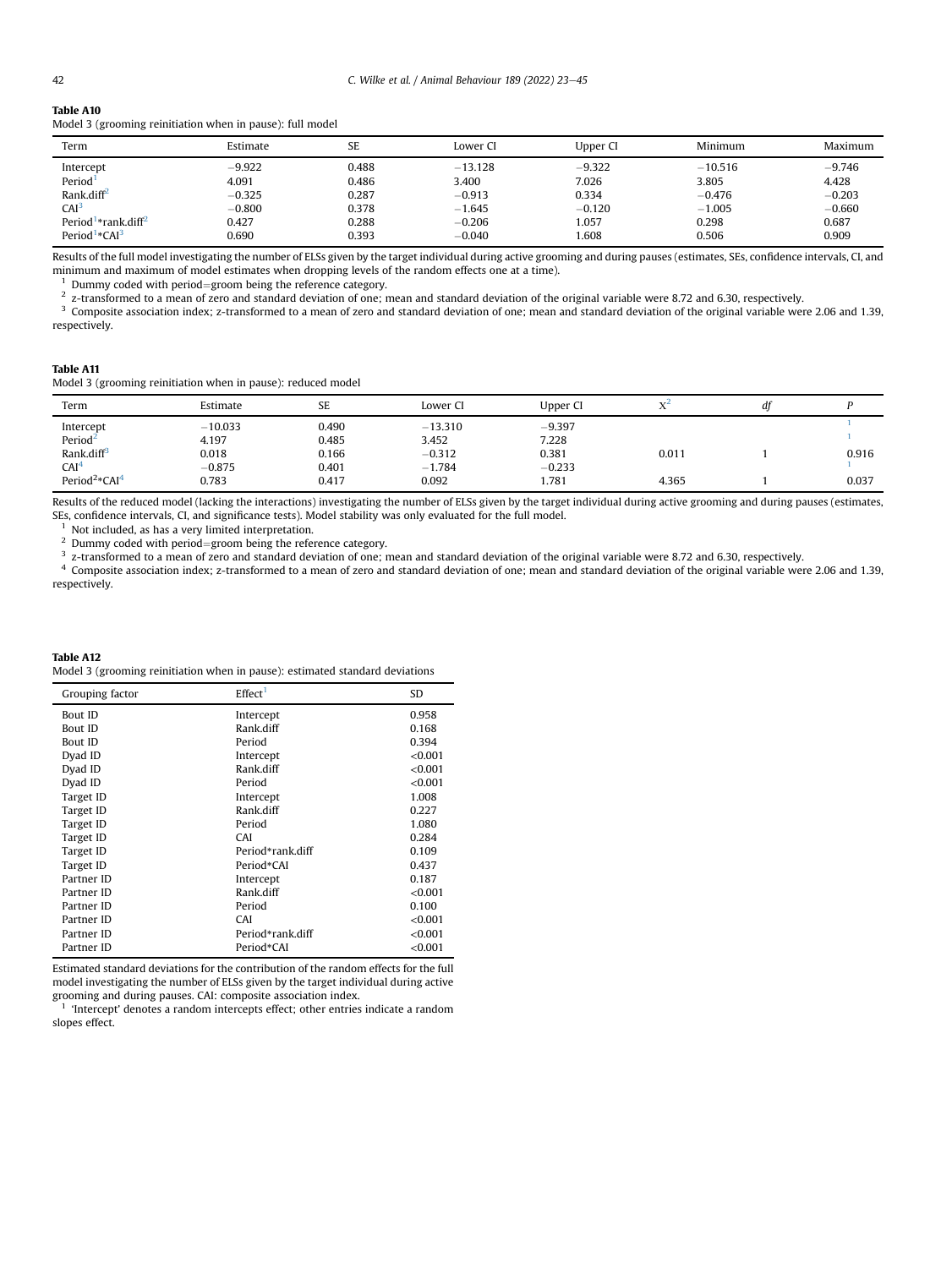# Table A13

|  |  | Model 4a (requesting a favourable grooming switch): full model |  |  |  |
|--|--|----------------------------------------------------------------|--|--|--|
|--|--|----------------------------------------------------------------|--|--|--|

| Term                                        | Estimate | SE    | Lower CI | Upper CI | Minimum  | Maximum  |
|---------------------------------------------|----------|-------|----------|----------|----------|----------|
| Intercept                                   | $-3.986$ | 0.168 | $-4.448$ | $-3.760$ | $-4.082$ | $-3.904$ |
| Period <sup>1</sup>                         | $-1.732$ | 0.193 | $-2.018$ | $-1.272$ | $-1.805$ | $-1.610$ |
| Rank.diff <sup>2</sup>                      | $-0.221$ | 0.175 | $-0.579$ | 0.118    | $-0.298$ | $-0.137$ |
| CAI <sup>3</sup>                            | 0.076    | 0.179 | $-0.321$ | 0.336    | $-0.087$ | 0.122    |
| Period <sup>1</sup> *rank.diff <sup>2</sup> | 0.122    | 0.179 | $-0.197$ | 0.457    | 0.061    | 0.202    |
| Period <sup>1</sup> *CAI <sup>3</sup>       | 0.011    | 0.178 | $-0.308$ | 0.411    | $-0.074$ | 0.147    |

Results of the full model investigating the number of 'favourable switches' in the 10 s after a target individual produces an ELS, compared to the number during the remainder of dyadic grooming (estimates, SEs, confidence intervals, CI, and minimum and maximum of model estimates when dropping levels of the random effects one at a time).<br><sup>1</sup> Dummy coded with period=afterELS being the reference c

<span id="page-20-1"></span><span id="page-20-0"></span>2 z-transformed to a mean of zero and standard deviation of the original variable were 1.40 and 10.35, respectively.<br>2 z-transformed to a mean of zero and standard deviation of one; mean and standard deviation of the orig

<span id="page-20-2"></span>Composite association index; z-transformed to a mean of zero and standard deviation of one; mean and standard deviation of the original variable were 2.10 and 1.28, respectively.

#### Table A14

Model 4a (requesting a favourable grooming switch): reduced model

| Term                   | Estimate      | SE    | Lower Cl | Upper CI | $V_{\rm A}$ | di |         |
|------------------------|---------------|-------|----------|----------|-------------|----|---------|
| Intercept              | $-3.983$      | 0.168 | $-4.410$ | $-3.739$ |             |    |         |
| Period <sup>2</sup>    | 1.724<br>$-1$ | 0.188 | $-2.013$ | $-1.305$ | 32.390      |    | < 0.001 |
| Rank.diff <sup>3</sup> | $-0.141$      | 0.131 | $-0.403$ | 0.116    | 1.089       |    | 0.297   |
| CAI <sup>4</sup>       | 0.082         | 0.133 | $-0.190$ | 0.324    | 0.367       |    | 0.545   |

Results of the reduced model (lacking the interactions) investigating the number of 'favourable switches' in the 10 s after a target individual produces an ELS, compared to the number during the remainder of dyadic grooming (estimates, SEs, confidence intervals, CI, significance tests, and minimum and maximum of model estimates when dropping levels of the random effects one at a time). Model stability was only evaluated for the full model.

<span id="page-20-4"></span><sup>1</sup> Not included, as has a very limited interpretation.<br><sup>2</sup> Dummy coded with period—after ELS being the ref

<span id="page-20-5"></span><span id="page-20-3"></span><sup>2</sup> Dummy coded with period=afterELS being the reference category.<br><sup>3</sup> Composite association index; z-transformed to a mean of zero and standard deviation of one; mean and standard deviation of the original variable were respectively.

<span id="page-20-6"></span><sup>4</sup> z-transformed to a mean of zero and standard deviation of one; mean and standard deviation of the original variable were 2.10 and 1.28, respectively.

Table A15 Model 4a (requesting a favourable grooming switch): estimated standard deviations

| Grouping factor | Effect <sup>1</sup> | <b>SD</b> |
|-----------------|---------------------|-----------|
| <b>Bout ID</b>  | Intercept           | < 0.001   |
| Dyad ID         | Intercept           | 0.461     |
| Target ID       | Intercept           | 0.282     |
| Target ID       | Rank.diff           | 0.380     |
| Target ID       | CAI                 | 0.356     |
| Target ID       | Period              | 0.292     |
| Target ID       | Period *CAI         | 0.287     |
| Partner ID      | Intercept           | <0.001    |
| Partner ID      | Rank.diff           | 0.171     |
| Partner ID      | CAI                 | <0.001    |
| Partner ID      | Period              | < 0.001   |
| Partner ID      | Period *rank.diff   | < 0.001   |
| Partner ID      | Period *CAI         | < 0.001   |
|                 |                     |           |

Estimated standard deviations for the contribution of the random effects for the full model investigating the number of 'favourable switches' in the 10 s after a target individual produces an ELS, compared to the number during the remainder of dyadic grooming. CAI: composite association index.

<span id="page-20-7"></span>'Intercept' denotes a random intercepts effect; other entries indicate a random slopes effect.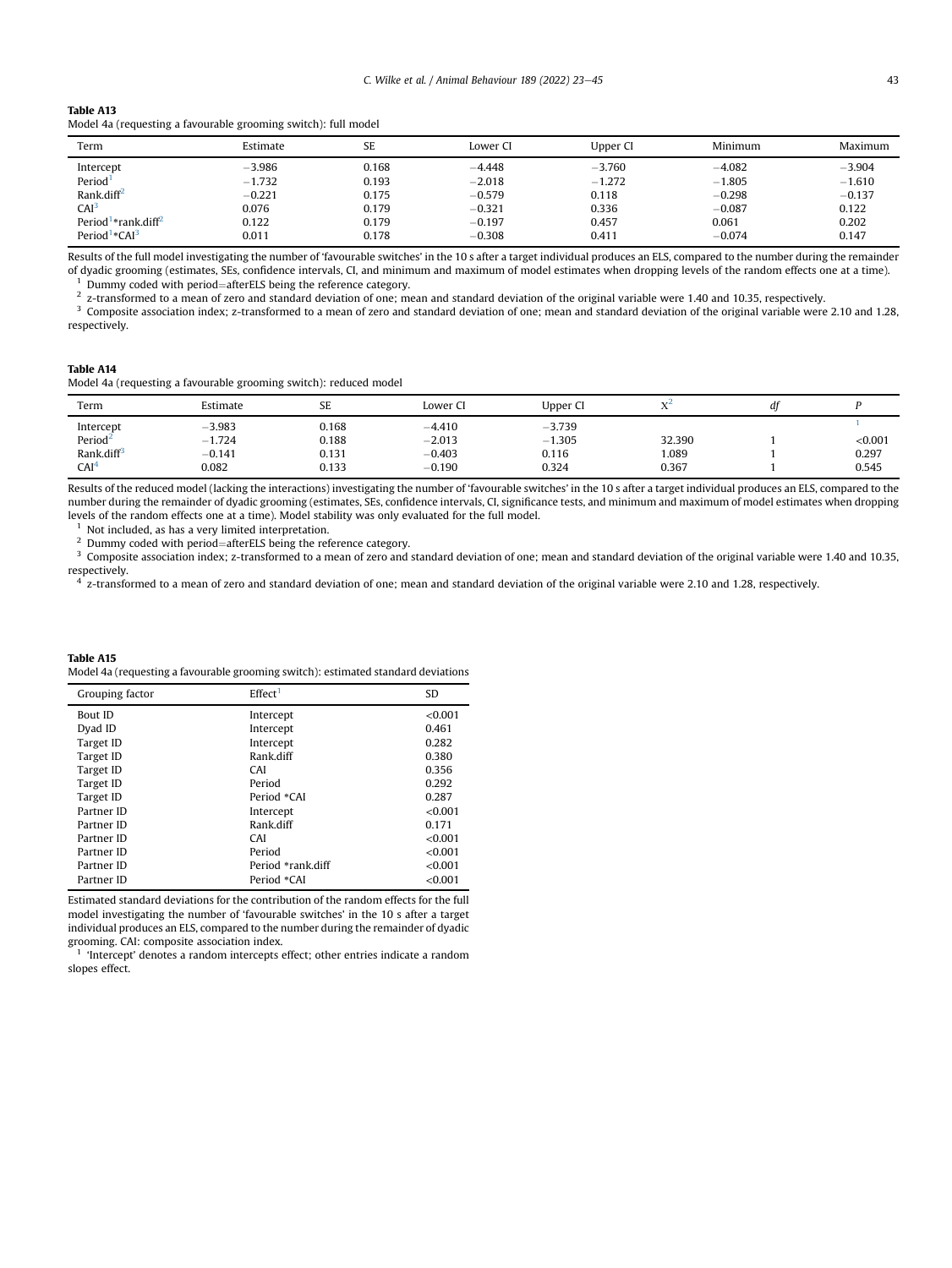# Table A16

| Model 4b (requesting a favourable grooming switch; goal-directed behaviour): full model |  |  |  |
|-----------------------------------------------------------------------------------------|--|--|--|
|-----------------------------------------------------------------------------------------|--|--|--|

| Term                   | Estimate | SE    | Lower Cl  | Upper CI | V      | di |         | Minimum   | Maximum  |
|------------------------|----------|-------|-----------|----------|--------|----|---------|-----------|----------|
| Intercept              | $-1.929$ | 0.457 | $-8.994$  | $-1.300$ |        |    |         | $-8.062$  | $-1.613$ |
| Goal met <sup>2</sup>  | $-2.959$ | .119  | $-16.344$ | $-1.515$ | 15.156 |    | < 0.001 | $-18.936$ | $-2.715$ |
| Rank.diff <sup>3</sup> | 0.327    | 0.239 | $-0.181$  | .136     | 2.058  |    | 0.151   | 0.197     | 0.463    |
| CAI <sup>4</sup>       | $-0.045$ | 0.246 | $-0.606$  | 0.422    | 0.034  |    | 0.854   | $-0.238$  | 0.186    |

Results of the full model investigating the probability of the target individual showing persistence, elaboration or grooming termination when they had elicited a 'favourable' grooming switch from the partner (goal met) or not (estimates, SEs, confidence intervals, CI, significance tests, and minimum and maximum of model estimates when dropping levels of the random effects one at a time).

<span id="page-21-4"></span>

<span id="page-21-5"></span><sup>1</sup> Not included, as has a very limited interpretation.<br><sup>2</sup> Dummy coded with goal met=No being the reference category.

<span id="page-21-6"></span> $3$  z-transformed to a mean of zero and standard deviation of one; mean and standard deviation of the original variable were 3.24 and 10.33, respectively.

<span id="page-21-7"></span>Composite association index; z-transformed to a mean of zero and standard deviation of one; mean and standard deviation of the original variable were 2.06 and 1.32, respectively.

#### Table A17

Model 4b (requesting a favourable grooming switch; goal-directed behaviour): estimated standard deviations

| Grouping factor | Effect <sup>1</sup> | SD.     |
|-----------------|---------------------|---------|
| <b>Bout ID</b>  | Intercept           | 1.435   |
| Dyad ID         | Intercept           | < 0.001 |
| Target ID       | Intercept           | < 0.001 |
| Target ID       | Rank.diff           | <0.001  |
| Target ID       | CAI                 | < 0.001 |
| Partner ID      | Intercept           | < 0.001 |
| Partner ID      | Rank.diff           | < 0.001 |
| Partner ID      | CAI                 | 0.279   |

Estimated standard deviations for the contribution of the random effects for the full model investigating the probability of the target individual showing persistence, elaboration or grooming termination when they had elicited a 'favourable' grooming switch from the partner (goal met) or not. CAI: composite association index.

<span id="page-21-0"></span> $1$  'Intercept' denotes a random intercepts effect; other entries indicate a random slopes effect.

| <b>Table A19</b> |  |
|------------------|--|
|                  |  |

Model 5 (social anxiety): estimated standard deviations

| Grouping factor | Effect <sup>1</sup> | SD.     |
|-----------------|---------------------|---------|
| <b>Bout ID</b>  | Intercept           | 0.805   |
| Dyad ID         | Intercept           | < 0.001 |
| Target ID       | Intercept           | 0.708   |
| Target ID       | Rank.diff           | <0.001  |
| Target ID       | CAI                 | < 0.001 |
| Target ID       | Rank.diff*CAI       | < 0.001 |
| Partner ID      | Intercept           | 0.531   |
| Partner ID      | Rank.diff           | 0.148   |
| Partner ID      | CAI                 | < 0.001 |
| Partner ID      | Rank diff*CAI       | < 0.001 |

Estimated standard deviations for the contribution of the random effects for the full model investigating the number of ELSs produced by the target individual. CAI: composite association index.

<span id="page-21-3"></span> $<sup>1</sup>$  'Intercept' denotes a random intercepts effect; other entries indicate a random</sup> slopes effect.

## Table A18

Model 5 (social anxiety): full model

| Term                                     | Estimate | SE    | Lower    | Upper CI | Minimum  | Maximum  |
|------------------------------------------|----------|-------|----------|----------|----------|----------|
| Intercept                                | $-7.154$ | 0.178 | $-7.520$ | $-6.838$ | $-7.213$ | $-7.077$ |
| Rank.diff                                | 0.083    | 0.091 | $-0.082$ | 0.256    | 0.034    | 0.142    |
| CAI <sup>2</sup>                         | $-0.039$ | 0.086 | 0.215    | 0.136    | $-0.087$ | 0.006    |
| CAl <sup>2</sup> *rank.diff <sup>1</sup> | 0.089    | 0.078 | $-0.061$ | 0.249    | 0.059    | 0.136    |

Results of the full model investigating the number of ELSs produced by the target individual (estimates, SEs, confidence intervals, CI, and minimum and maximum of model estimates when dropping levels of the random effects one at a time).

<span id="page-21-1"></span> $<sup>1</sup>$  z-transformed to a mean of zero and standard deviation of one; mean and standard deviation of the original variable were zero and 10.94, respectively.</sup>

<span id="page-21-2"></span><sup>2</sup> Composite association index; z-transformed to a mean of zero and standard deviation of standard deviation of the original variable were 2.02 and 1.31, respectively.